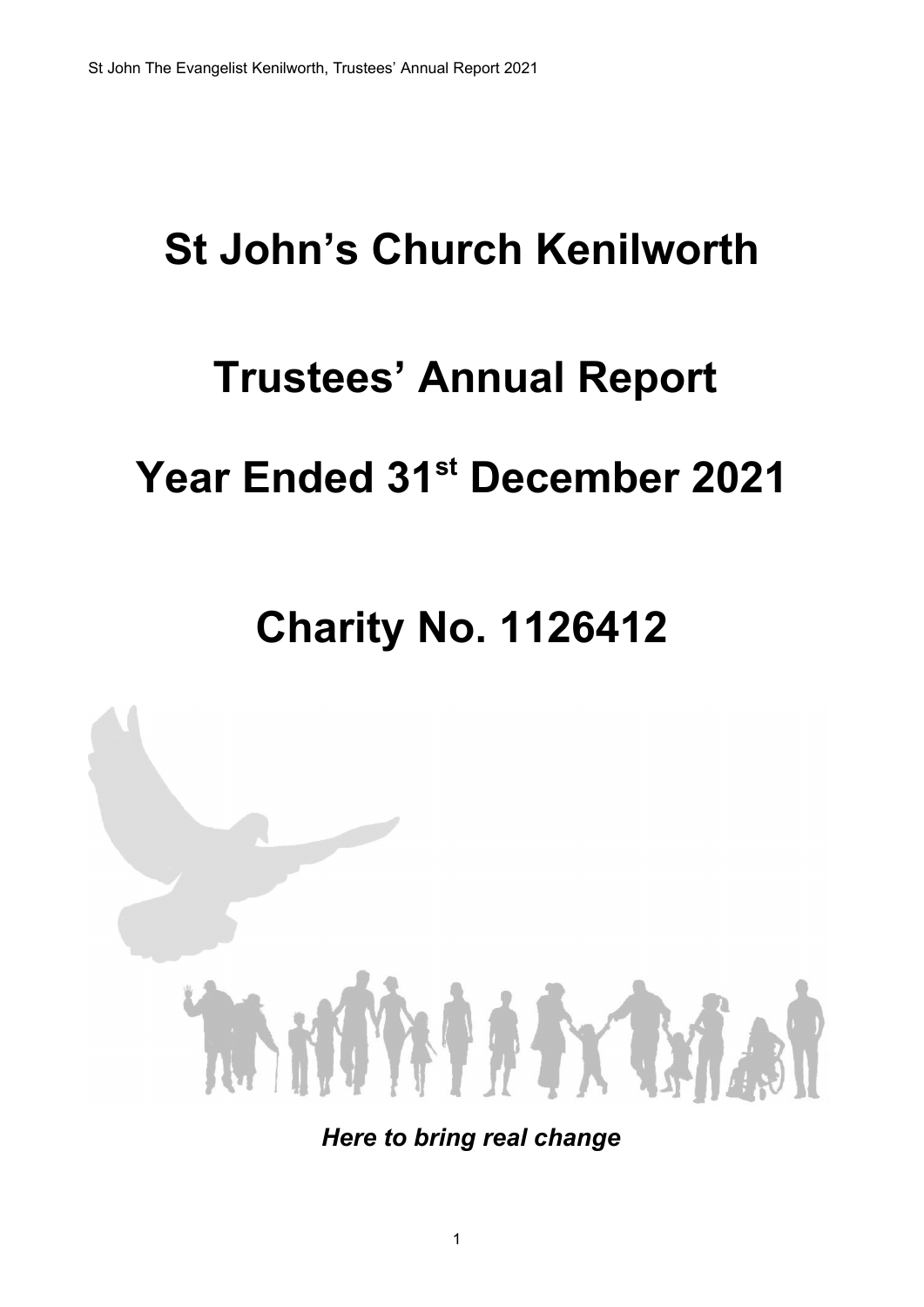This Trustees' Annual Report relates to activities for the year ended 31<sup>st</sup> December 2021 of The Parochial Church Council Of The Ecclesiastical Parish Of St. John The Evangelist, Kenilworth, which is situated at 205 Warwick Road, Kenilworth, Warwickshire, CV8 1HY and is a parish within the Coventry Diocese of the Church of England.

St. John's was consecrated in 1854 so has been producing annual reports over many years. Since 2009 the Annual Reports have been filed with the Charity Commission and the most recent reports are available for download via the web site of the Charity Commission at http://www.charitycommission.gov.uk/.

If you wish to receive more information about St. John's, we would encourage you to look at the church web site and/or to contact the PCC Secretary (pcc@stjohn316.co.uk) or Churchwardens

The parish of St John's covers the southern half of the town of Kenilworth with the northern border defined approximately by Fishponds Road, Greville Road, Station Road, Whitemoor Road and Leyes Lane (see map at the end of the document). The northern part of the town lies in the parish of St. Nicholas, Kenilworth http://www.stnicholaskenilworth.org.uk/ who are our close friends and who founded St. John's.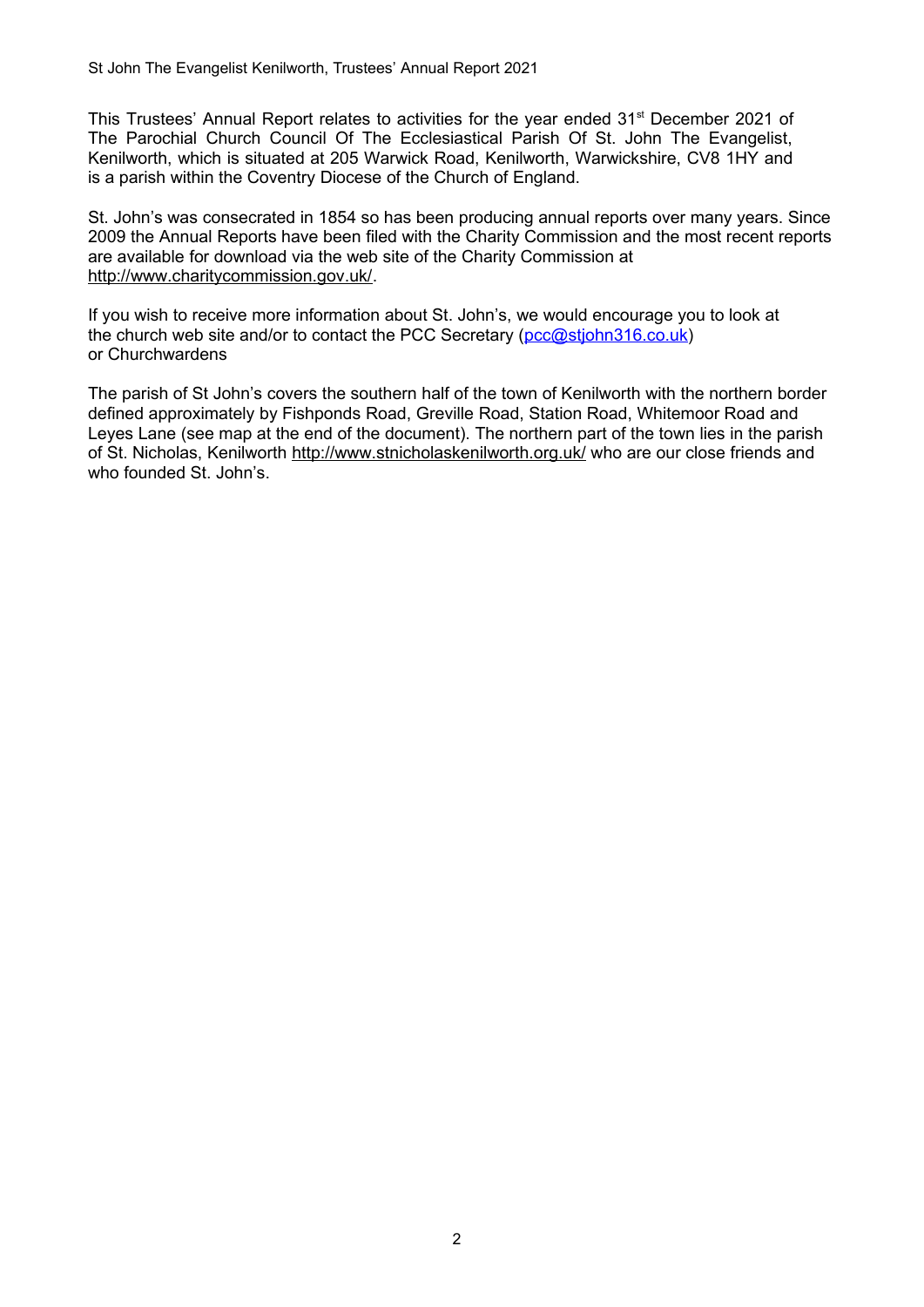# **Table of Contents**

## **Contents**

| 3. PCC Reports.                                                                       |     |
|---------------------------------------------------------------------------------------|-----|
|                                                                                       |     |
|                                                                                       |     |
|                                                                                       |     |
|                                                                                       |     |
|                                                                                       | 14  |
| 9. Parish People                                                                      |     |
|                                                                                       |     |
| 11. Charity Compliance.                                                               |     |
|                                                                                       |     |
|                                                                                       | .29 |
| 14. Independent Examiner's Report to the Trustees of the PCC of St John Kenilworth 30 |     |
| 15. Statement of Financial Activities for the year ending 31 December 202131          |     |
| 16. Balance Sheet at 31 December 2021                                                 | .32 |
| 17. Notes to the financial statements for the year ending 31 December 202133          |     |
|                                                                                       | .42 |
|                                                                                       |     |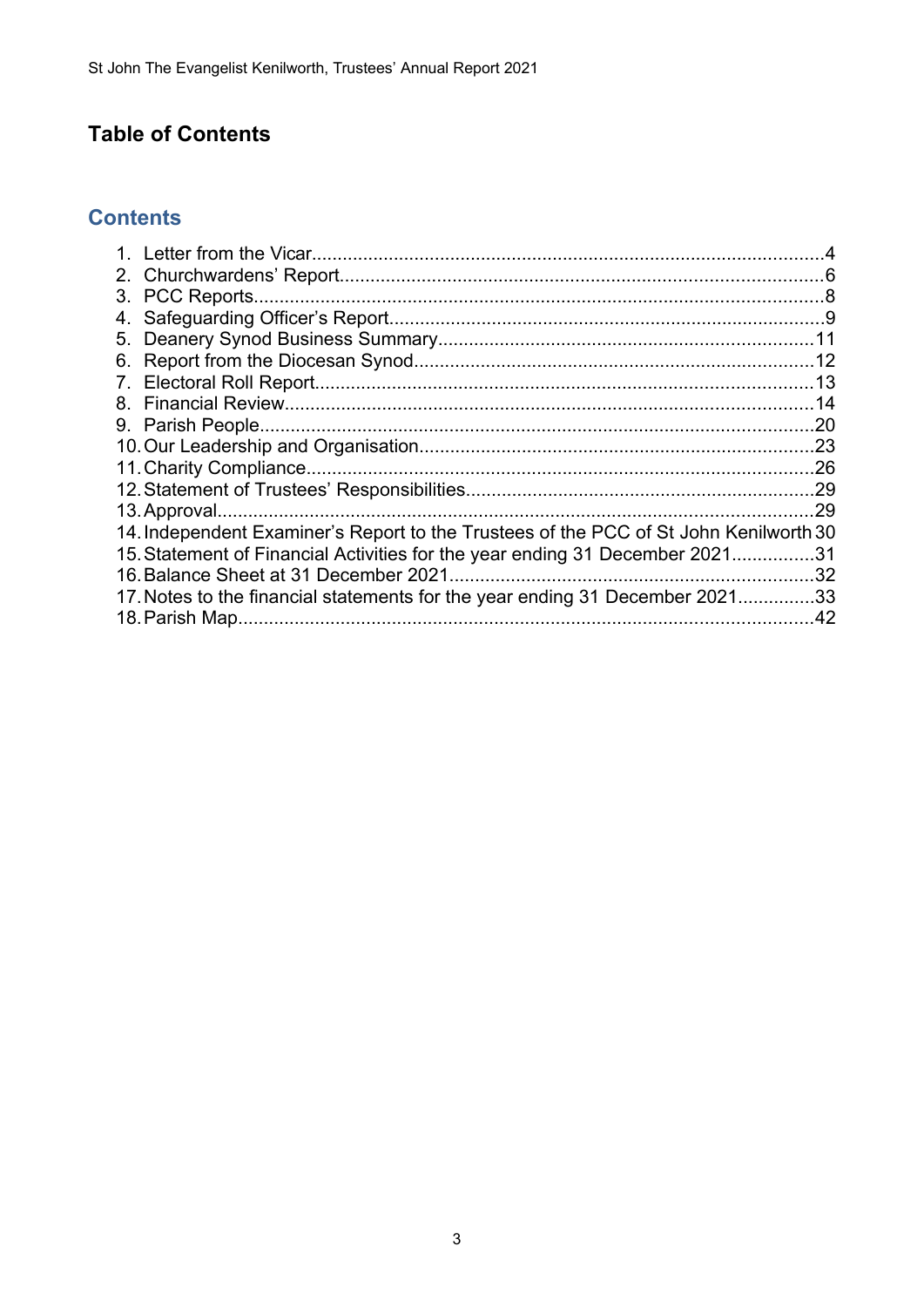## **1. Letter from the Vicar**

#### **Coherence, Dependence, Adventure**

Dear all,

I hope you are well! It is good to be heading into a new season with what seems to be most of the seriousness of the Covid pandemic behind us, despite ongoing variants. As booster jabs are made available, we can thank God that this phase has come to an end (sort of).

In my last Annual Report letter I said that in the light of the enforced pause of the Pandemic, we were called to wait on God. Since then, at our 10am gatherings we experimented with an extended season of simply waiting on God; learning to be still together, learning to actually wait for God. Learning to respond to promptings, to share scripture, insights, personal stories. And as a result, some of us have begun to alter what we are doing as Christians. And now we have a new rhythm for our mornings, which still includes a culture of waiting on God.

#### **COHERENCE**

In February this year we had our first 'in-house' Learning Community - this was the first time St. John The Evangelist had gathered for an LC. Around 35-45 people came, which was fantastic numbers for something new to most folk. To my great delight, there was a queue of people at the end, sharing what they as individuals and as groups felt God was asking them to focus on (missionally speaking) for the next six months. Very inspiring! This was for me a key moment; where our repeated Vision Statement "Becoming like Jesus, Making Disciples, Bringing real change" was being fleshed out in actual practice. This is what I call an improved level of 'Coherence'. What we are saying is becoming more matched by what we are doing. This is cause for much rejoicing; and hopefully more members of church will gradually be drawn in to this experience as the months go by.

#### **DEPENDENCE**

At the same time, we have had people leave the church. Across the world many churches have lost people. Some have gone to other churches; some have stopped attending. It may be that the online experience of streamed church was both a good and a bad thing; perhaps encouraging a consumerist approach; shopping around for church that suits your preference, instead of choosing church according to God's local call. Additionally, Knights Meadow came to an end in 2021; and several attenders simply scattered in different directions. Also, a smaller number left us because they disagreed with our carefully agreed biblical position on marriage. The inevitable impact of all this is obvious. We have fewer people and less income. We also have several people retiring, which reduces income further. Likewise, we haven't as yet been able to find a replacement youth worker for Michelle's great work, and have struggled to identify future Wardens in place of wonderful Kim and Karen. Thankfully the PCC are stepping into more shared responsibility, which is a huge help. Thank you!

In a similar way to the Pandemic stopping us in our tracks, this shaking of the community has meant that we are (once again) more dependent on God than before. Instead of presuming that our self-reliance will do the job, we are now compelled to trust God for what we need. Though there is pain in this process, it reminds me of Judges 7; the story of Gideon's Army, where God says, "You have too many men. I cannot deliver Midian into their hands, or Israel would boast against me, 'My own strength has saved me.'". Perhaps we have to get smaller and more dependent before God can properly get our attention and use us as he wants to. Increased dependence is a truly good thing; but it requires us to have faith while God does what he is doing.

#### **ADVENTURE**

I am hearing stories of groups sharing faith, reaching out to friends, sharing Christian life more deeply. I am hearing stories of people coming to new faith, new groups trying to follow the leading of the Spirit. This is a new and exciting phase for the church. I can see that, as we join in with the adventure of making disciples, we ourselves are being discipled better than ever.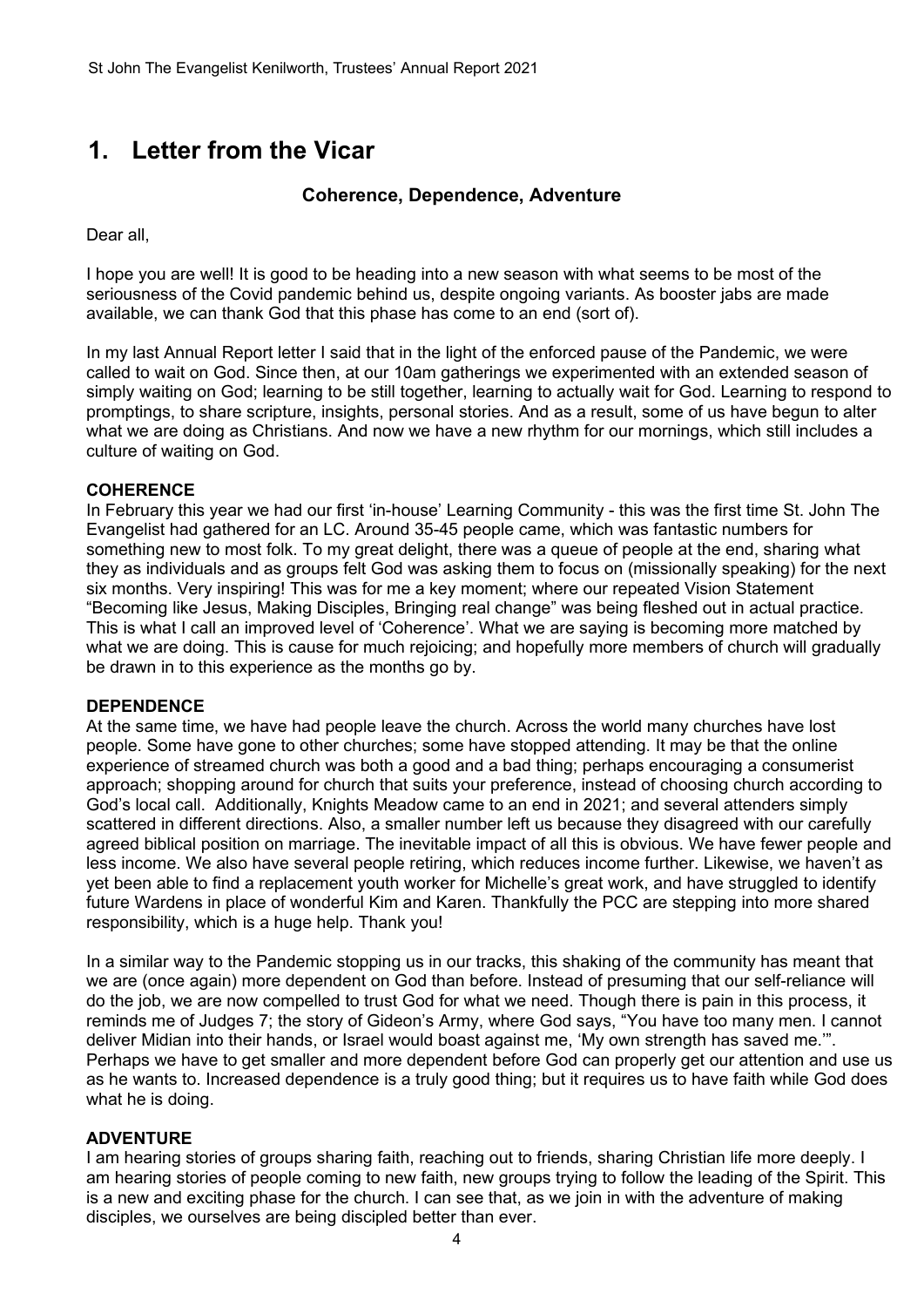So can I thank everyone who does what they do, both formally and informally. But more than this; can I encourage everyone; to join in with this current move of God; where Jesus is calling us closer to himself, planting his call deeply in our hearts, and sending us out to the lost and broken people of our town. This invitation to adventure is for everyone. Do please get in touch if you want to find out more.

God bless you all Ax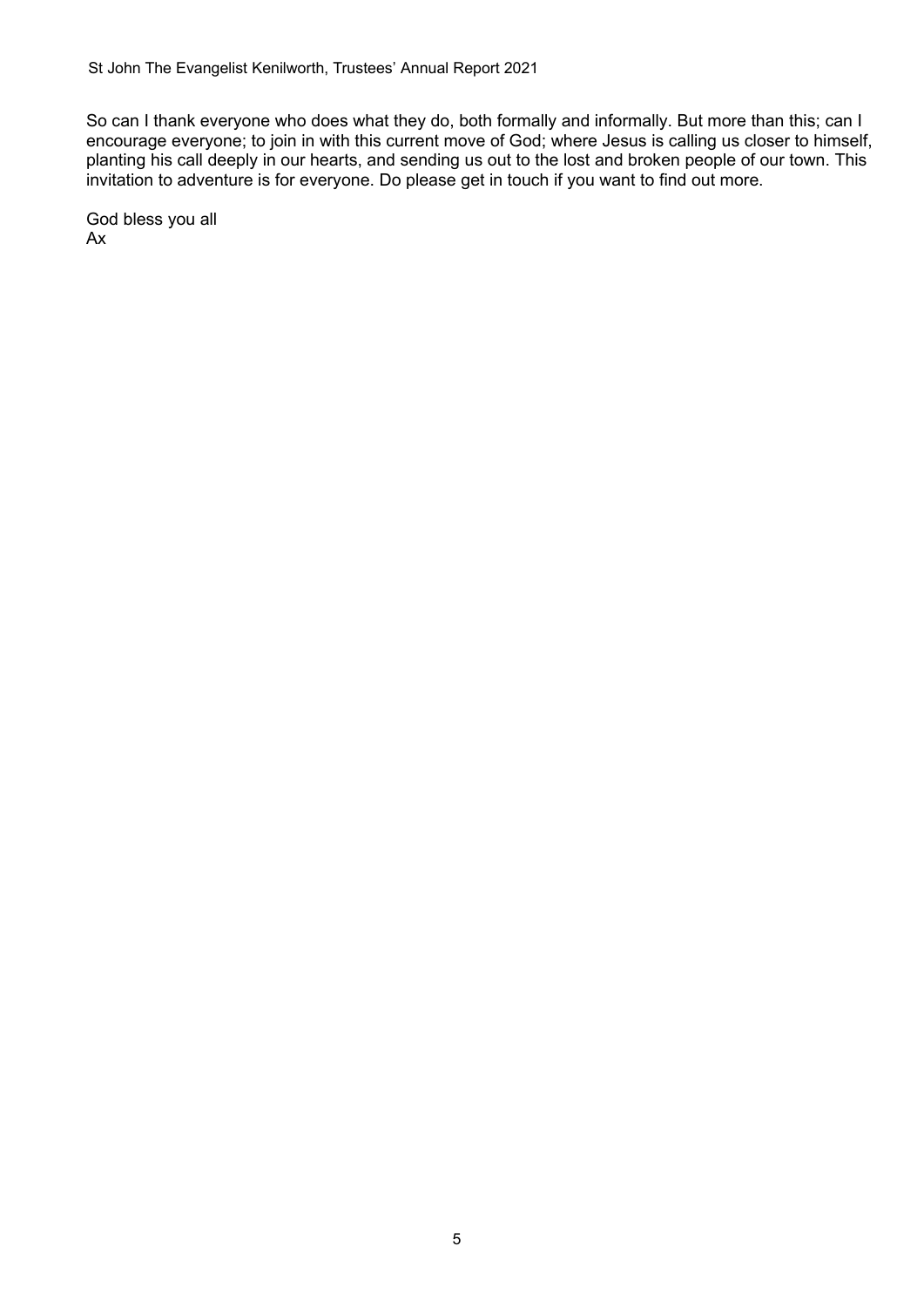## **2. Churchwardens' Report**

#### **Thoughts from a Warden**

April 2022

"It's life Jim, but not as we know it!" (Misattributed to Spock of Star Trek fame). It seems as a country we are steadfastly trying to ignore that Covid is still out there. We are desperate to get back to 'normal' but, try as we might we can't quite get back to where we were. Something has changed!

2021 was an eventful year, political unrest around the world, wild fires and floods, everyday life interrupted by disturbing events. Continued battles against disease and a growing tide of refugees as war raises its ugly head. All of this impacting on our daily lives. No wonder we feel unsettled, things that we once took for granted no longer seem sure.

Our church community is no different, as we have tried to navigate the hurdles of the past year, we have, at times been at a loss as to know what to do, at times it has felt as if the rug has been pulled from under our feet, but we have the ONE thing that is certain and sure.

In times of trouble, it is easy to drop our heads and feel sorry for ourselves but the psalmist exhorts us to lift up our eyes...

*"I lift up my eyes to the hills-- where does my help come from? My help comes from the LORD, the Maker of heaven and earth. indeed, he who watches over Israel will neither slumber nor sleep." Psalm.121v1* If God is not asleep then what is He doing? Challenged by this question a few weeks ago I clearly heard God say "Be still. Know that I am God" This was not the "Be still" come and spend some time with me, everything will be fine. This is the "Be still" that commands the storm to be calm. Wars to cease. It is the "Be still" that commands us to stop what we are doing and bow before the God who is sovereign. The great I Am.

#### C.S.Lewis in 'A Grief Observes' writes: -

*"My idea of God is not a divine idea. It has to be shattered from time to time. He is the great iconoclast. Could we not almost say that this shattering is one of the marks of His presence"* And it does feel like that, that everything that we have found security in, our cherished beliefs and institutions are under attack, are being shattered. Perhaps, if we cannot stop finding our security in Terrestrial things then God will shatter those things for us.

Can we can look beyond our grief for the things we feel we have lost and find again the presence of God and know that we have an unshakable home with Him? This is the confidence we need to 'live and move and have our being' in Him.

The world may think that God is of no consequence, but as the darkness deepens then the light which we carry will seem ever brighter. For even the casual observer the stark contrast will be remarkable.

If we are tempted to think that we are not up to the challenge and, if I dare say, are tempted to wonder if it matters anyway, that our mantle is not to carry the light, then we need look no further than the Easter story. The deepest experience of grace that allows us to profoundly change the way we live.

But make sure that you don't get so absorbed and exhausted in taking care of all your day-by-day obligations that you lose track of the time and doze off, oblivious to God. *"The night is about over, dawn is about to break. Be up and awake to what God is doing! God is putting the finishing touches on the salvation work he began when we first believed. We can't afford to waste a minute, must not squander these precious daylight hours in frivolity and indulgence, in sleeping around and dissipation, in bickering and grabbing everything in sight. Get out of bed and get dressed! Don't loiter and linger, waiting until the very last minute. Dress yourselves in Christ, and be up and about!" Romans 13v12-14*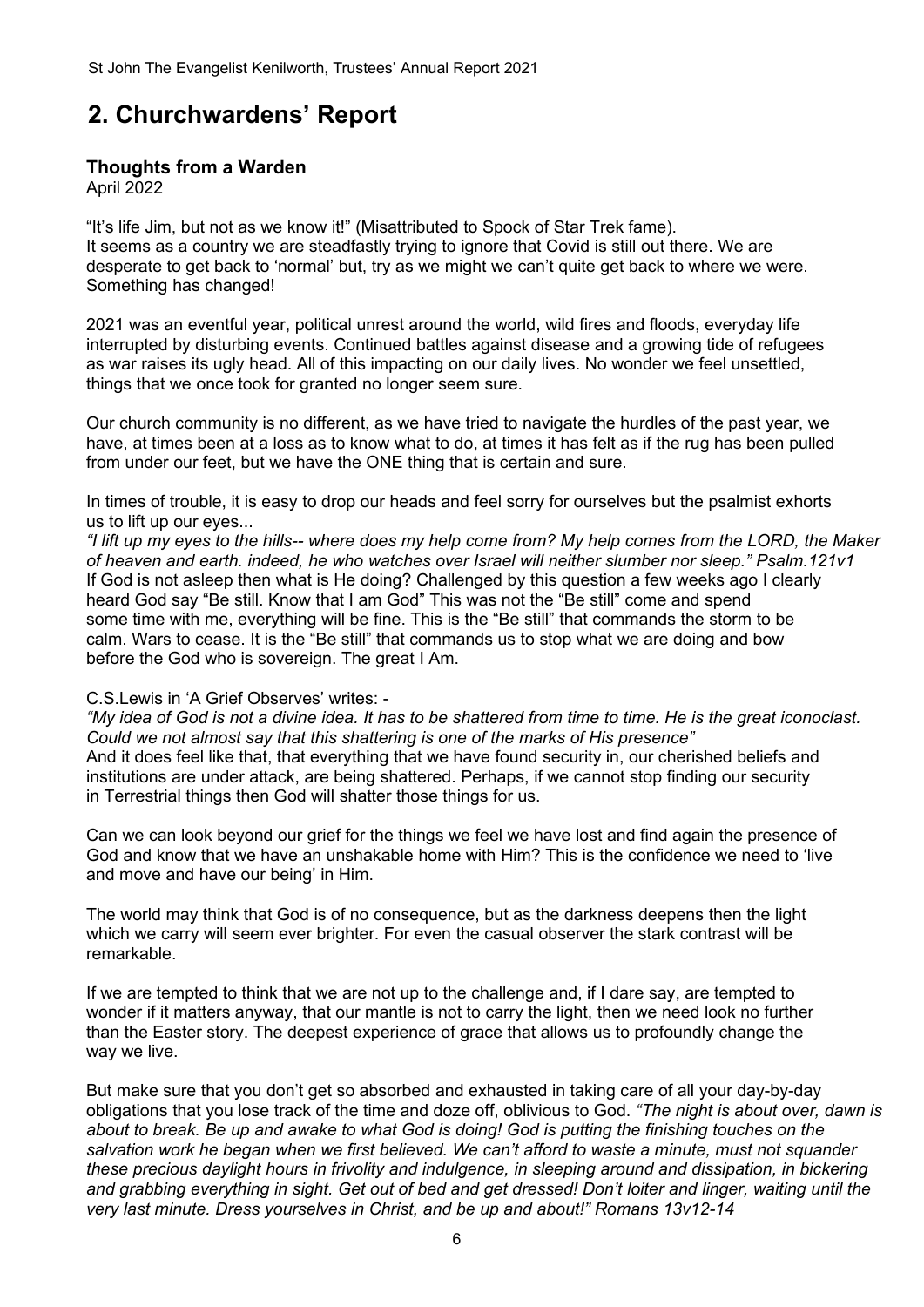Has God got our attention?

If so, what will be our response?

My prayer is that it will be to "Boldly GO"

Yours in Christ,

Karen.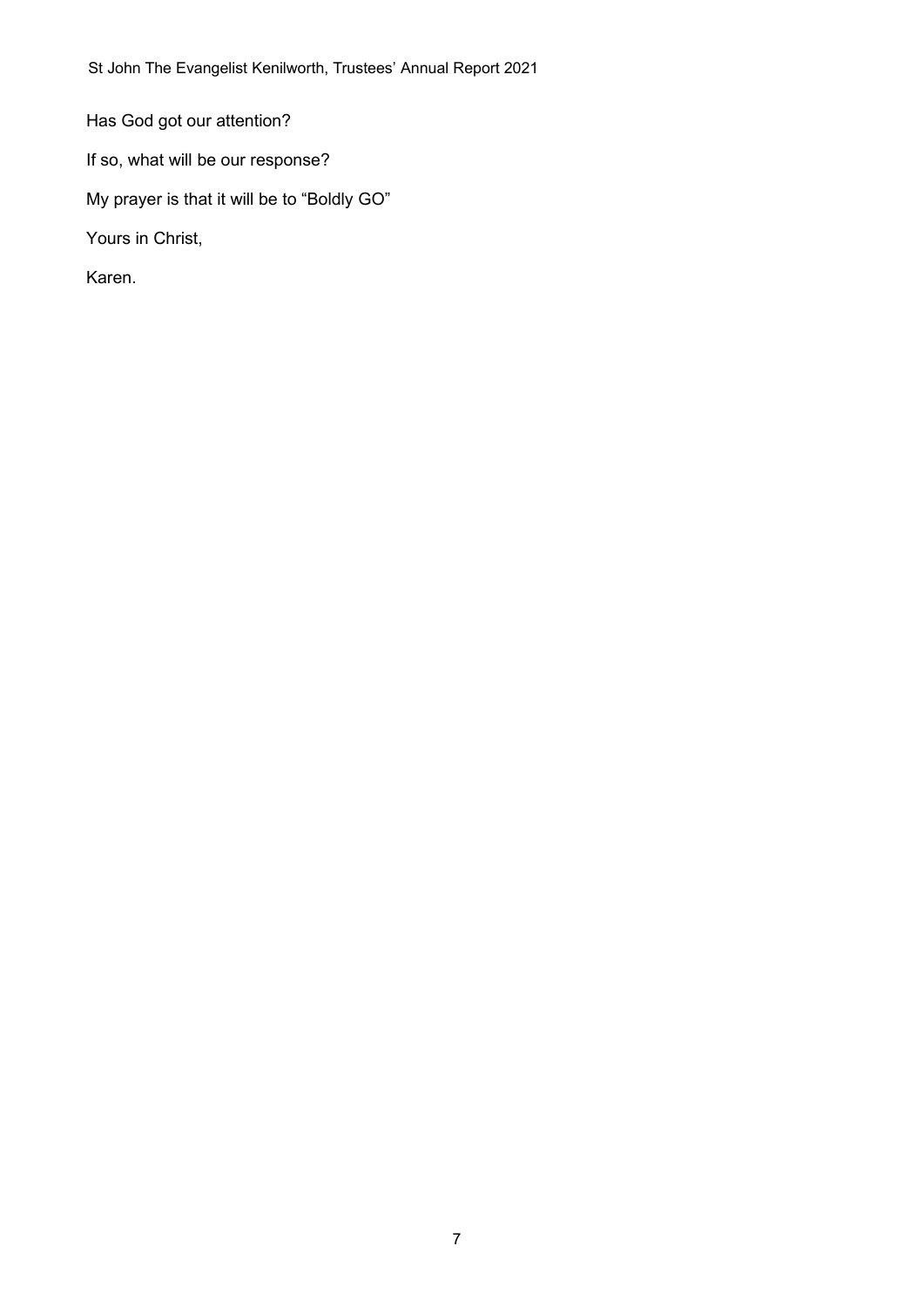# **3. PCC Reports**

#### **Summary of PCC Business Since March 2021**

At the completion of the 2021 APCM the PCC had 14 members in regular attendance: the Vicar; two Church Wardens (one of whom is also a Deanery Synod member); A Diocesan Synod member (who is also a Deanery Synod member); two further Deanery Synod members; eight elected PCC members.

Peter Jackson was once again elected Treasurer, but no member of PCC has been elected as PCC Secretary and no alternative volunteer has been found. The Wardens have therefore fulfilled the role of PCC Secretary, with support, latterly from our employed administrator.

The following were appointed to Standing Committee: the Vicar, Church Wardens, Treasurer, and one elected member of PCC.

Since the APCM on 28<sup>th</sup> April 2021, PCC has met in person as follows: 18<sup>th</sup> May 2021 (outdoors!); 21<sup>st</sup> July: 23<sup>rd</sup> September: 23<sup>rd</sup> November: 19<sup>th</sup> January 2022: 17<sup>th</sup> March: 6<sup>th</sup> April

Each meeting has been chaired by one of the Church Wardens.

The business of the PCC has included:

- Regular Safeguarding reviews
- Maintaining an up-to-date suite of policies and procedures (latest policies available on Church website)
- Thorough review of fire risk and evacuation procedures
- Overseeing staff team:
	- o Appointment of replacement administrator
	- o Redundancy of the Bookkeeper
	- o Attempted recruitment of replacement Youth Worker
- Oversight of changing practices in response to Covid 19 risk
- Bringing the Kabin (TWAM) activities under the Church umbrella
- Agreeing statements on marriage
- Receipt of Quinquennial report and maintaining oversight of building maintenance. In the year this has included:
	- o Replacement of hall boiler
	- o Planning for roofing works
	- o Electrical inspection and remedial works
- Agreed to affiliate to Kairos Connection
- Gratefully agreed to accept funding from John Wild to Commission the calligraphy piece by Lyndsey Attwood now installed above the font
- Agreed to take on oversight and administration of the King's Table residue fund in accordance with the wishes of the trustees
- Discussion on the support and wellbeing of our Vicar
- Discussions on the future use and management of our buildings
- Started to develop a communication policy and associated plans
- Review of financial position

KIM MATTHEWS (CHURCH WARDEN, IN THE ABSENCE OF A PCC SECRETARY)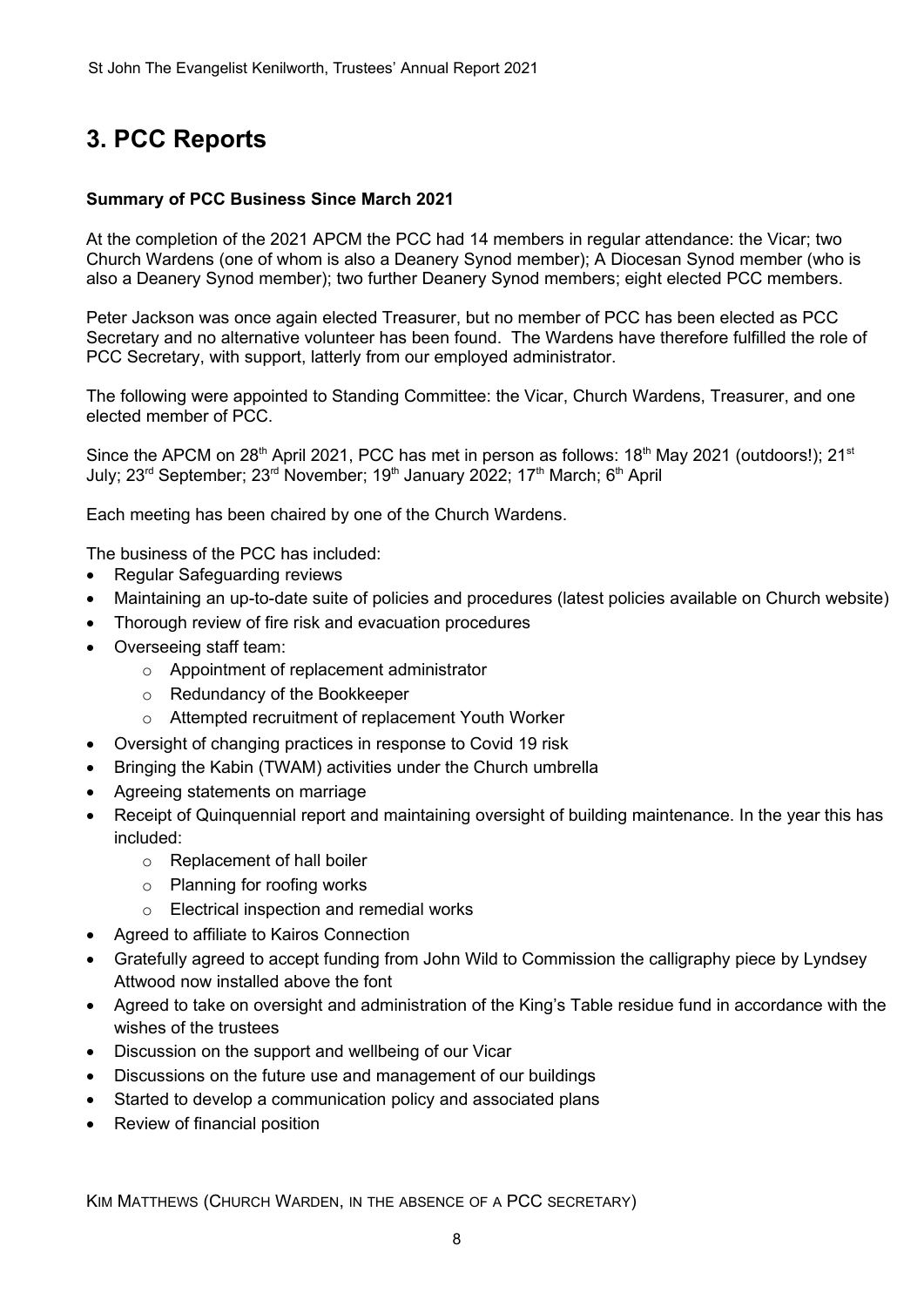# **4. Safeguarding Officer's Report**

The purpose of the Safeguarding Officers report is to show that the Church's work with children, youth and vulnerable adults is compliant with Diocesan and National Church of England Policy. I have been the safeguarding officer since May 2017.

#### *Progress with Safeguarding in the Parish*

Highlights and successes of the past 12 months have included:

- Now that Covid restrictions are behind us, church activity is returning.
- The On-line Parish Safeguarding Dashboard keeps us up to date with requirements.
- PSO accountability to the PCC is assisted by 6 monthly meetings with the Standing Committee.
- Safeguarding Training courses are available on line- and are good quality.
- Both training and DBS checks are now on a three-year cycle.

Some details:

- A number of DBS checks will need renewing as face-to-face activity resumes this year. While 71 church members were engaged in relevant activity before the pandemic, we do not know how many will return. Currently only 41 church members are DBS checked to work with Children or Vulnerable Adults. This number includes PCC members.
- We will therefore need to assess the safeguarding status of all volunteers (DBS check and Training) as activity resumes.
- We will also need to ensure we follow safer recruitment procedures where we recruit new volunteers to church activities.
- We are well supported by the Diocesan Safeguarding Officer when casework issues arise.
- Key document reference library, church notices, safeguarding jobs and website info kept up to date.
- The change from 5 yearly DBS checks to 3 yearly checks will be phased in by December 2023.
- Only 9 out of 41 church members working with Children or Vulnerable Adults are recorded as having completed safeguarding training in the last 3 years.

#### **Training Courses**

- All church members involved in ministry with young or vulnerable people need to be aware of the need for three-yearly Diocesan training. Dates and venues available on the Diocesan webpage ([\(http://www.dioceseofcoventry.org/Safeguarding/SafeguardingTraining](http://www.dioceseofcoventry.org/Safeguarding/SafeguardingTraining) ).
- There are three courses:
	- o C0 online basic course to be completed before C1
	- o C1 course for all those working with Children or Vulnerable Adults
	- o C2 course for those in leadership roles including: clergy, readers, Church Wardens, Parish Safeguarding Officers and other lay leaders

#### *Compliance with House of Bishop's Policy*

As is standard practice each year, church wardens will be formally reminded of their safeguarding responsibilities (email from Safeguarding Officer to Wardens due April 22).

The Church has published new guidance on Safer Recruitment and Personnel Management. The guidance calls for a stronger lead from PCCs over recruitment to paid and volunteer posts in the church, and more clarity over the job descriptions and appointment procedures for both. It is challenging to find the right way to build these new requirements into our ambition for the development of missional communities. Our local guidance on SRPM is [here](https://docs.google.com/document/d/1expFVASr3GEHDNkJqJPWBBnhjP9JxY8_EFD20wRSpps/edit?usp=sharing).

The Parish Safeguarding Dashboard is up to date (March 22). Red items (urgent), currently comprise:

• Review list of non-church activities (The list of Church activities is up to date).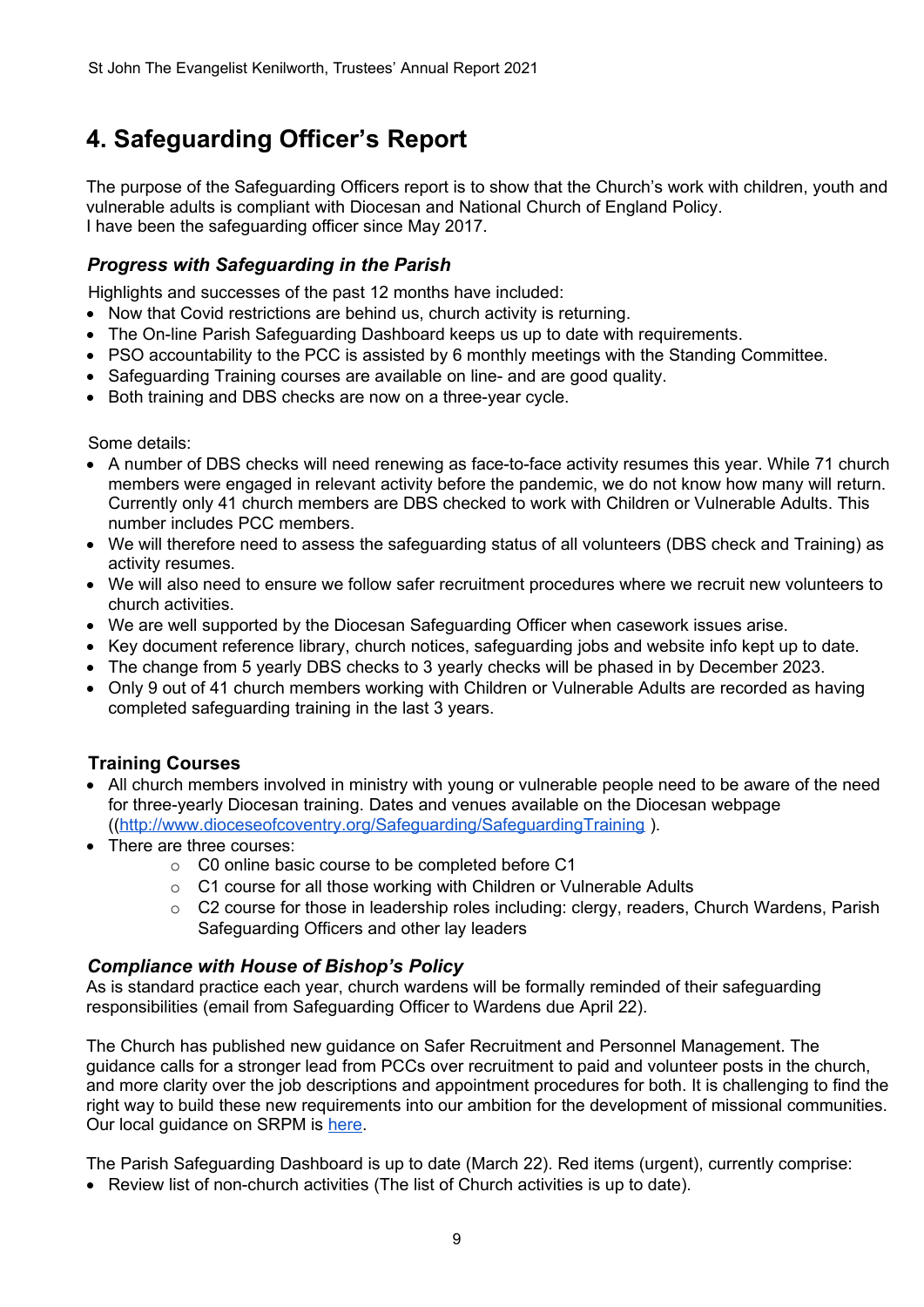There is one yellow (for action) item:

Confirmation of individual names for safeguarding training courses

#### *Plans for the next 12 months include:*

- The resumption of face-to-face activity to include DBS check, Safeguarding training and safer recruitment.
- Maintain the On-line Parish Safeguarding Dashboard.
- Ensure Parish Data Privacy Notice includes a section on Use of Social Media and Live Streaming-Safeguarding Officer to suggest text for this.

More detail is included in the [Safeguarding Action Plan](https://docs.google.com/document/d/1hQFika6BBOKZ9Xy93AYljARO3pGt9gZkzYPkjo7G1E4/edit?usp=sharing).

#### *Recommendations*

Safeguarding Officer develops an automated system for alerting church members to the need to update their safeguarding training.

Finally, many thanks to everyone in the parish for their help with this important work.

Charlie Palmer [\(safeguarding@stjohn316.co.uk](mailto:safeguarding@stjohn316.co.uk) ) Safeguarding Officer 29th March 2022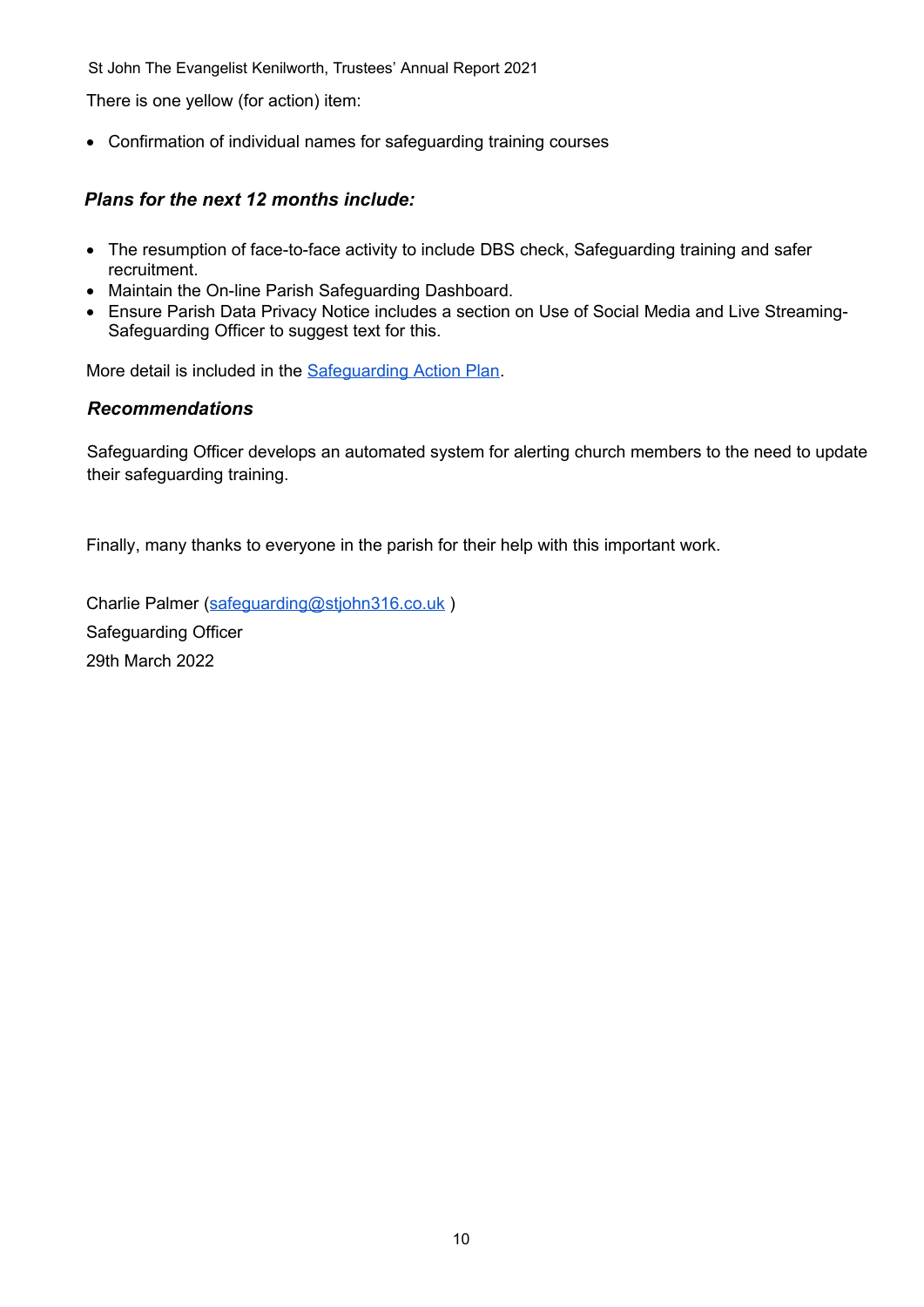# **5. Deanery Synod Business Summary**

#### **Deanery Synod report for St John's Annual Report 2021**

Deanery Synod met three times during 2021, twice on Zoom in March and June, and the third one in person at St Barbara's, Earlsdon. These were joint meetings between Kenilworth and Coventry South Deaneries.

The March meeting included a presentation by Emma Crick de Boom, the new Diocesan Reconciliation Enabler. Her role is to help churches and communities develop skills in reconciliation and enable us to disagree well. She introduced the Difference Course, which looks at diversity and difference including issues around Brexit and Black Lives Matter. The second presentation was by Christine Niven from Light House Counselling Services, which operates from Queen's Road Baptist church in Coventry. Tim Pollard Lay Chair of Coventry South, talked about the Deanery and Parish Share scheme and how it might change in the future. Revd Stella Bailey introduced discussions on the Deanery Plan, which looks at requirements for clergy, new housing challenges and parish boundaries.

The June meeting dealt mainly with Clergy Wellbeing, with a presentation by Archdeacon Pastor Sue Field, and Yvonne Warren, who has many years' experience of supporting clergy and their spouses.

Synod was split into small groups to discuss a number of issues in the Clergy Covenant, which is meant to ensure good practice around clergy wellbeing. This included care of clergy in their job, work/life balance and managing expectations, support offered to clergy, looking out for pressure points and danger signs. There was also further discussion of the Deanery Plan.

In September there was a presentation on the Diocesan Environment Strategy and how this is impacts on individual churches and schools. Then Revd Gail Phillip introduced Living in Love and Faith (LLF), the course developed to look at identity, sexuality, relationships and marriage. The aim of the course is to enable listening, learning and discernment on these issues, through a number of video interviews, and also has a collection of other resources. Feedback will inform the debate due in July 2022 at the General Synod.

Current deanery reps for St John's are Felicity Hawke, Anthony Manning, Kim Matthews and Phil Sewards.

Felicity Hawke April 2022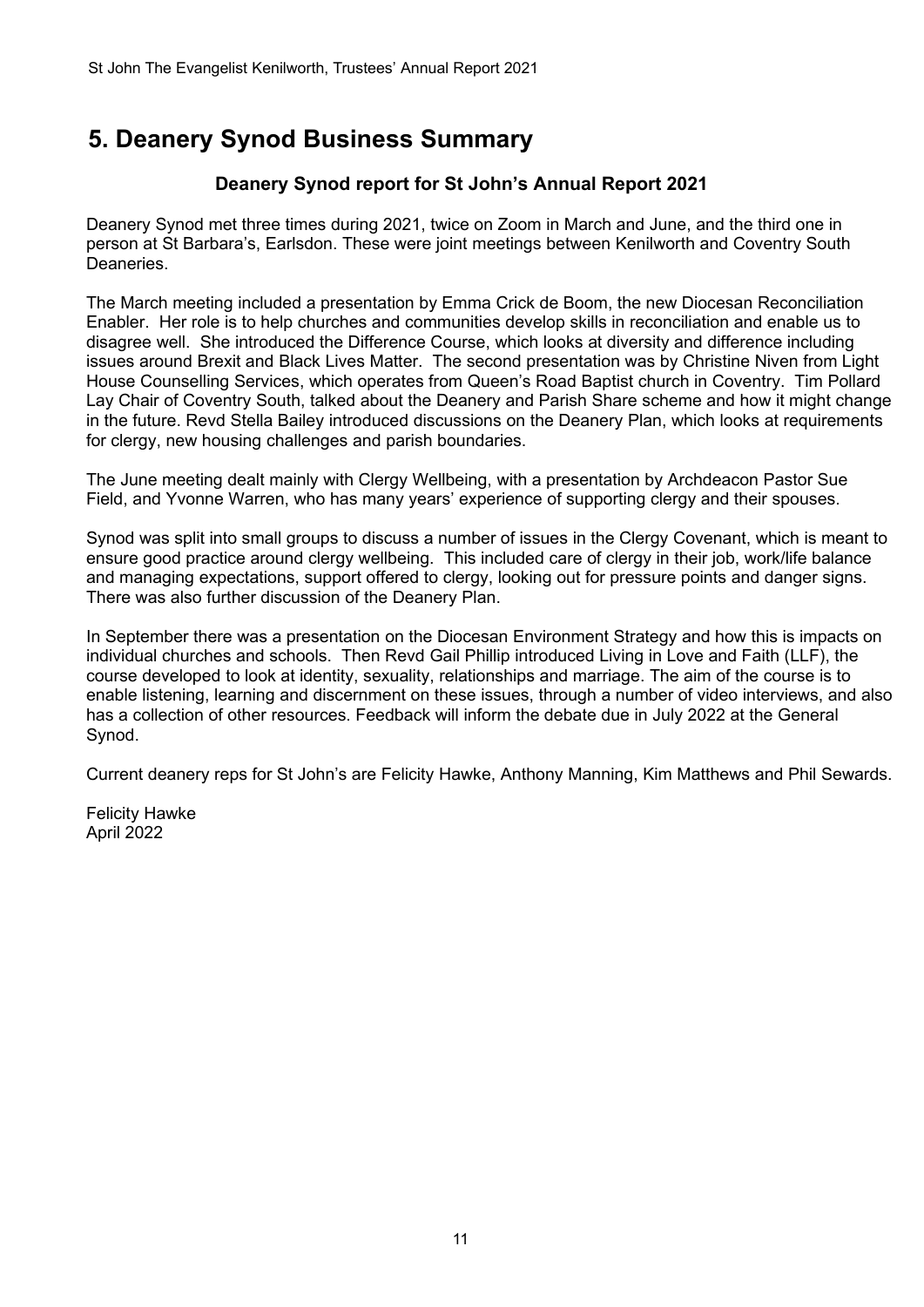## **6. Report from the Diocesan Synod**

Diocesan Synod has met three times in 2021, twice on Zoom. The effects of the Pandemic have dominated much of the Bishops' addresses and had an impact on much of the work carried out in the Diocese. Not all has been negative – there has been an increase in co-working between churches and community groups, and churches are also increasingly using technology to make services more accessible. The Pandemic has also forced a rethink on values and priorities in the church and made congregations consider priorities. Bishop John, in June, asked "What does God want us to let go of?"

There were presentations on the Difference Course and Living in Love and Faith, which both seek to encourage listening and a better understanding between those who have different views. Tribute was paid to the work of Church Schools during the past year, when teachers had to become experts in technology, counselling and health in addition to teaching. In March, there was a discussion in small groups on how the cathedral could relate better to the diocese. The intended celebrations at the cathedral which were due to take place as part of the City of Culture, had been significantly altered.

Historic funds from the Diocese have been released to help support the work during a difficult year, and a Digital Mission Officer is due to be appointed. Many churches have streamed services during the past year, and where this is not possible, recordings have been distributed round the parish.

Felicity Hawke was Diocesan Synod rep for the beginning of 2021, with Phil Sewards being elected from November 2021. At the November meeting, Phil was elected Chair of the House of Laity.

The new Synod in November heard Bishop Christopher talking about his vision for the next five years. He stressed the impact that Covid-19 had made on the church and on society.

First, Bishop Christopher hopes and prays for restored health. We have seen the power of death at work in the world and are still battling Covid. We look to God to heal our world. We've risen to the challenge of Covid in remarkable ways but everything that makes for healthy churches has been disrupted and it will take us some time to heal. We need to allow God time to restore our health and to re-grow our lives. Everything we've said about nurturing healthy church communities remains. God has given us the resources we need to do this.

Secondly, Bishop Christopher hopes and prays for new growth. Life is why we trust God to grow the life of the church. To grow the quality of that life and the quantity of people who experience the life of God through the gifts of life that God has given to the church since the beginning. Now he believes God wants us to grow something new. His hope is that, by 2030, every parish in the Diocese will grow from its own life a new worshipping community reaching out to a group of people currently missing. Most will be congregations of some sort; some, not many, will be a whole new church. Barry Dugmore was appointed as Archdeacon Missioner to take this initiative forward. Barry had asked the Bishop during the worst of Covid last year if he should put plans on hold and let the storm pass but Bishop Christopher said we need to keep moving and keep to the course that God has set us on.

Thirdly, Bishop Christopher hopes and prays for renewed relationships. The gift of life lived with others in relationship is why we pay so much attention to reconciliation in the Diocese of Coventry. The cathedral tells us that God's life is stronger than the world's death; that God's amazing grace is here to reconcile us to God, to each other and to the Earth. He longs for the day when the whole Diocese sees life giving growth for everyone whatever their background.

Felicity Hawke was Diocesan Synod rep for the beginning of 2021, with Phil Sewards being elected from November 2021.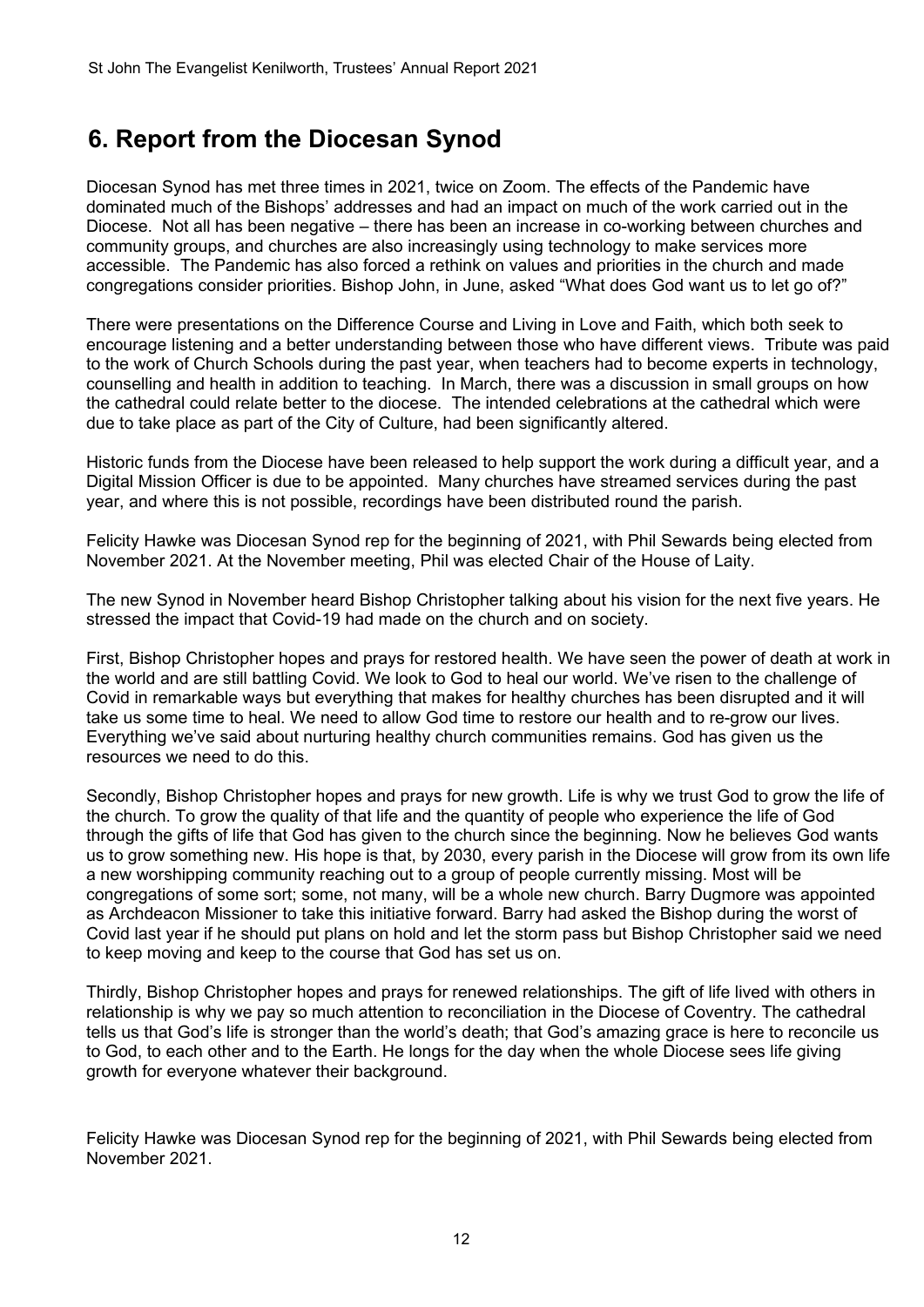# **7. Electoral Roll Report**

Every six years each parish is required to create a new electoral roll and this was last completed in 2019. This year the roll has been revised to include any new applicants and remove any people who have asked to be removed, have died, or are known to have moved away from the parish and no longer worship at St Johns.

Since last year when there were 231 names on the roll, there have been 2 new names added, 4 deaths, 5 people who have left Kenilworth and 11 people who have asked for their names to be removed.

Hence the new roll consists of **213** names.

| 1996 316                 | 2006 309                 | 2016 259           |
|--------------------------|--------------------------|--------------------|
| 1997 328                 | 2007 257 (Revision Year) | 2017 261           |
| 1998 350                 | 2008                     | 2018 268           |
| 1999 378                 | 2009 269                 | 2019 234 (Revision |
| 2000 360                 | 2010 306                 | 2020 236           |
| 2001 356                 | 2011 302                 | 2021 231           |
| 2002 262 (Revision Year) | 2012 314                 | 2022 213           |
| 2003 266                 | 2013 254 (Revision Year) |                    |
| 2004 261                 | 2014 255                 |                    |
| 2005 278                 | 2015 258                 |                    |

The numbers on the roll for this and previous years are as follows:



Kevin Broadbent, Electoral Roll Officer 14 April 2022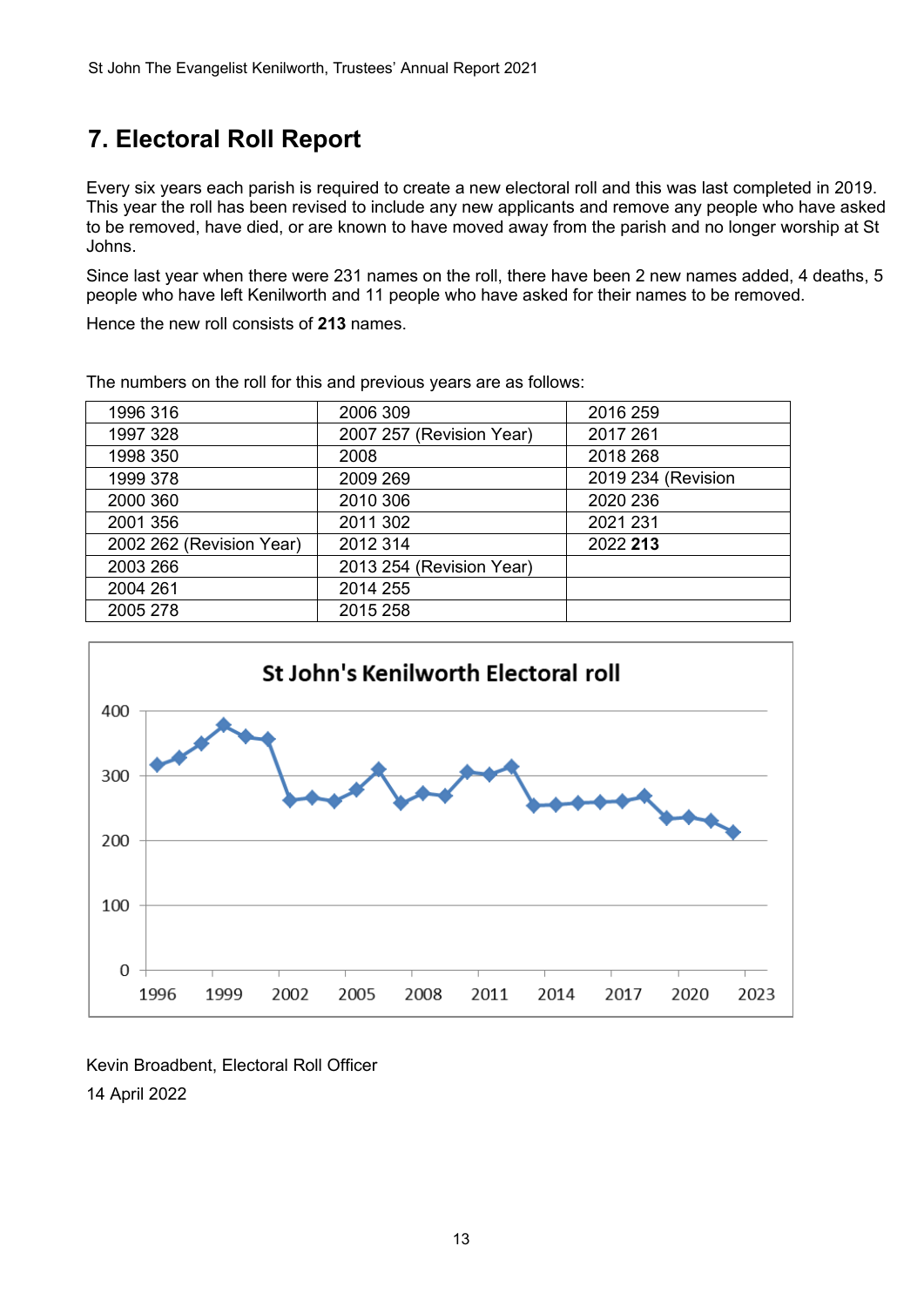## **8. Financial Review**

The financial statements have been prepared in accordance with Accounting and Reporting by Charities: Statement of Recommended Practice applicable to charities preparing their accounts in accordance with the Financial Reporting Standard applicable in the UK and Republic of Ireland (FRS 102) issued on 16 July 2014 (as updated through Update Bulletin 1 published on 2 February 2016), the Financial Reporting Standard applicable in the United Kingdom and Republic of Ireland (FRS 102), and the Charities Act 2011.

#### **Finance Committee**

During the year the treasurer consulted members of the Finance Committee as necessary to assist the Treasurer in the execution of his duties. The current membership of the committee is Steve Coomber, Phil Sewards, Paul Lewis, Peter Jackson and Andy Garsed. The major purpose of consultation was in respect of cost management,

### **Incoming Resources (Unrestricted and Restricted)**

|                           | <b>Unrestricted</b> |            |       | Variance      | <b>Commentary</b>                                |  |
|---------------------------|---------------------|------------|-------|---------------|--------------------------------------------------|--|
|                           | 2021<br>£K          | 2020<br>£K | £k    | $\frac{0}{2}$ |                                                  |  |
| <b>Voluntary Income</b>   |                     |            |       |               |                                                  |  |
| Planned giving            | 212.9               | 218.7      | (5.8) | (3)%          | Attrition partly offset by<br>one time donations |  |
| Tax recoverable           | 51.3                | 44.9       | 6.4   | 14%           | 2021 includes £2.5k<br>relating to 2020          |  |
| Collection                | 4.7                 | 4.1        | 0.6   | 15%           |                                                  |  |
|                           |                     |            |       |               | Smaller impact of COVID<br>on services in 2021   |  |
| Donations                 | 9.9                 | 0.0        | 9.9   | N/A           | Kabin £3.8k, Broadcasting<br>£2.7k, Other £3.4k  |  |
| Legacies                  | 0.2                 | 1.0        | (0.8) | (80)%         |                                                  |  |
| Sub-Total                 | 279.0               | 268.7      | 10.3  | 4%            |                                                  |  |
| <b>Other Income</b>       |                     |            |       |               |                                                  |  |
| <b>Hall Lettings</b>      | 12.2                | 5.1        | 7.1   | 139%          | Very low in 2020<br>impacted by COVID            |  |
| Interest income           | 0.0                 | 0.1        | (0.1) | N/A           |                                                  |  |
| Funeral & Wedding<br>fees | 2.9                 | 1.8        | 1.1   | 61%           | Additional services in<br>2021                   |  |
| 23 Leyes Lane             | 15.6                | 16.8       | (1.2) | (7)%          | Short void period in 2021                        |  |
| Other (including<br>GSHP) | 7.1                 | 13.8       | (6.7) | (49)%         | Lower level of claims in<br>2021                 |  |
| Sub-Total                 | 37.8                | 37.6       | 0.2   | 1%            |                                                  |  |
| <b>Unrestricted Total</b> | 316.8               | 306.3      | 10.5  | 3%            |                                                  |  |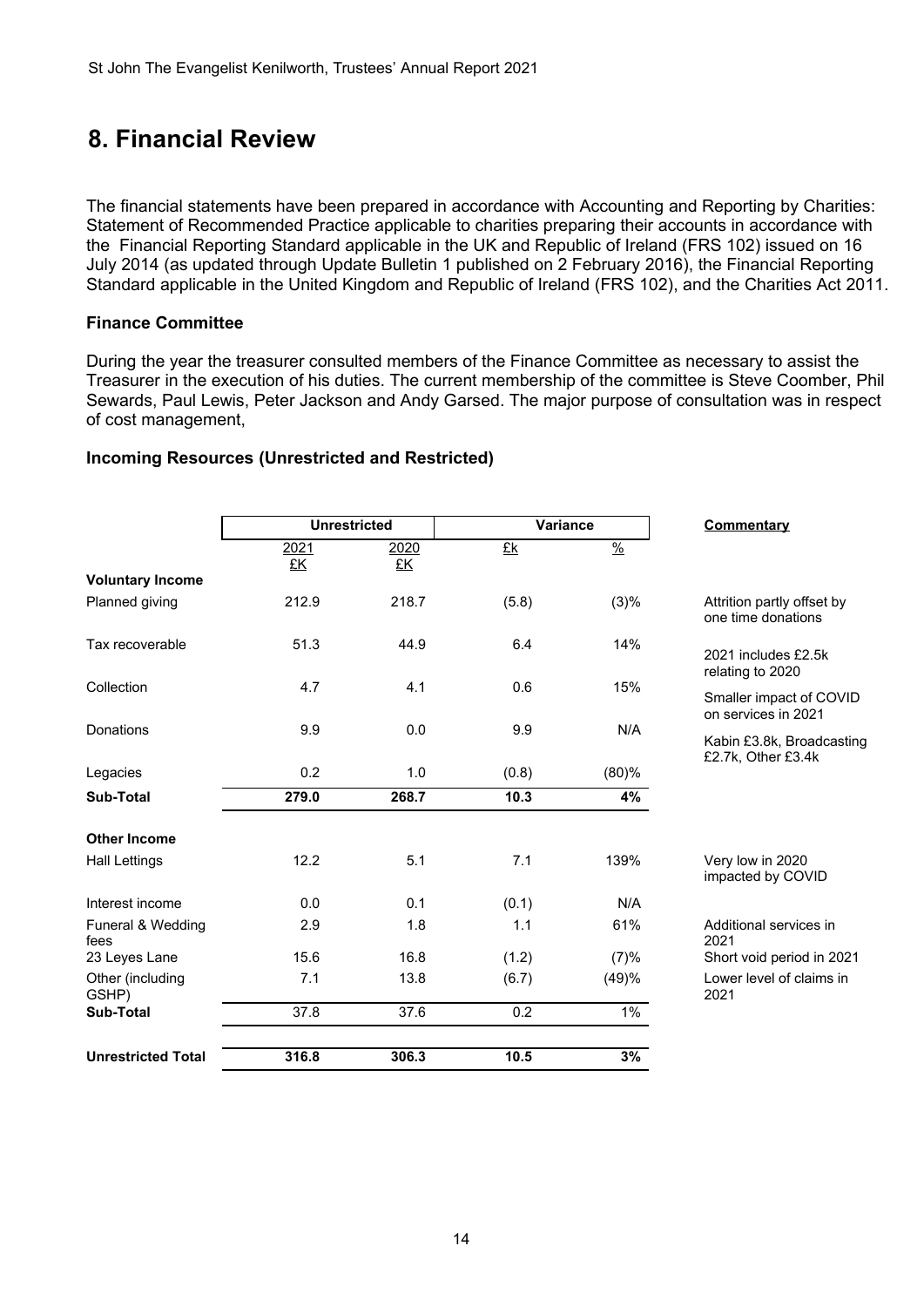|                         | <b>Restricted</b> |            | <b>Variance</b> |               | Commentary                                                                                                                                                                                                           |
|-------------------------|-------------------|------------|-----------------|---------------|----------------------------------------------------------------------------------------------------------------------------------------------------------------------------------------------------------------------|
| <b>Voluntary income</b> | 2021<br>£K        | 2020<br>£K | £k              | $\frac{9}{6}$ |                                                                                                                                                                                                                      |
| Donations               | 121.4             | 2.5        | 118.9           | N/A           | 2021 Transfer of residual<br>funds from the Kings<br>Table which are to be<br>used for projects that will<br>seek to directly advance<br>the Christian faith in<br>Kenilworth on a town-wide<br>and ecumenical basis |
| <b>Restricted Total</b> | 121.4             | 2.5        | 118.9           | N/A           |                                                                                                                                                                                                                      |

## **Resources Expended**

|                           |            | <b>Unrestricted</b> |        | Variance<br>Commentary |                                                                                          |
|---------------------------|------------|---------------------|--------|------------------------|------------------------------------------------------------------------------------------|
|                           | 2021<br>£K | 2020<br>£K          | £k     | $\frac{0}{2}$          |                                                                                          |
| <b>Missionary Giving</b>  | 27.4       | 24.9                | (2.5)  | (10)%                  | 2021 reflects tithe on<br>2020 voluntary income<br>and amount not<br>distributed in 2020 |
| Diocesan Quota            | 105.0      | 103.0               | (2)    | (2)%                   | 2021 includes £2.5k<br>relating to 2020                                                  |
| Ministry                  | 3.0        | 2.5                 | (0.5)  | (20)%                  | Increased costs in 2021                                                                  |
| Youth Work (net)          | 18.8       | 23.4                | 4.6    | 20%                    | Youth worker left in<br>October 2021                                                     |
| Outreach                  | 0.5        | 0.3                 | (0.2)  | (67)%                  |                                                                                          |
| Cleaning etc              | 11.8       | 8.6                 | (3.2)  | (37)%                  | Reduced activities in<br>2020 due to COVID,<br>lesser reduction in 2021                  |
| Insurance & Utilities     | 16.6       | 13.2                | (3.4)  | (26)%                  | Utilities low in 2020 due<br>to COVID, lesser<br>reduction in 2021                       |
| Administration            | 24.9       | 23.9                | (1.0)  | (4)%                   |                                                                                          |
| Maintenance               | 31.9       | 17.1                | (14.8) | (87)%                  | 2021 included first phase<br>of replacing church roof                                    |
| 23 Leyes Lane             | 2.8        | 3.0                 | 0.2    | 7%                     |                                                                                          |
| Depn                      | 4.1        | 26.8                | 22.7   | 85%                    | Depreciation resulting<br>from refurbishment ended<br>in 2020                            |
| Other                     | 7.8        | 7.8                 | 0.0    | 0%                     | Short void period in 2021                                                                |
| <b>Unrestricted Total</b> | 254.6      | 254.5               | (0.1)  | $0\%$                  |                                                                                          |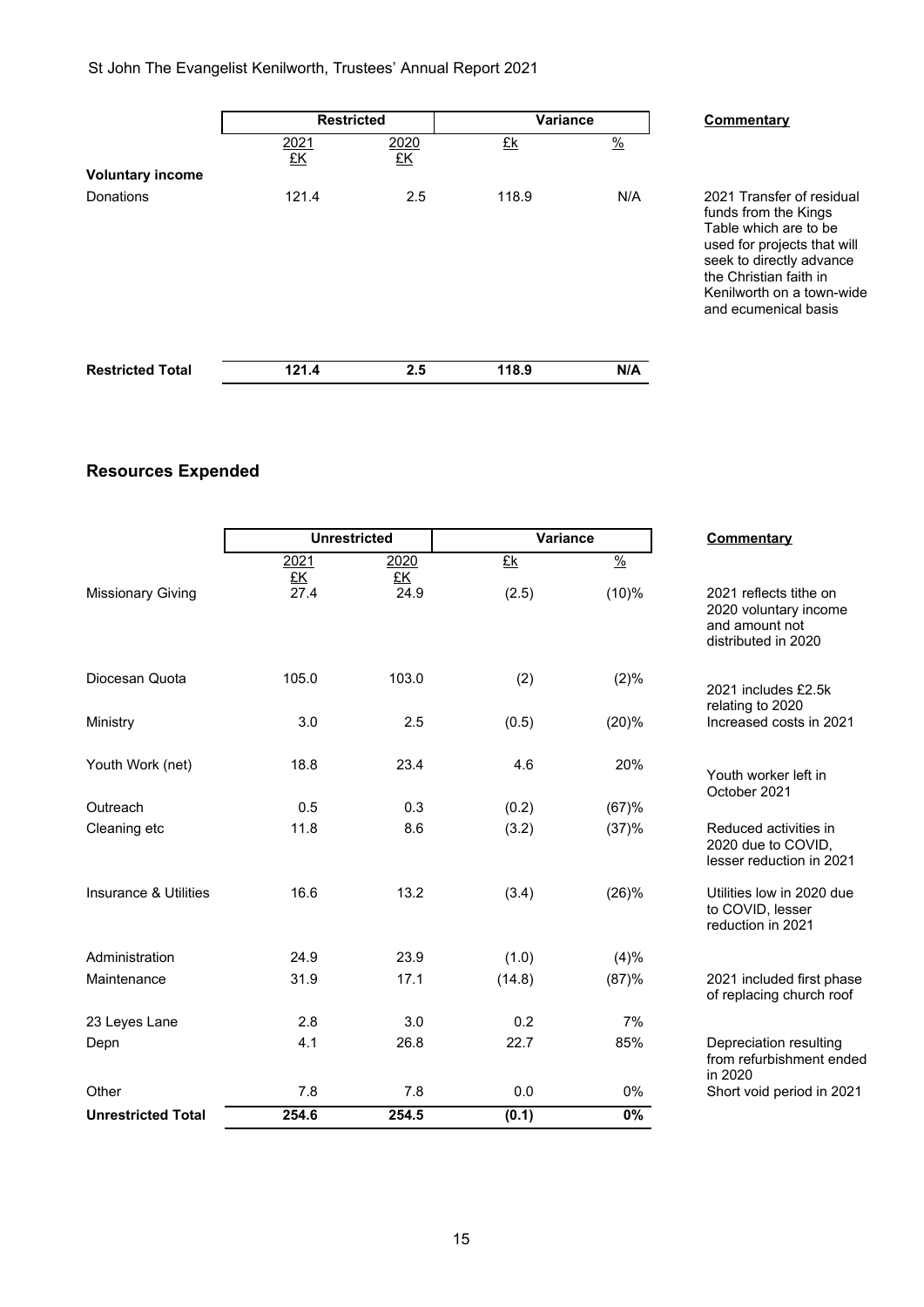#### **Leyes Lane**

During 2018 the PCC received two loans totalling £36k (repayable during 2022) to cover the costs associated with the refurbishment of freehold property at 23 Leyes Lane. Since completion of the refurbishment the property has been rented on a commercial basis.

We are required (under FRS102) to adjust the value of the property to reflect the current value as an investment property. Following a valuation by Loveitts the 2019 accounts reflected a gain on revaluation of fixed assets of £305,000.

During 2021 all loans related to the refurbishment were repaid.

#### **Refurbishment Loans**

During 2021 all outstanding loans received for the refurbishment of the church were repaid.

#### **Volunteers**

The charity makes use of volunteers. These contributions cannot be economically quantified and these services are therefore not recognised in the financial statements.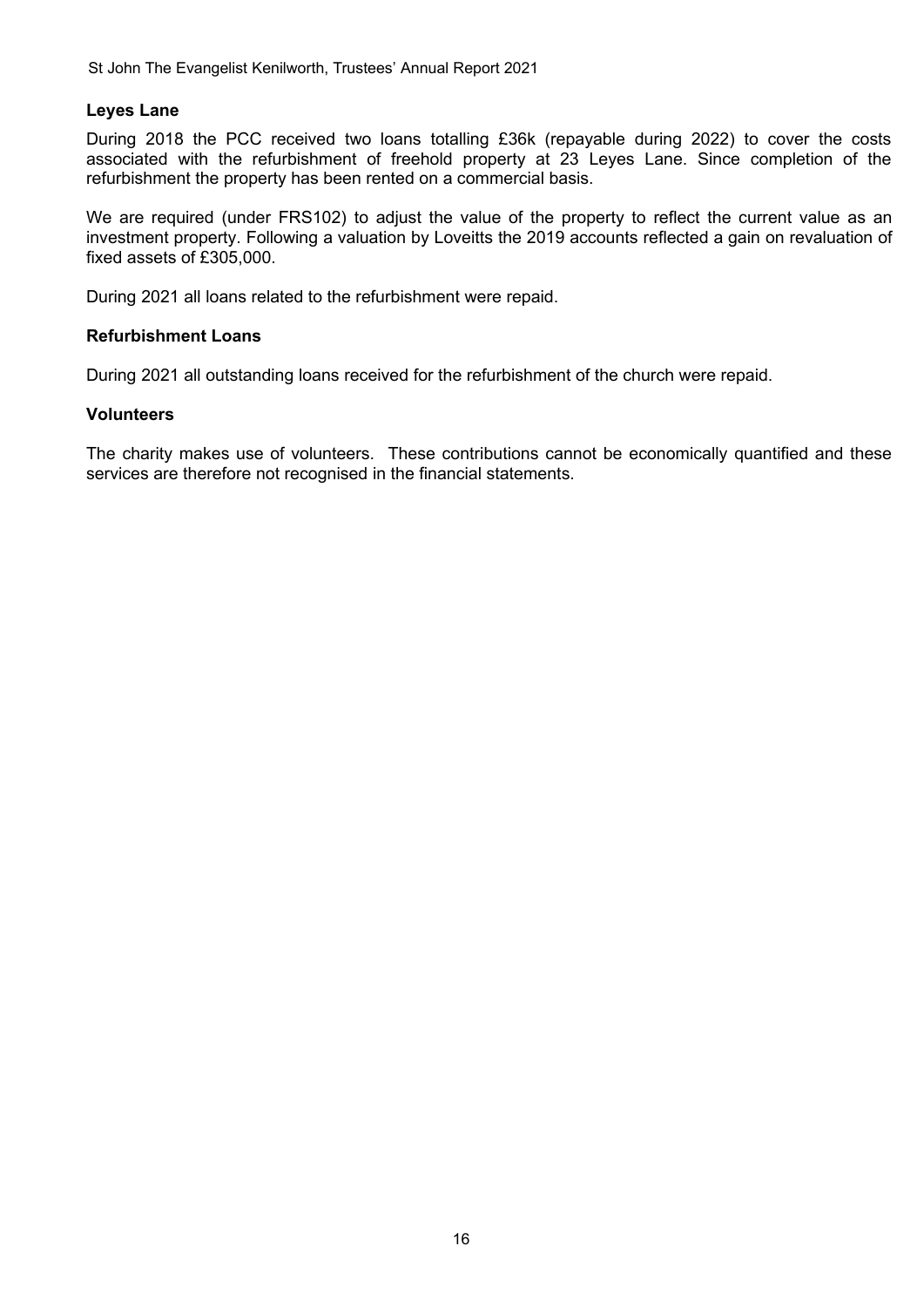#### **Free Cash**

The following table gives an indication of Free Cash at the end of 2021 compared to the same metric at the end of 2020. This simulation provides a measure of the number of month's expenses, excluding depreciation, that could be sustained assuming no cash income. At the end of 2021 this is 4.1 months compared to 4.3 months at the end of 2020.

| Free Cash (£k)                    | 2021    | 2020   |
|-----------------------------------|---------|--------|
| <b>Closing Cash Balance</b>       | 271.3   | 135.1  |
| <b>Add Debtors</b>                | 27.5    | 27.9   |
| <b>Deduct Current Liabilities</b> | (11.1)  | (29.0) |
| Deduct Mission and Tithe Balance  | (27.9)  | (27.0) |
| Deduct Restricted Funds           | (129.7) | (8.0)  |
| <b>Deduct Roof Repairs</b>        | (55.0)  | (20.0) |
|                                   |         |        |
| Free Cash                         | 75.1    | 79.0   |
|                                   |         |        |
| <b>Budgeted Expenditure</b>       | 304.4   | 266.0  |
| Deduct Mission and Tithe          | (27.9)  | (25.0) |
| <b>Deduct Depreciation</b>        | (4.1)   | (3.0)  |
| <b>Deduct Roof Repairs</b>        | (55.0)  | (20.0) |
| Total                             | 217.4   | 218.0  |
| Average per month                 | 18.1    | 18.2   |
|                                   |         |        |
| Number of months cash available   | 4.1     | 4.3    |

#### **Reserves Policy**

During the year the Trustees agreed a reserves policy with the aim that the charity keeps free reserves (not fixed assets or restricted funds) of between 6 and 7 months of a single month's expenditure.

#### **Employees**

The PCC had no employees at 31 December 2021 (2020 3). During 2021 the Youth Worker resigned (October 2021) to persue a different career, the Administrator retired (December 2021) and the Book Keeper was made redundant (December 2021). A new Administrator started in March 2022, and the PCC is evaluating the Youth Worker role.

#### **Short Term Deposits**

The Charity has a small amount of funds invested with CCLA Investment Management Ltd in The CBF Church of England Deposit Fund. Surplus cash is deposited with this organisation, and moved to the current account in order to satisfy working capital requirements. The PCC takes a low risk approach to managing cash reserves.

#### **Budget 2022**

The following is a summary of the final budget approved by the PCC on 18 March 2022.

The budget presented below shows both the unrestricted budgeted income and expenditure for 2022 compared to actuals for 2021.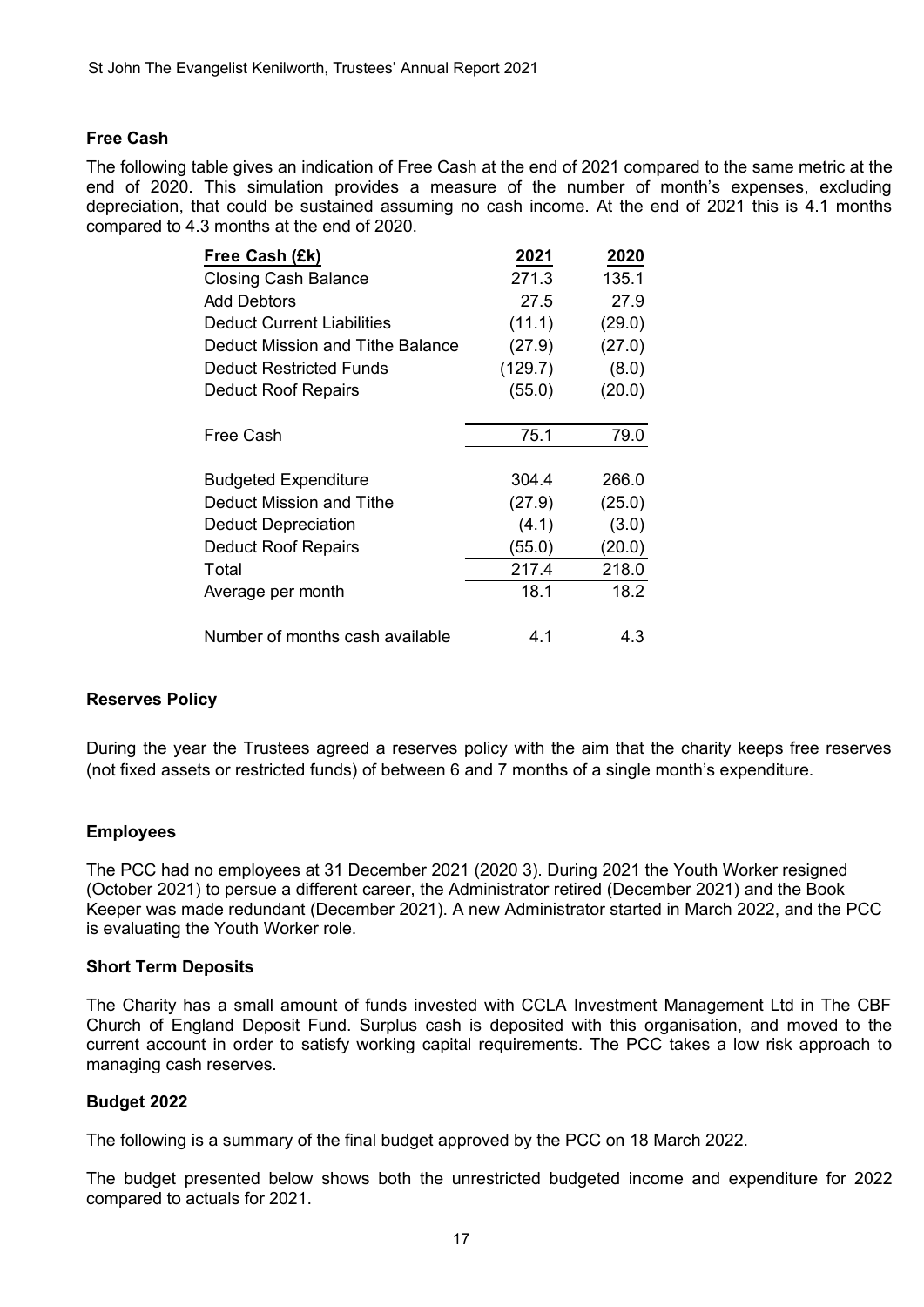The budgeted deficit is attributed to roof repairs which are necessary to safeguard the fabric of the building. The PCC consider it appropriate to commence this work as soon as possible.

| 2022 Budget compared to 2021 Actual  |               |               |                                                                                |  |  |  |
|--------------------------------------|---------------|---------------|--------------------------------------------------------------------------------|--|--|--|
|                                      | <b>Budget</b> | <b>Actual</b> | <b>Change</b>                                                                  |  |  |  |
|                                      |               |               | <b>Budg to</b>                                                                 |  |  |  |
|                                      | 2022 £k       | 2021 £k       | <b>Act £k Commentary</b>                                                       |  |  |  |
| <b>Unrestricted Income</b>           |               |               |                                                                                |  |  |  |
| Planned giving                       | 167.2         | 212.9         | (45.7) Combination of attrition in 2022 and non<br>recurring donations in 2021 |  |  |  |
| Tax recoverable                      | 37.5          | 51.3          | (13.8) Based on planned giving                                                 |  |  |  |
| Collection                           | 3.6           | 4.7           | (1.1)                                                                          |  |  |  |
| <b>Donations</b>                     | 0.0           | 9.9           | (9.9) 2021 included donations for Kabin,<br><b>Broadcasting and Other</b>      |  |  |  |
| Legacies                             | 0.0           | 0.2           | (0.2)                                                                          |  |  |  |
| <b>Hall Lettings</b>                 | 13.5          | 12.2          | 1.3                                                                            |  |  |  |
| <b>Funeral and Wedding Fees</b>      | 2.7           | 2.9           | (0.2)                                                                          |  |  |  |
| 23 Leyes Lane                        | 15.8          | 15.6          | 0.2 Same level of rental as in 2021                                            |  |  |  |
| Other (including GSHP)               | 6.0           | 7.1           | (1.1)                                                                          |  |  |  |
| <b>Total Income</b>                  | 246.3         | 316.8         | (70.5)                                                                         |  |  |  |
| <b>Unrestricted Resource Expense</b> |               |               |                                                                                |  |  |  |
| <b>Missionary Giving</b>             | 28.5          | 27.4          | (1.1)                                                                          |  |  |  |
| Diocesan Quota                       | 105.0         | 105.0         | 0.0                                                                            |  |  |  |
| Ministry                             | 2.5           | 3.0           | 0.5                                                                            |  |  |  |
| Youth Work (net)                     | 19.5          | 18.8          | (0.7)                                                                          |  |  |  |
| Outreach                             | 0.7           | 0.5           | (0.2)                                                                          |  |  |  |
| Cleaning etc                         | 16.4          | 11.8          | (4.6) No COVID related reductions in 2022                                      |  |  |  |
| <b>Insurance and Utilities</b>       | 18.1          | 16.6          | (1.5) Increase in energy costs from Nov 2022                                   |  |  |  |
| Administration                       | 21.9          | 24.9          | 3.0 Savings                                                                    |  |  |  |
| Maintenance                          | 75.0          | 31.9          | (43.1) Budget includes £55k for next phase of<br>roof repairs                  |  |  |  |
| 23 Leyes Lane                        | 2.5           | 2.8           | 0.3                                                                            |  |  |  |
| Depn                                 | 4.1           | 4.1           | 0.0                                                                            |  |  |  |
| Other                                | 10.2          | 7.8           | (2.4) 2022 Budget includes Kairos subscription                                 |  |  |  |
| <b>Total Expense</b>                 | 304.4         | 254.6         | (49.8)                                                                         |  |  |  |
| Surplus/(Deficit)                    | $-58.1$       | 62.2          | (120.3)                                                                        |  |  |  |

The Treasurer, Finance sub-committe and PCC will need to continue to ensure that the resources needed in future years are available by careful management of costs. Importantly, church members where possible need to continue to give at or above their current level of giving if the church is to fulfil its stated aims and purposes. The PCC, with guidance from the Finance Committee, will need to consider the sustainability of the current level of costs and will continue to review where savings can be made during 2022.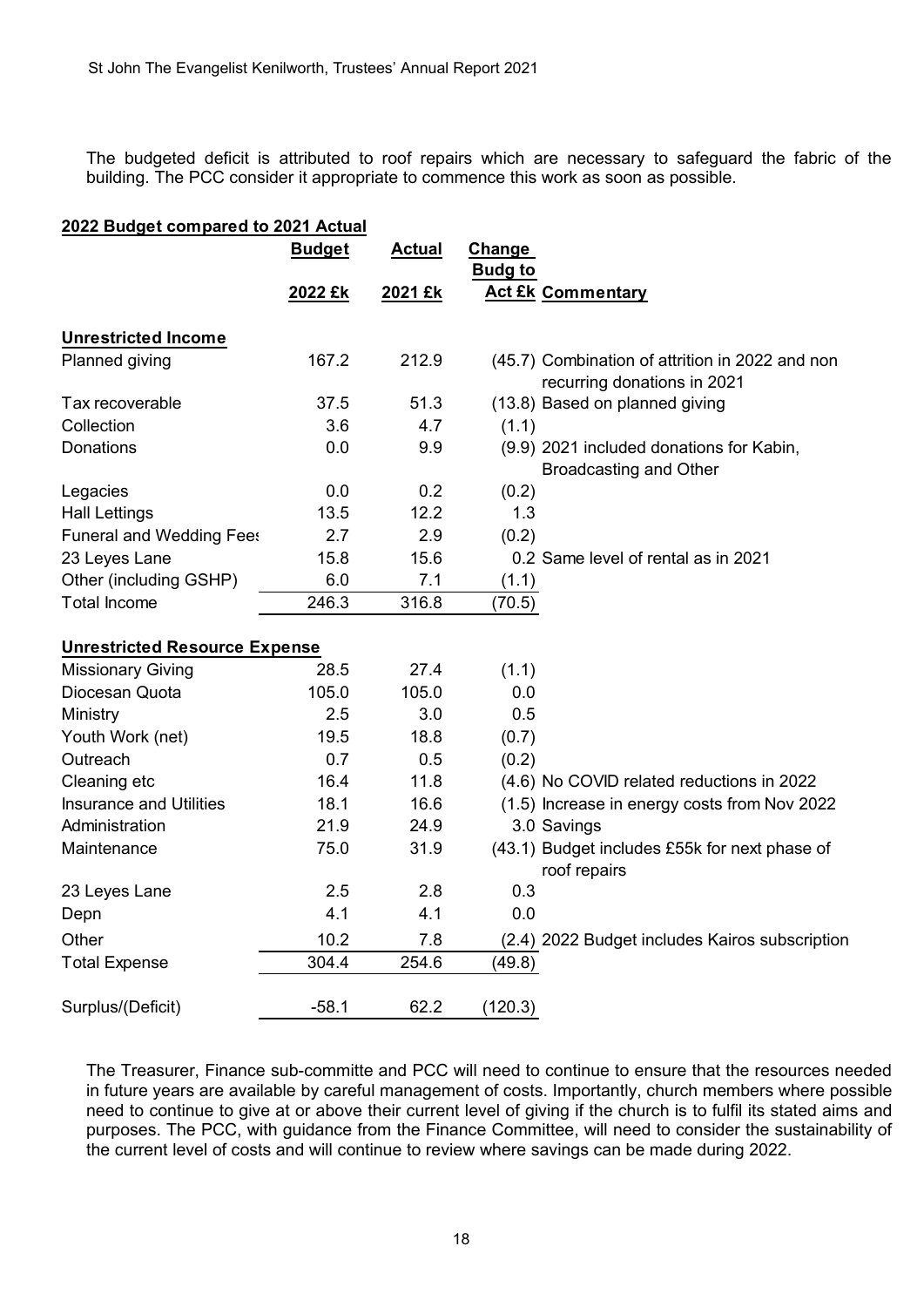#### **Summary**

Our responsibility for 2022 will continue to properly resource the mission of this Parish. I would like to express my thanks to everyone who has supported me in various ways.

If anyone wishes to ask any questions about the figures or Considered Giving please contact me.

Peter Jackson PCC Treasurer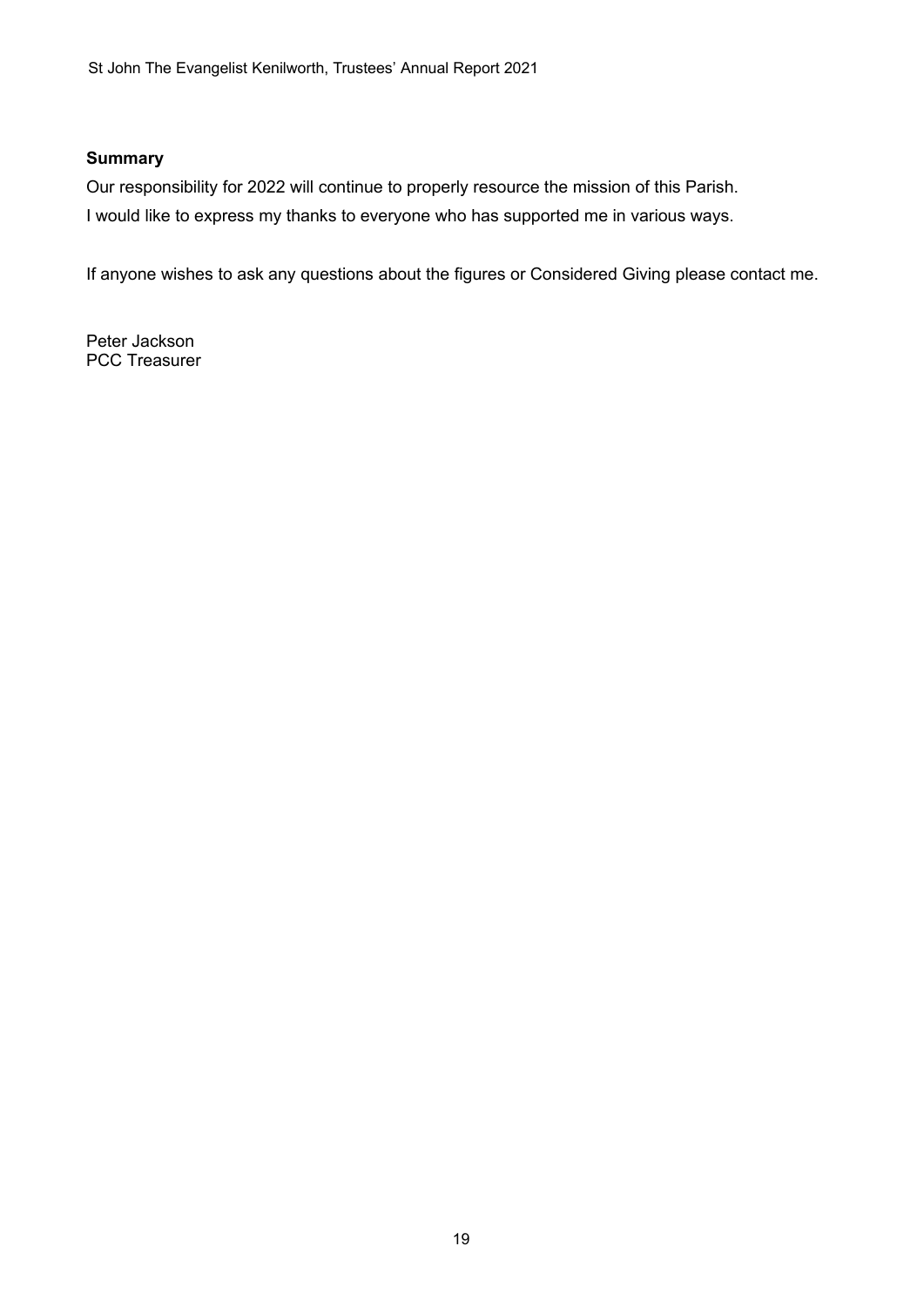## **9. Parish People**

The section lists clergy and readers currently licensed to the parish, Churchwardens and other key people. It also lists PCC members, Policies, and Employees.

### *9.1 Parish Officers and Advisers*

| Vicar:                             | Revd. Andrew Attwood (inducted 20 <sup>th</sup> April 2010)   |
|------------------------------------|---------------------------------------------------------------|
| Curate:                            |                                                               |
| Non-Stipendiary Minister:          | Revd. Mary Rai                                                |
| Retired clergy:                    | Revd. Arthur Ash                                              |
|                                    | Revd. Jane Mullaney                                           |
|                                    | Revd. Rob Latham                                              |
| Readers:                           | <b>Anthony Manning</b>                                        |
|                                    | <b>Phil Sewards</b>                                           |
|                                    | Val Whiteman                                                  |
| Youth Worker:                      | Michelle Harris (until October 2021)                          |
| Parish Administrator:              | Denise Coomber (until 31st December 2021)                     |
|                                    | Sue Dawson (from 9th March 2022)                              |
|                                    | St John's Church, 205 Warwick Road, Kenilworth CV81HY         |
|                                    | Tel 01926 853203                                              |
|                                    | Email: admin@stjohn316.co.uk                                  |
| Churchwardens:                     | Karen Mills (from 2017 Annual Meeting of Parishioners)        |
|                                    | Kimberley Matthews (from 2018 Annual Meeting of Parishioners) |
| <b>PCC Treasurer:</b>              | Peter Jackson                                                 |
| PCC Secretary:                     | Kevin Dowle (until 17th March 2021)                           |
|                                    | Phil Sewards (from 6th April 2022)                            |
| <b>PCC Standing Committee:</b>     | The Vicar, Churchwardens, PCC Treasurer, PCC                  |
|                                    | Secretary, Roger Homes                                        |
| Bank:                              | CAF Bank Limited, 25 King's Hill Avenue, Kings Hill,          |
|                                    | West Malling, Kent, ME19 4JQ                                  |
| Independent Examiner:              | Flemons & Co, 70 Priory Rd, Kenilworth, CV8 1LQ               |
| Electoral Roll Officer:            | Kevin Broadbent (retired 8 <sup>th</sup> May 2022)            |
| Safeguarding Officer:              | <b>Charles Palmer</b>                                         |
| <b>Cathedral Liaison Officer:</b>  | John Radford                                                  |
| Churches Together in               |                                                               |
| Kenilworth and District Reps:      | John Radford, Val Whiteman                                    |
| <b>Parish Information Officer</b>  | Vacant                                                        |
| Charity Correspondent <sup>1</sup> | <b>Tim Horne</b>                                              |
| Website                            | http://www.stjohn316.co.uk/                                   |
| <b>Charity Commission Link</b>     | http://www.charitycommission.gov.uk/find-charities/           |
|                                    | (enter 1126412 in the box "search for a charity")             |

 $1$  The person authorised to make changes to the online filed details for the PCC and to give and receive correspondence on behalf of the PCC from the Charity Commission including web and email instructions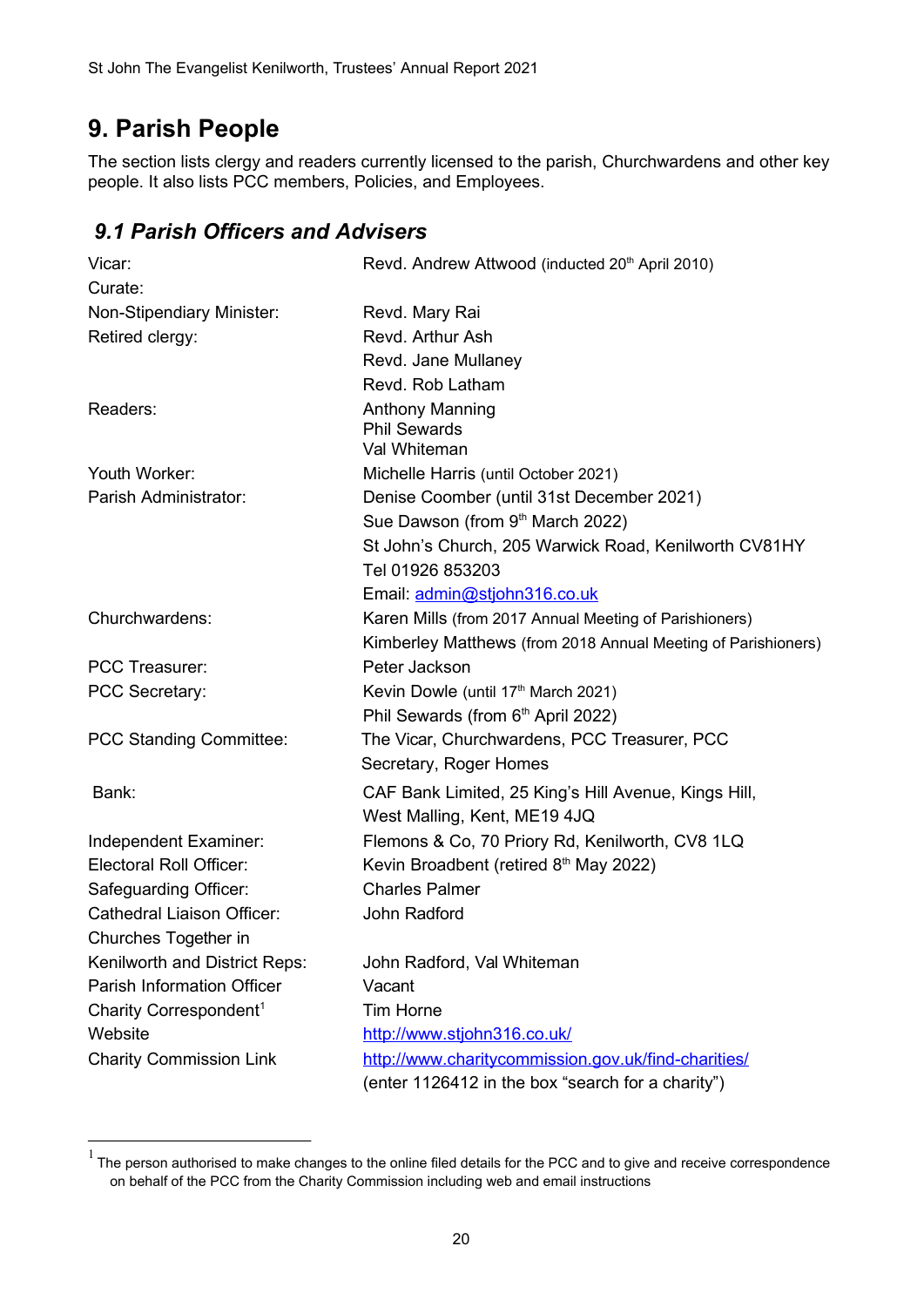## *9.2 Parochial Church Council (PCC)*

|                              | <b>The Trustees:</b>                                                                                                                                      |
|------------------------------|-----------------------------------------------------------------------------------------------------------------------------------------------------------|
| <b>PCC Chairman</b>          | Legal position held by Revd. Andrew Attwood                                                                                                               |
| PCC Chair for meetings       | Kimberley Matthews and Karen Mills                                                                                                                        |
| <b>PCC Secretary</b>         | Kevin Dowle (until 17 <sup>th</sup> March 2021)                                                                                                           |
|                              | Phil Sewards (from 6 <sup>th</sup> March 2022)                                                                                                            |
| <b>PCC Treasurer</b>         | Peter Jackson                                                                                                                                             |
| Retired in 2021              | Allen Busby                                                                                                                                               |
| Retired in 2022              | Kimberley Matthews, Karen Mills                                                                                                                           |
| Retired in 2023              | Steve Coomber, Peter Jackson                                                                                                                              |
| Retired in 2024              | Jeremy Bryans, Luke Coomber, Ruth Coomber, Steve<br>Coomber, Kevin Dowle (resigned on 17/03/21), Andrew<br>Garsed, Naomi Grew, Roger Homes, Julie Sewards |
| Churchwardens                | Karen Mills, Kimberley Matthews                                                                                                                           |
| <b>Deanery Synod Members</b> | Anthony Manning, Phil Sewards, Felicity Hawke, Kimberley<br><b>Matthews</b>                                                                               |
| Diocesan Synod Members       | <b>Felicity Hawke, Phil Sewards</b>                                                                                                                       |

## *9.3 PCC Policies*

The PCC has developed or has in place the following policies (available on our website at https://www.stjohn316.co.uk/pcc-public)

- Safeguarding Policy
- Policy Statement on the Recruitment of Ex-Offenders
- Conflict of Interests Policy
- HR Policy
- Finance Policy, including Financial Controls, Mission Giving and Support
- Church Premises Policy (under review)
- Garden of Remembrance Policy and procedures
- Health & Safety Policy
- Lone Working Policy
- Fire Safety Policy
- Data Protection Policy
- Risk Management Policy
- Complaints Policy
- Infant Baptism Guidelines
- Children at Communion Policy
- Access and Inclusion Policy
- Complaints Policy
- Home Visiting Policy
- Social Media Policy
- Policy for use of ICT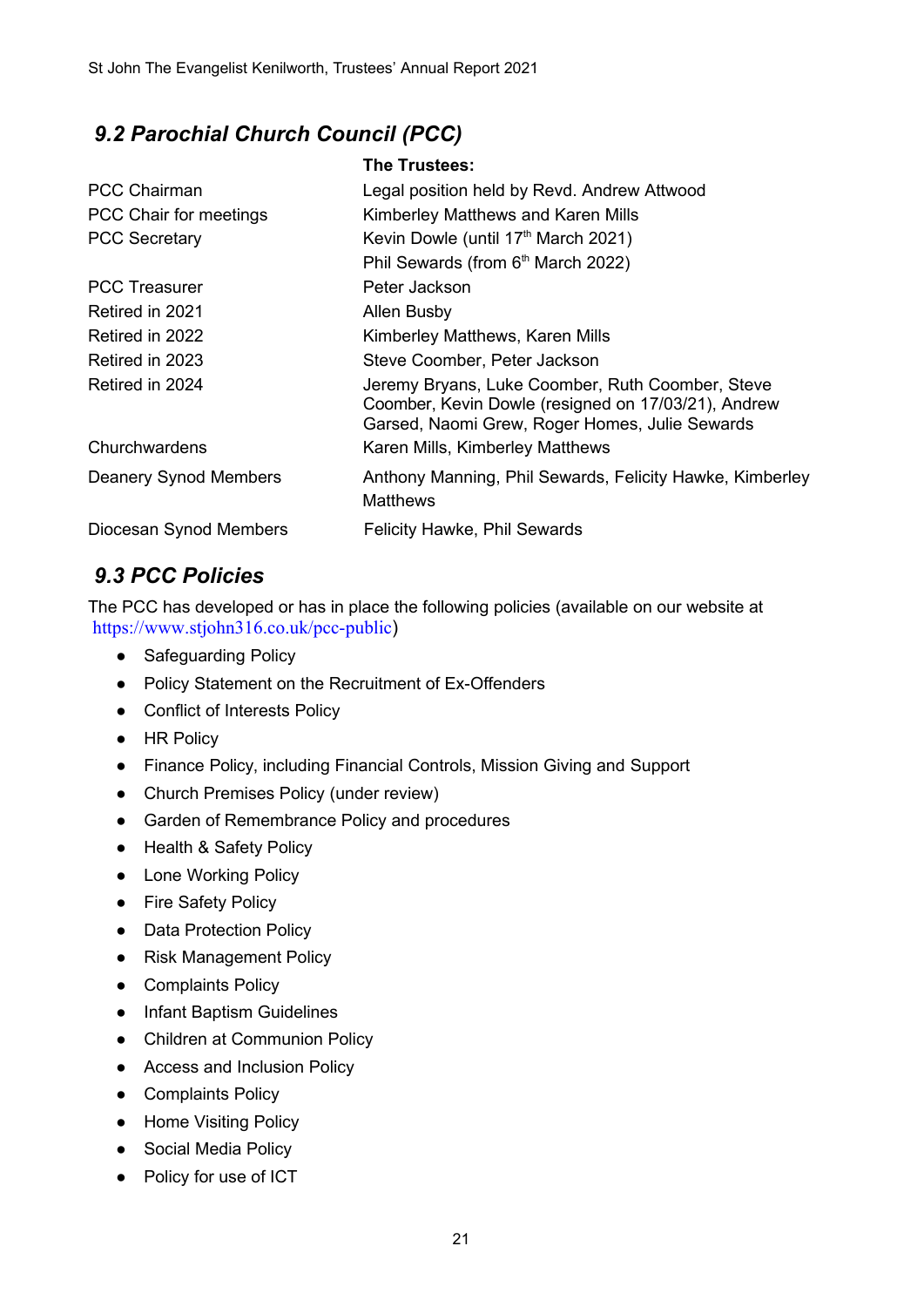## *9.4 PCC Employees:*

| Parish Administrator: | Denise Coomber (part-time, 22 hours per week until<br>December 2021) |
|-----------------------|----------------------------------------------------------------------|
| Youth Worker:         | Michelle Harris (until October 2021)                                 |
| Bookkeeper:           | Neetha Paul (until December 2021)                                    |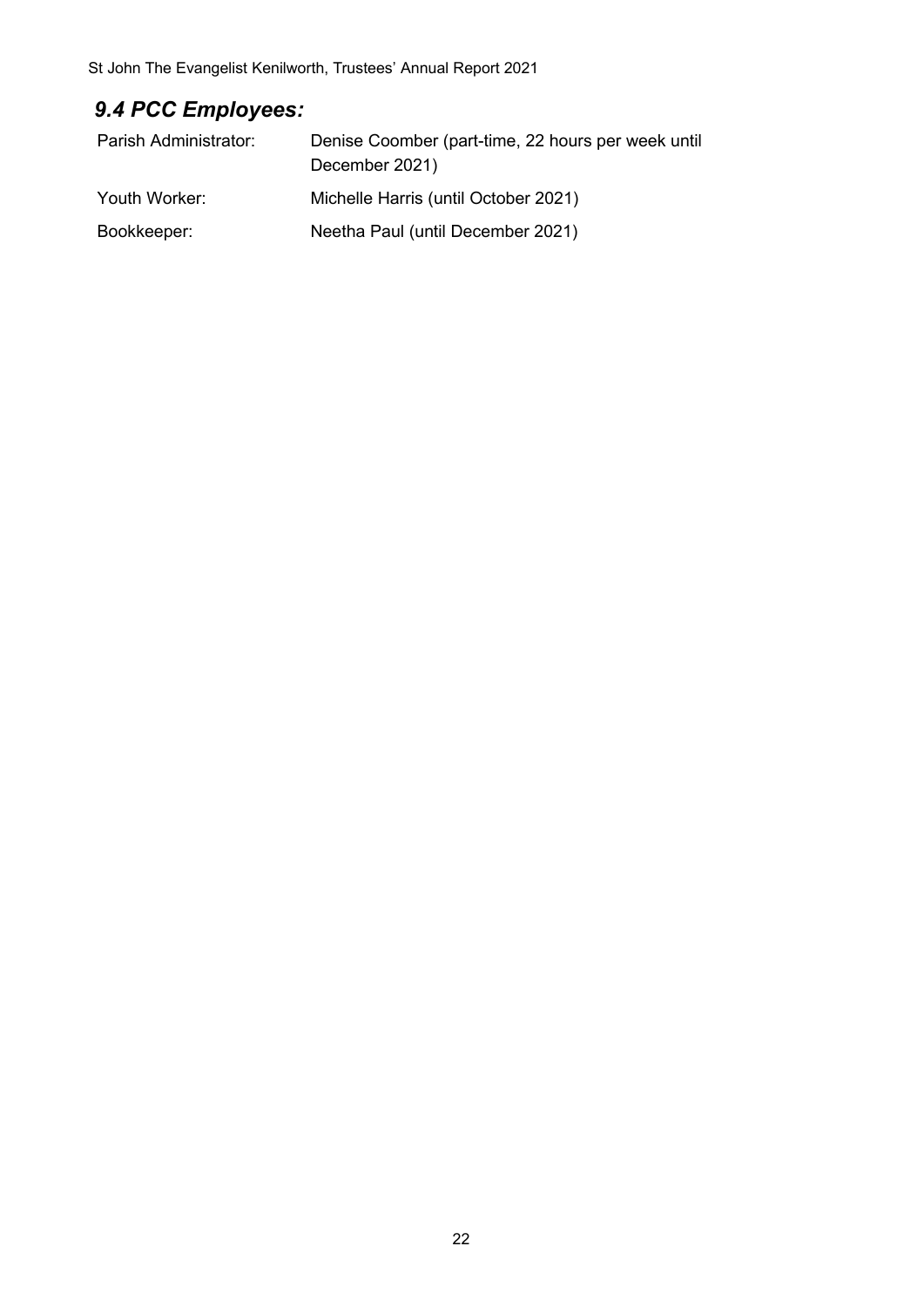#### **10. Our Leadership and Organisation**

The Vicar (Andrew Attwood) is the person commissioned by the Bishop to share with him in the 'cure of souls', within the parish. In simple terms this asks Andrew to exercise mission and ministry for the benefit of 11,000+ people. Our agreed three Purposes are used as our compass towards this broad task, and Andrew, with the PCC, oversees the work of the collective church as we move forward as a missional community in Kenilworth.

The Vicar is the primary 'keeper of this vision' - and carries responsibility to ensure that everything we do is in line with our Purposes and our Five Year Vision.

#### *10.1 Our purposes:*

We want to see:

- 1. Everyone becoming like Jesus by knowing and following Him, through the Holy Spirit.
- 2. A welcoming, loving community that encourages use of our gifts and abilities to serve God and each other.
- 3. Society transformed by the love of Jesus as we engage with Kenilworth and the world around us.

(Formally agreed by the PCC on  $2<sup>nd</sup>$  May 2017)

#### *10.2 Five Year Vision:*

In May 2017, the PCC reviewed the vision and Purposes and introduced a new single sentence summary of them:

PARISH PHRASE: Becoming like Jesus, Making disciples, Bringing real change

There was an extended period of listening by the whole church during early 2016 to prayerfully seek God about the future direction for St John's. Following that period of listening, a number of new ideas are being progressed and St John's is exploring the use of Mission Shaped Communities (MSCs) as a tool to help live out the Purposes more effectively.

#### *10.3 PCC:*

The PCC meets regularly to assess ongoing ministry across all areas of parish life and makes decisions on future proposals and plans, all on the basis that we move steadily towards our Purposes and Vision.

The PCC agenda is focused on the responsibilities listed under Parochial Church Councils (Powers) Measure 1956 (see below) and the PCC has the roles of:

- Governance, including compliance, legal, financial, health & safety and employment
- Reviewing vision
- Reviewing strategy as recommended by the Leadership Teams and Staff Team
- Parish wide policies
- Parish Budget, financial accounts, ensuring accounts are audited
- Coherence across parish purposes, plans and activities
- Keeping boundaries between the respective teams

The PCC will operate using sub-committees, where appropriate, to conduct the necessary due diligence and development of plans and execution of governance. Such sub-committees will develop detailed recommendations for the PCC to approve and be responsible for carrying out the decisions of the PCC and working with the rest of the parish organisations, including the Leadership Teams. In addition, the Standing Committee of the PCC (see below) is empowered to make decisions on behalf of the PCC at its discretion and report back to the PCC.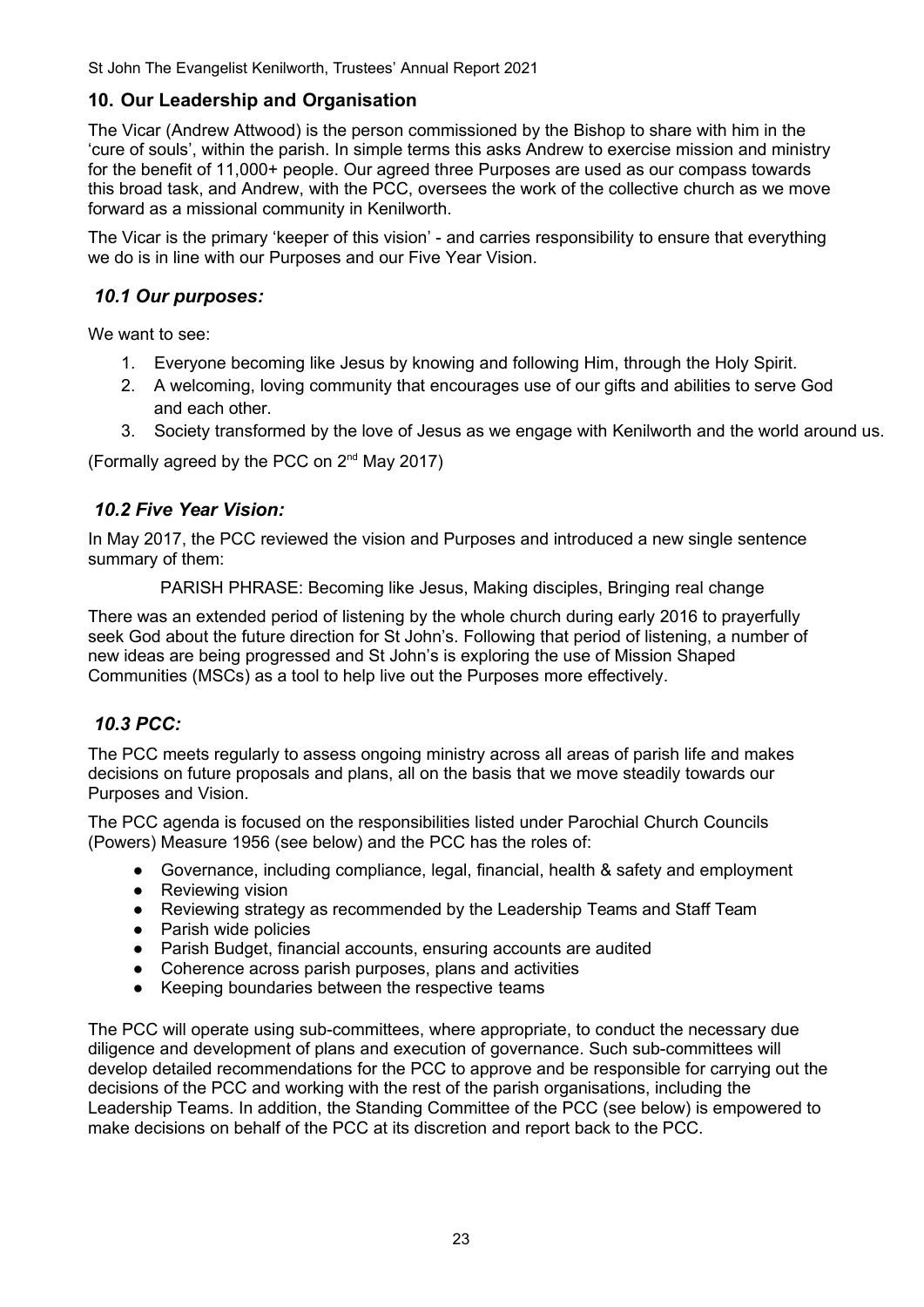PCC responsibilities according to Parochial Church Councils (Powers) Measure 1956 include:

- To care for, maintain, preserve and take out adequate insurance cover for the fabric, goods and ornaments of the Church
- To agree a budget and to be responsible for the income and expenditure of the parish
- To maintain proper financial records and accounting procedures
- To prepare annual financial statements and an annual report and present them to the Annual Parochial Church Meeting (APCM). In particular SORP 2005 requires the following to be provided:
	- o Reference and administrative details of the charity, its trustees and advisers
	- o Structure governance and management
	- o Objectives and activities
	- o Achievements and performance
	- o Financial review
	- o Plans for future periods
	- o Funds held as custodian trustee for others
	- o Risk management, governance, operational, financial, external and compliance with laws
- To arrange for independent examination or audit of the financial statements
- To care for and maintain the Churchyard
- To consult with the incumbent on matters of general concern and importance to the parish
- To co-operate with the incumbent in promoting the mission of the Church
- To make representations to the Bishop about any matter affecting the welfare of the parish
- PCC as employer:
	- o Compliance with legislation (12 separate Acts listed)
	- o Wages and salaries, reviews and increases, National minimum wage, NI and tax
	- o Job descriptions
	- o Contract or statement of conditions of employment
	- o Expenses policy
	- o Induction, grievance and discipline
	- o Policies for equal opportunities, health & safety and child protection, protection of the vulnerable
	- o Use of volunteers

#### *10.4 Churchwardens and Standing Committee*

In 2021 the Churchwardens were Karen Mills, Kimberley Matthews who played a key role with the Vicar (Andrew), regularly communicating with him (and the PCC Standing Committee) either in meetings or via email, to check the direction and oversight of St John's. They offered wisdom and support to Andrew in implementing the Purpose and Vision, and brought important matters to his attention when the need arose.

The Churchwardens operated as a communication link between the Vicar and the PCC, and between the Vicar and the various congregations. They offered counsel and advice, made plans with him regarding issues of governance, major strategies or projects, and discussed and agreed matters in preparation for PCC meetings and the APCM.

Along with the Standing Committee (which comprises the Churchwardens, PCC Treasurer PCC Secretary and other PCC member(s) as appointed by PCC), the Churchwardens increasingly played a strategic role, being involved in discussions, reviews and decisions regarding the future.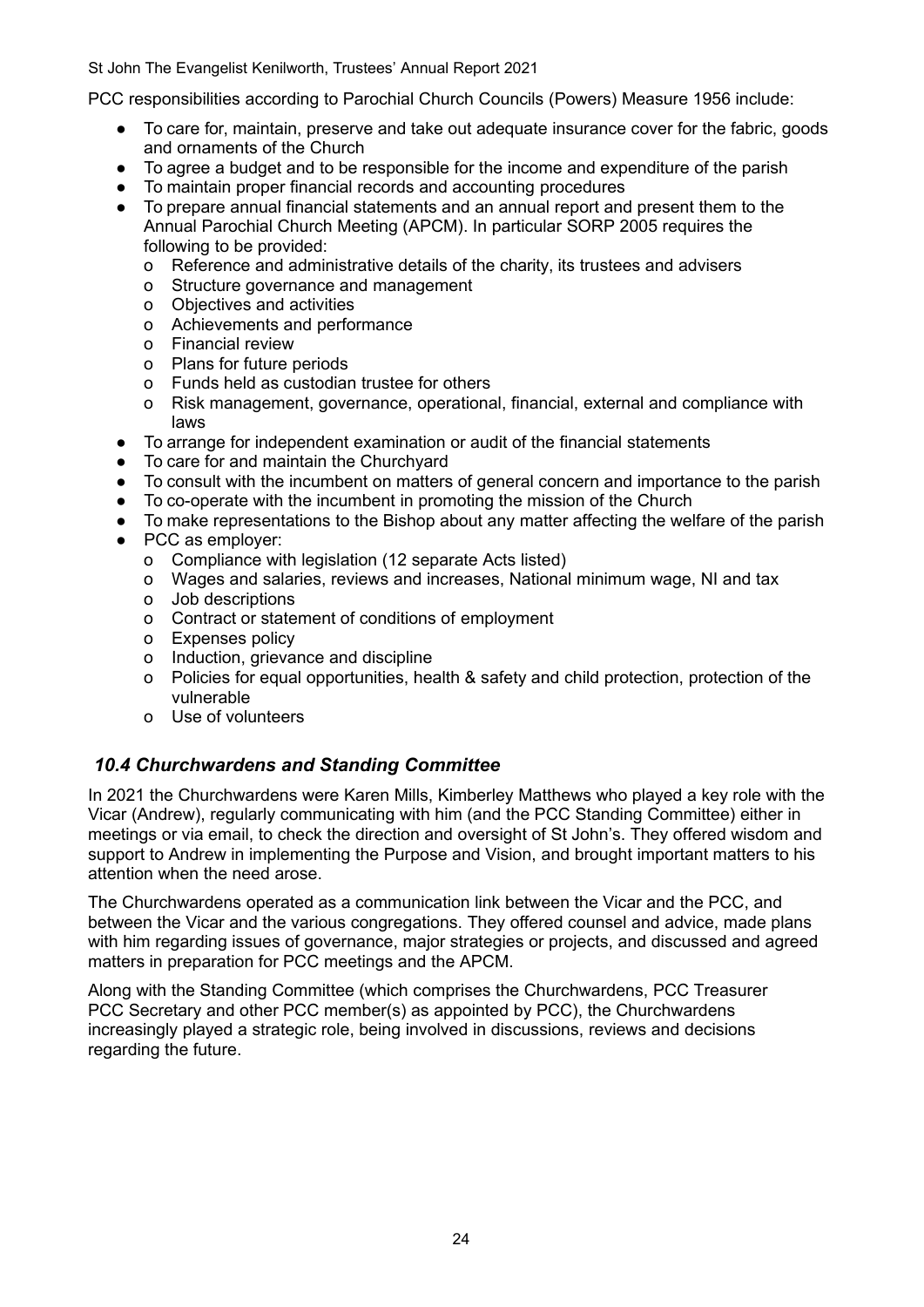#### *10.5 Staff Team (Operational Ministry)*

Presently the Staff Team consists of Andrew Attwood (Vicar) and Sue Dawson (Church Administrator).

The Administrator's role is to provide administrative support for the vicar in helping him to meet the purposes and vision of the church.

#### *10.6 Leadership Teams: their goal, support and accountability*

Several Leadership Teams exist to deliver the mission and ministry of St John's, overseeing different communities and areas of ministry. This delegating model empowers others to be the key implementers on behalf of the Vicar and PCC.

With the help of the Vicar, the Leadership Teams guide individuals and groups to fulfil the agreed Purposes and Vision.

Each team is supported in this task and given tailored help over time to fit each stage of the community's development. Each Leadership Team is directly accountable to the Vicar and PCC, and provides regular updates to PCC summarising progress and plans for the future. The Vicar meets with each Leadership Team regularly.

This genuinely delegated and empowered leadership, overseen but not run by the Vicar, is practically supported by the Staff Team (and other resources) to move the existing communities towards our Purposes and Vision.

The Leadership Teams of each of our distinctive communities are:

#### **Warwick Road (8am) Leadership Team**

Andrew Attwood, Mary Rai, Ian Macdonald

#### **Warwick Road (10am) Leadership Team**

Andrew Attwood and Co-leaders (Jane Garsed, Karen Mills, Michelle Harris, Simone Royle, Mary Rai, Lindsey Attwood, Roger Homes)

#### **Midweek Community**

Catherine Pennington, Steve and Jackie Prestwich, Jane Mullaney, Rob Latham and Mary Rai

#### **6pm Service**

Rob Cheetham, Ann Gibbons, Felicity Hawke, Lynda Howells, Anthony Manning

#### **Youth Strategy Team**

Andrew Attwood, Michelle Harris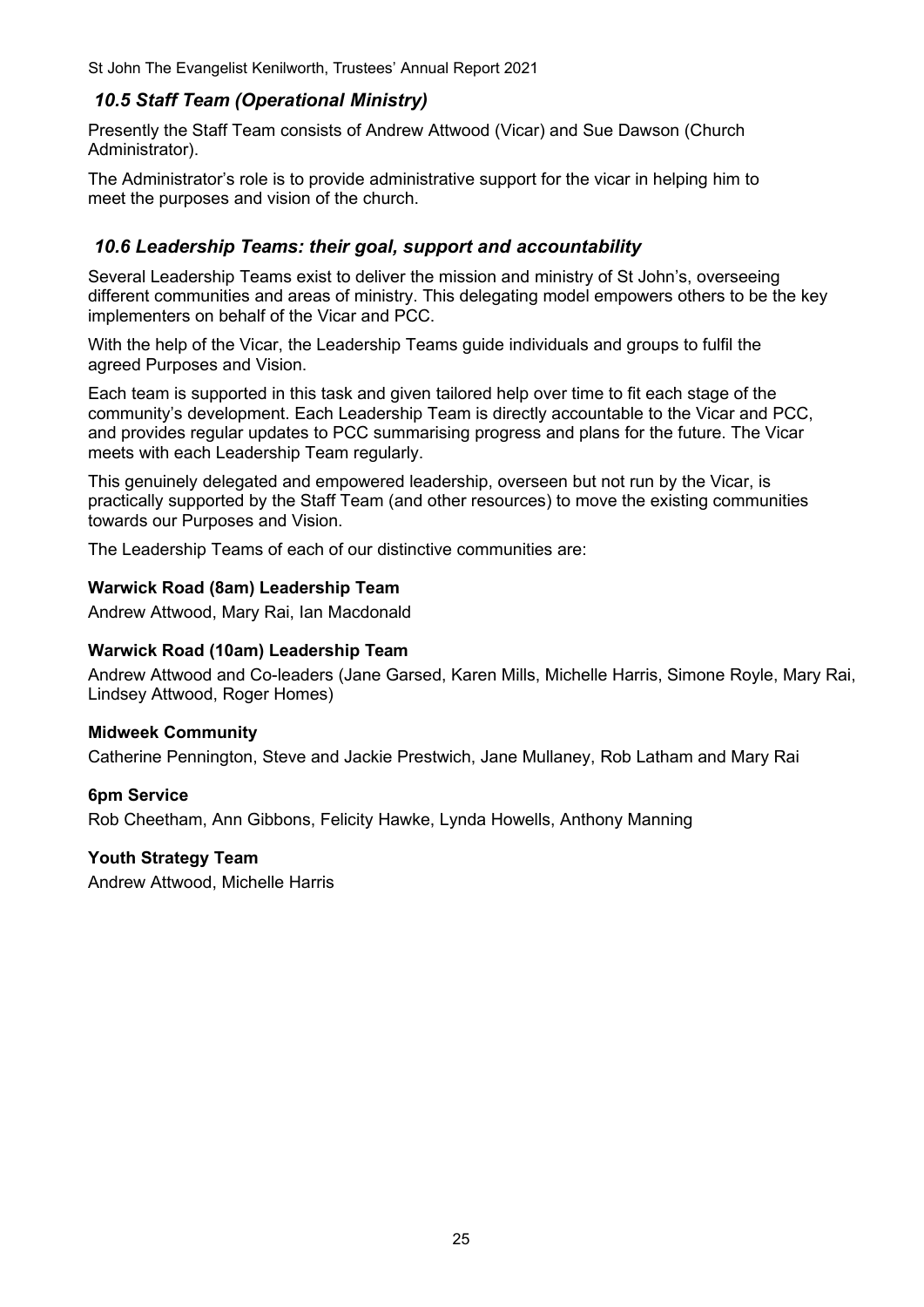#### **11. Charity Compliance**

#### *11.1 Name*

The full legal name of the PCC as a charity is "The Parochial Church Council of the Ecclesiastical Parish of St. John the Evangelist, Kenilworth" and it has a working name of St. John's PCC, Kenilworth.

#### *11.2 Registered Number*

St. John's PCC, Kenilworth was registered as a charity on the 23<sup>rd</sup> October 2008 under registered number 1126412.

#### *11.3 Address*

St. John's Church 205 Warwick Road KENILWORTH **Warwickshire** CV8 1HY

#### *11.4 Governing Documents*

The Parochial Church Councils (Powers) Measure 1956 as amended and The Church Representation Rules (contained in Schedule 3 to the Synodical Measure 1969 as amended).

The type of governing documents at the time of registration were treated as "excepted", are the approved governing documents issued by the Church of England and were adopted 2<sup>nd</sup> January 1957. The objects clause has not been changed. Readers of this Annual Report who would like to find out more about the governing documents are recommended to visit the web site www.parishresources.org.uk/pccs/governing-documents/ (link last checked 07 Feb 17).

The PCC is governed by charity law which is administered by the Charity Commission. Registration for previously exempt charities like the PCC was made compulsory for charities with income in excess of £100k p.a. under the Charities Act 2006. St. John's PCC was one of the first parishes to register, as Coventry and York acted as pilot dioceses in the Church of England.

#### *11.5 Trustees*

Please refer to the section in this Annual Report on "Parish People" for the names of the trustees. Some PCC members are elected at each Annual Parochial Church Meeting in accordance with the Church Representation Rules to serve for three years. As well as elected members, there are also other people on the PCC, such as the Vicar and Churchwardens, and all PCC members are trustees of the charity.

Trustees' full details are known to the Charity Commission but only their names and other trusteeships are made public. The Charity Commission is able to contact individual trustees directly although it rarely does so. Although trustees usually have to be aged 18 or older, in the case of PCCs the charity commission accepts that PCC members can be legally elected aged 16 years or above and so the commission accepts such PCC members as trustees. One of the duties of the Charity Correspondent is to keep the details filed with the Commission up to date, so as PCC members change the details are updated with the Commission. Compliance statistics are now published for all charities on the Charity Commission web site.

It is important that all PCC members understand their individual legal responsibilities as trustees. Parish Resources www.parishresources.org.uk has produced jointly with the Charity Commission a booklet "Trusteeship: An Introduction for PCC Members" and the Charity Commission regularly update their publication "The Essential Trustee" which is required reading for all trustees. These booklets have been provided to all existing PCC members and will be made available to new PCC members. Further resources for PCC members can be found on the "Parish Resources" web site maintained by the Church of England to assist PCCs with their obligations.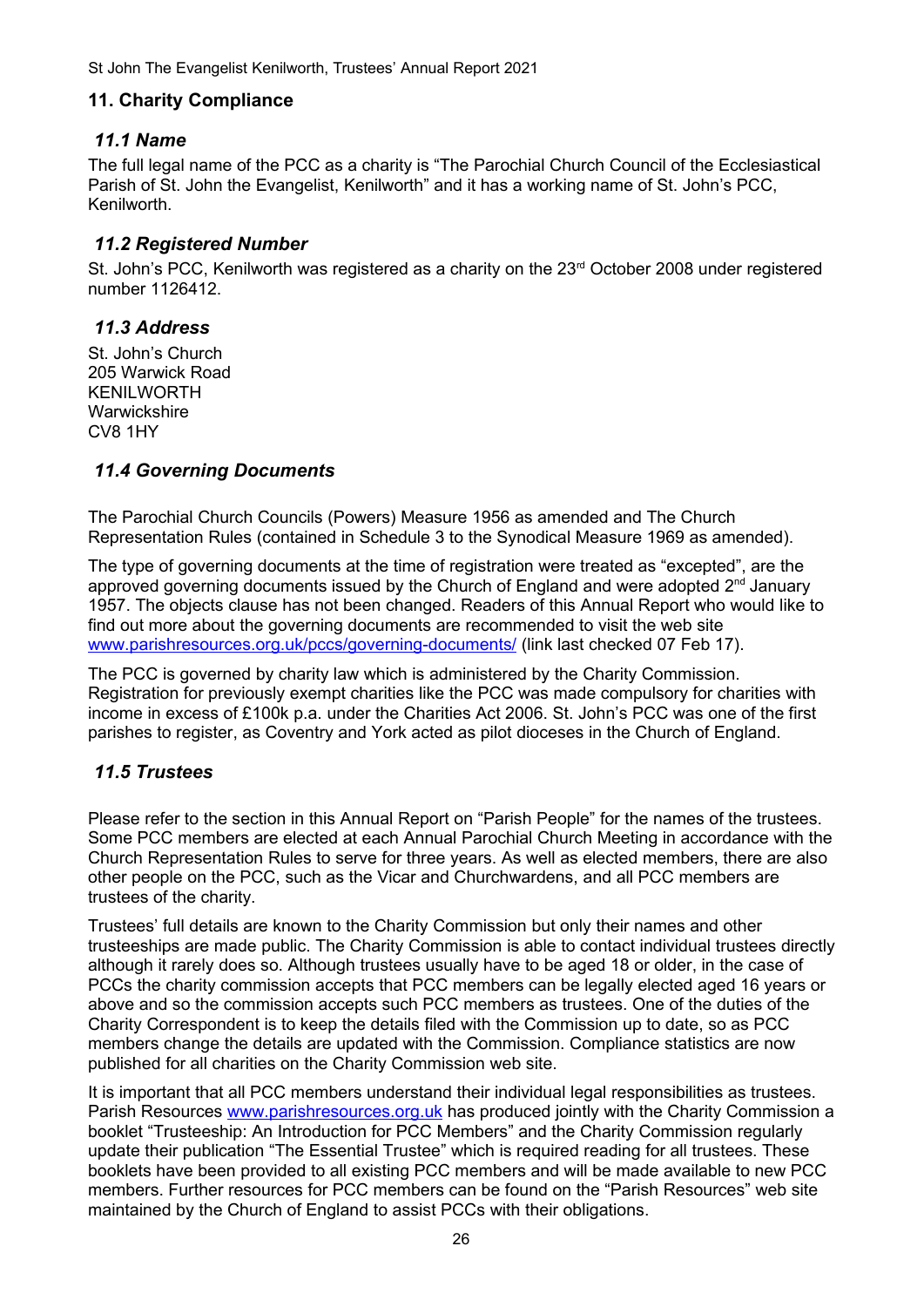The definition of Trustees extends to all PCC members and not just those elected at the Annual Meetings so Deanery Synod, Diocesan Synod and Co-Opted members, ex-officio members and all other members have to be registered with the Charity Commission and their details kept up to date by the Charity Correspondent.

Legal responsibilities continue to grow and so all PCC members need to be familiar with the Charity Commission web site which is the main source of advice and statutory requirements established by the Charity Commission. The web site of Parish Resources mentioned above is a specific source of advice to PCCs.

#### *11.6 Web site and internet*

Web site: https://www.stiohn316.co.uk/

Email contact: admin@stjohn316.co.uk

#### *11.7 Charity Correspondent*

Tim Horne is the Charity Correspondent. This means that he is the contact on the public record and is the person through whom the Charity Commission communicates with the trustees. He submits the statutory filing requirements including the Annual Report and Accounts (this report) and also an Annual Return which has to be submitted, although this is relatively straightforward as it can be submitted online. Compliance statistics appear against the PCC's charity records on the Charity Commission website: enter its charity number 1126412 in the search for a charity facility at http://apps.charitycommission.gov.uk/showcharity/registerofcharities/RegisterHomePage.aspx.

#### *11.8 Public Benefit Statement*

A requirement of charity law is the reporting of public benefit, i.e. the charity must show that its activities are of benefit to the public. This is addressed below.

Under the Act it is a legal obligation for trustees of a charity to report the extent to which the activities for the year have met the public benefit requirements that any charity must meet. The Charity Commission has issued specific guidance to charities advancing religion. This is available on their web site if you wish to understand this in more detail. Please follow the link to

http://forms.charitycommission.gov.uk/media/95013/advancement-of-religion-for-the-public-benefit.pdf

It is accepted by the Charity Commission that the purpose and activities of the Church of England meet fully the definition of charitable purposes in charity law but of course the PCC should have regard to, and are required to report that they have had regard to, assessing the public benefit activities of St. John's parish.

The PCC has done so by considering and assessing the activities of the parish for the last year as covered in this report. To assist readers of this report we list below the activities for which the PCC has registered as a charity.

The activities under which the PCC registered as a charity are broadly the same as for any Church of England parish:

- 1. Regular public worship open to all.
- 2. The provision of sacred space for personal prayer and contemplation.
- 3. Pastoral work, including visiting the sick and bereaved.
- 4. Teaching of Christianity through sermons, courses, and small groups.
- 5. Taking of religious assemblies and other religious activities in schools.
- 6. Provision of youth clubs and other youth activities with a Christian ethos.
- 7. Promotion of Christianity through the staging of events and meetings, and distribution of literature and other media, including web site.
- 8. Promoting the whole mission of the church through provision of activities for senior citizens, parents and toddlers, children and youth, and other special need groups.
- 9. Supporting other charities in the UK and overseas.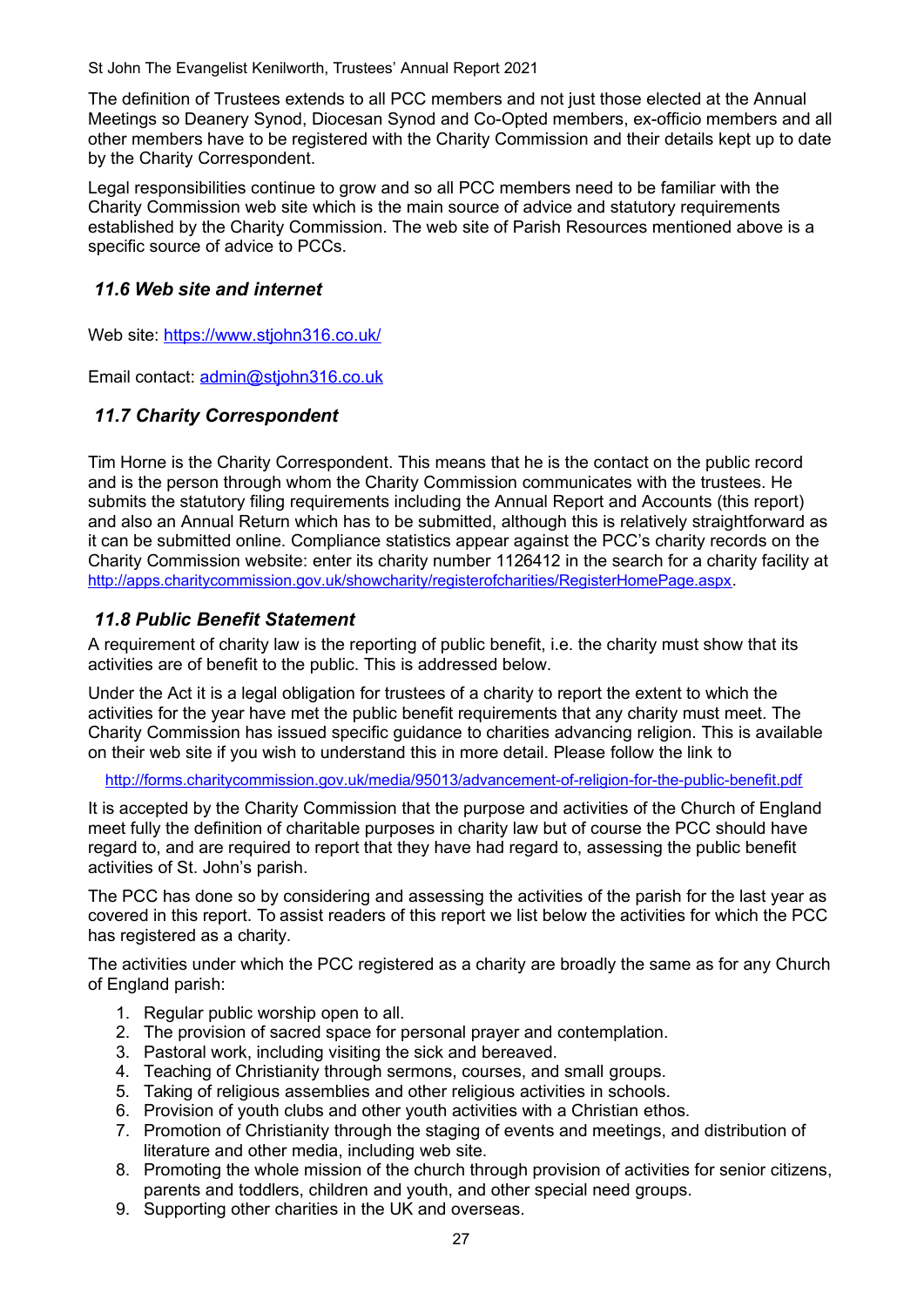The PCC considers that the activities for the last year have fully met the public benefit requirements and it is hoped that public benefit will increase in future as we continue to put our vision for future mission into practice.

#### *11.9 Charity Commission*

The Charity Commission for England and Wales http://www.charitycommission.gov.uk is established by law as the regulator and registrar of charities in England and Wales. Its aim is to provide the best possible regulation of charities in order to increase charities' efficiency and effectiveness, and public confidence and trust in them.

The webpage http://www.charitycommission.gov.uk/About\_us/About\_the\_Commission/default.aspx describes in more detail the values of the Charity Commission and how it operates as a regulator.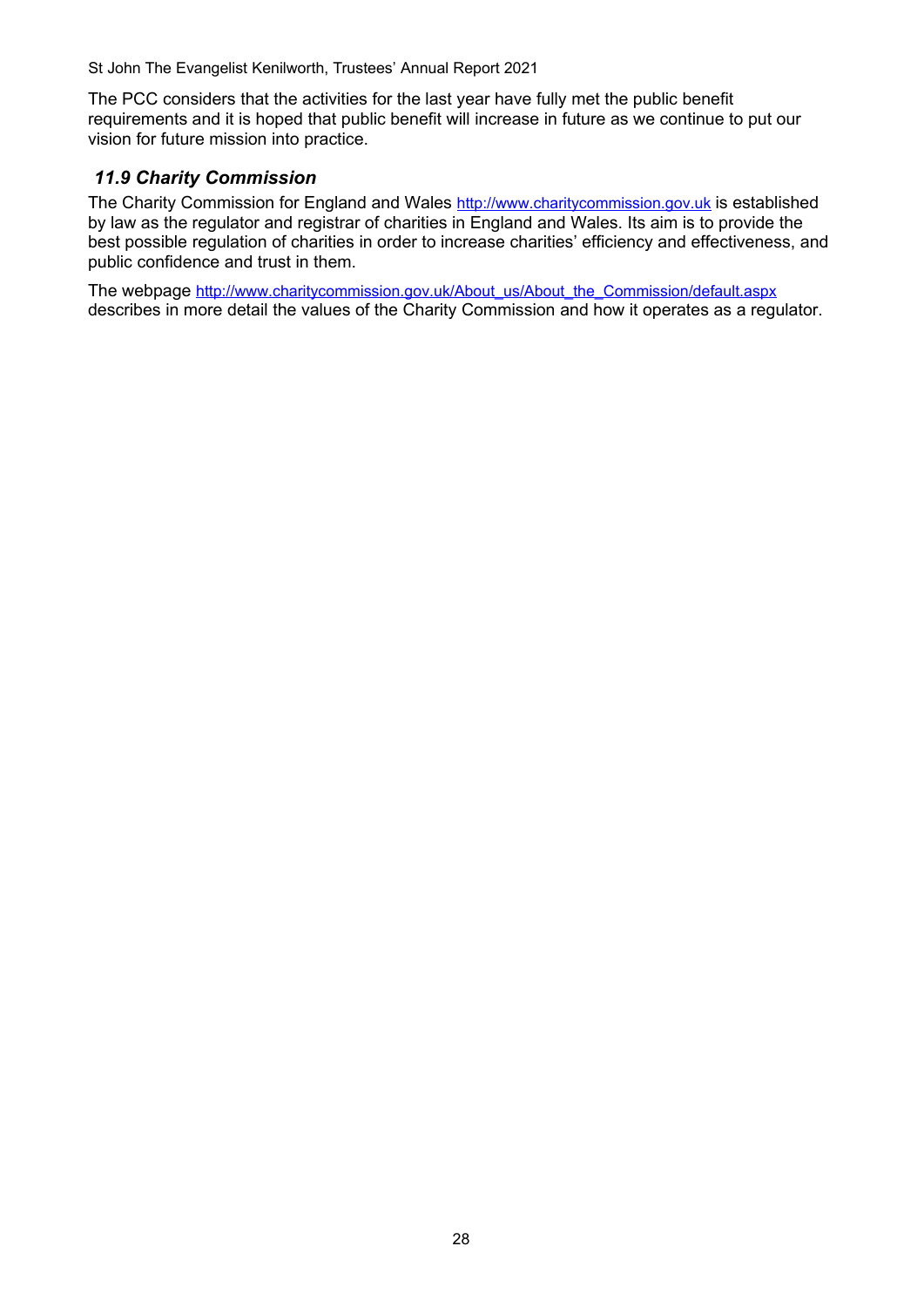#### **12. Statement of Trustees' Responsibilities**

Law applicable to charities in England & Wales requires the PCC as trustees to prepare financial statements for each financial year which give a true and fair view of the charity's financial activities during the year and its financial position at the end of the year. In preparing financial statements giving a true and fair view, the PCC as trustees should follow best practice and:

- Select suitable accounting policies and then apply them consistently;
- Make judgements and estimates that are reasonable and prudent;
- State whether applicable accounting standards and statements of recommended practice have been followed, subject to any departures disclosed and explained in the financial statements; and
- Prepare the financial statements on the going concern basis unless it is inappropriate to presume that the charity will continue in operation.

The PCC as trustees are responsible for keeping accounting records which disclose with reasonable accuracy the financial position of the charity and which enable them to ascertain the financial position of the charity and which enable them to ensure that the financial statements comply with the Church Accounting Regulations and the Charities Act. They are also responsible for safeguarding the assets of the charity and hence for taking reasonable steps for the prevention and detection of fraud and other irregularities.

#### **13. Approval**

This report, as set out on pages 4 to 41, was approved by the Parochial Church Council on 6th April 2022 and signed on its behalf by

Karen Mills (Warden)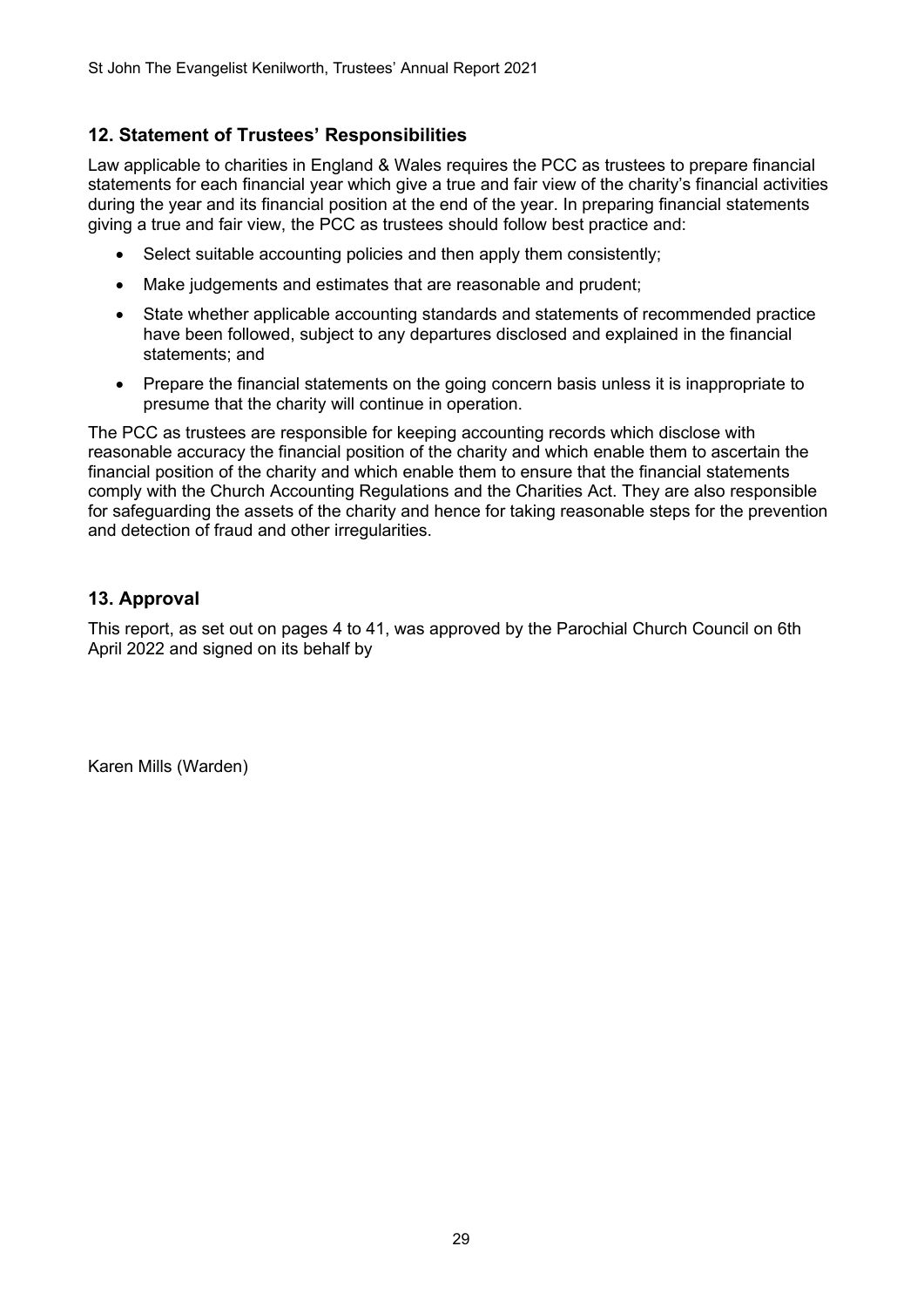#### **14. Independent Examiner's Report to the Trustees of the Parochial Church Council of St John Kenilworth**

I report to the charity trustees on my examination of the accounts of the charity for the year ended 31 December 2021 which are set out on pages 31 to 41.

#### **Responsibilities and basis of report**

As the charity's trustees you are responsible for the preparation of the accounts in accordance with the requirements of the Charities Act 2011 ('the Act').

I report in respect of my examination of the charity's accounts carried out under section 145 of the Act and in carrying out my examination I have followed all the applicable Directions given by the Charity Commission under section 145(5)(b) of the Act.

#### **Independent examiner's statement**

Since the charity's gross income exceeded £250,000 your examiner must be a member of a body listed in section 145 of the Act. I confirm that I am qualified to undertake the examination because I am a member of The Institute of Chartered Accountants in England and Wales, which is one of the listed bodies.

I have completed my examination. I confirm that no material matters have come to my attention in connection with the examination giving me cause to believe that in any material respect:

- 1. accounting records were not kept in respect of the charity as required by section 130 of the Act; or
- 2. the accounts do not accord with those records; or
- 3. the accounts do not comply with the applicable requirements concerning the form and content of accounts set out in the Charities (Accounts and Reports) Regulations 2008 other than any requirement that the accounts give a 'true and fair view' which is not a matter considered as part of an independent examination.

I have no concerns and have come across no other matters in connection with the examination to which attention should be drawn in this report in order to enable a proper understanding of the accounts to be reached.

J. D. Groves ACA, CTA For and on Behalf of Flemons & Co Limited. 70 Priory Rd Kenilworth CV8 1LQ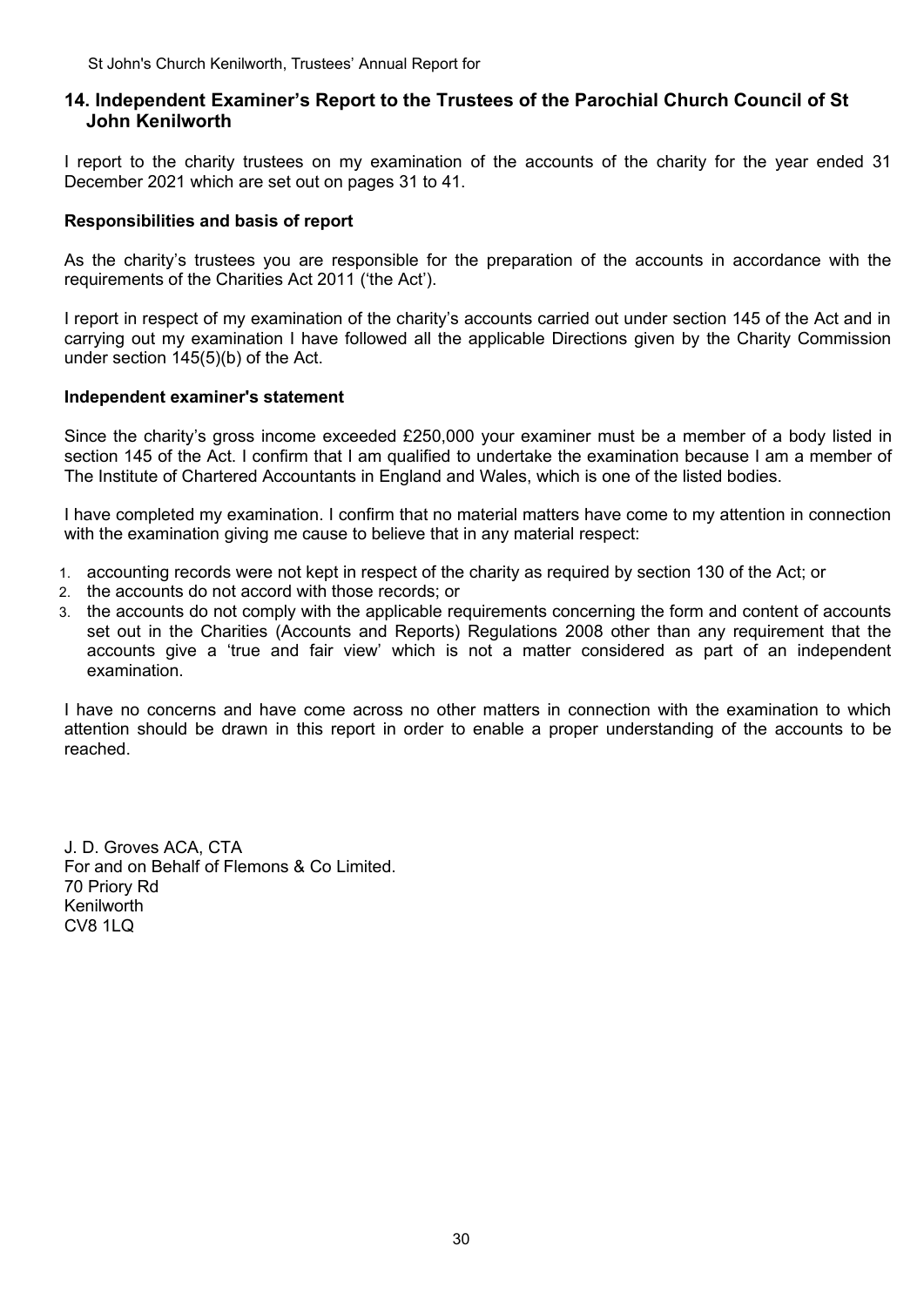#### **15. Parochial Church Council of St John Kenilworth: Statement of Financial Activities for the year ending 31 December 2021**

|                                                                                                       | <b>Notes</b>   | <b>Unrestricted</b><br><b>Funds</b><br>£ | <b>Restricted</b><br><b>Funds</b><br>£ | <b>Total Funds</b><br>2021<br>£ | <b>Total Funds</b><br>2020<br>£ |
|-------------------------------------------------------------------------------------------------------|----------------|------------------------------------------|----------------------------------------|---------------------------------|---------------------------------|
| <b>INCOMING RESOURCES</b>                                                                             |                |                                          |                                        |                                 |                                 |
| Voluntary income                                                                                      | 2a             | 279,013                                  | 121,396                                | 400,409                         | 271,153                         |
| Activities for generating funds                                                                       | 2 <sub>b</sub> | 12,182                                   |                                        | 12,182                          | 5,113                           |
| Income from investments                                                                               | 2c             | 39                                       |                                        | 39                              | 87                              |
| Income from charitable activities                                                                     | 2d             | 2,860                                    |                                        | 2,860                           | 1,826                           |
| Other incoming resources                                                                              | 2e             | 22,693                                   |                                        | 22,693                          | 30,623                          |
| <b>TOTAL INCOMING RESOURCES</b>                                                                       |                | 316,787                                  | 121,396                                | 438,183                         | 308,802                         |
| <b>RESOURCES EXPENDED</b>                                                                             |                |                                          |                                        |                                 |                                 |
| Church activities                                                                                     | За             | 252,968                                  | 150                                    | 253,118                         | 252,644                         |
| Governance costs                                                                                      | 3b             | 1,600                                    |                                        | 1,600                           | 1,914                           |
| <b>TOTAL RESOURCES EXPENDED</b>                                                                       |                | 254,568                                  | 150                                    | 254,718                         | 254,558                         |
| <b>NET INCOMING/(OUTGOING)</b><br><b>RESOURCES BEFORE OTHER</b><br><b>RECOGNISED GAINS AND LOSSES</b> |                | 62,219                                   | 121,246                                | 183,465                         | 54,244                          |
| OTHER RECOGNISED GAINS AND<br><b>LOSSES</b><br>Gain on revaluation of fixed assets                    |                |                                          |                                        |                                 |                                 |
| <b>NET MOVEMENT IN FUNDS</b>                                                                          |                | 62,219                                   | 121,246                                | 183,465                         | 54,244                          |
| <b>BALANCES B/FWD 1 JANUARY 2021</b>                                                                  |                | 547,113                                  | 8,413                                  | 555,526                         | 501,282                         |
| <b>BALANCE C/FWD 31 DECEMBER 2021</b>                                                                 |                | 609,332                                  | 129,659                                | 738,991                         | 555,526                         |

The notes on pages 33 to 41 form part of these accounts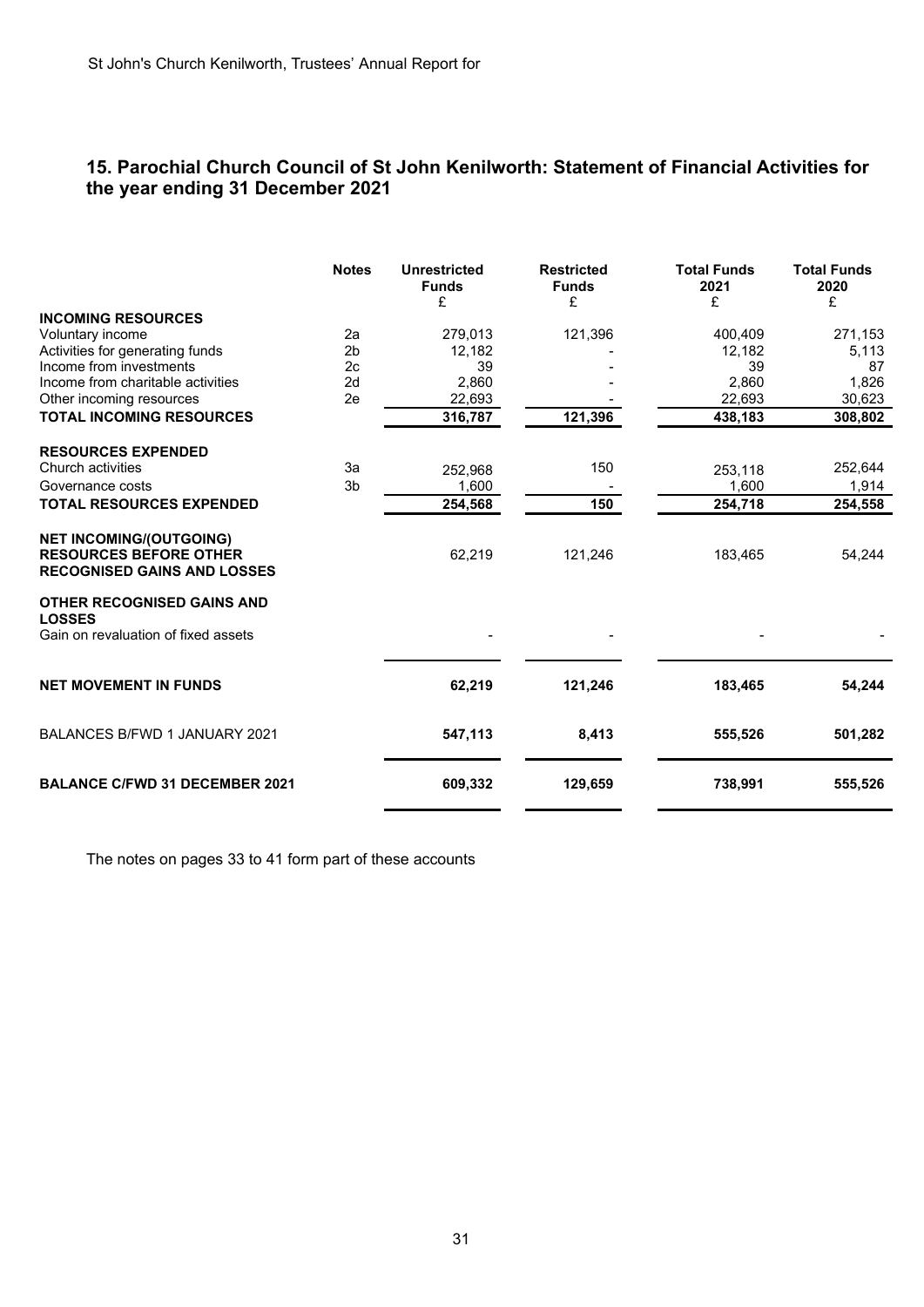#### **16. Parochial Church Council of St. John, Kenilworth Balance Sheet at 31 December 2021**

| <b>FIXED ASSETS</b>                             | <b>Notes</b> | 2021<br>£ | 2020<br>£ |
|-------------------------------------------------|--------------|-----------|-----------|
| Tangible assets                                 | 5            | 457,974   | 458,309   |
| <b>CURRENT ASSETS</b>                           |              |           |           |
| <b>Debtors</b>                                  | 6            | 27,524    | 27,959    |
| <b>Short Term Deposits</b>                      |              | 9,983     | 9,973     |
| Cash at bank and in hand                        |              | 261,290   | 125,246   |
|                                                 |              | 298,797   | 163,178   |
| Creditors - amounts falling due within one year | 7            | (11,130)  | (28, 970) |
| <b>NET CURRENT ASSETS</b>                       |              | 287,667   | 134,208   |
| <b>Total assets less current liabilities</b>    |              | 745,641   | 592,517   |
| Creditors - amounts falling due after one year  | 8            | (6,650)   | (36, 991) |
| <b>TOTAL NET ASSETS</b>                         |              | 738,991   | 555,526   |
| <b>PARISH FUNDS</b>                             |              |           |           |
| Unrestricted                                    | 9            | 609,332   | 547,113   |
| Restricted                                      | $9\,$        | 129,659   | 8,413     |
|                                                 |              | 738,991   | 555,526   |

The notes on pages 33 to 41 form part of these accounts.

Approved by the Parochial Church Council on 6 April 2022 and signed on its behalf by

Mrs Karen Mills (Chairman)

Mr Peter Jackson (Treasurer)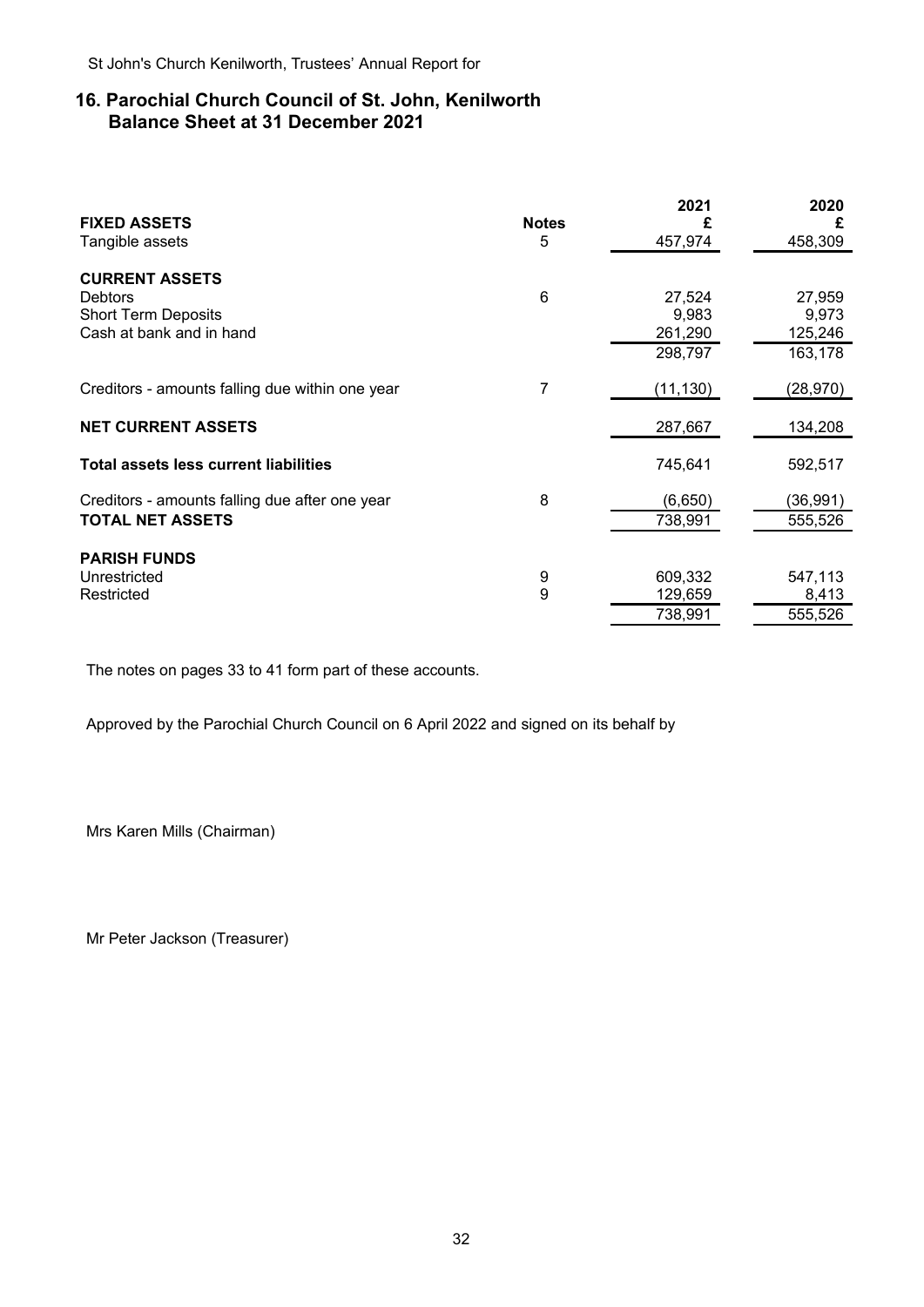#### **17. Parochial Church Council of St. John, Kenilworth Notes to the financial statements for the year ending 31 December 2021**

#### **Note 1 ACCOUNTING POLICIES**

The charity constitutes a public benefit entity as defined by FRS 102. The financial statements have been prepared in accordance with Accounting and Reporting by Charities: Statement of Recommended Practice applicable to charities preparing their accounts in accordance with the Financial Reporting Standard applicable in the UK and Republic of Ireland (FRS 102) issued on 16 July 2014 (as updated through Update Bulletin 1 published on 2 February 2016), the Financial Reporting Standard applicable in the United Kingdom and Republic of Ireland (FRS 102), and the Charities Act 2011.

The charity has applied Update Bulletin 1 as published on 2 February 2016 and does not include a cash flow statement on the grounds that it is applying FRS 102 Section 1A.

The financial statements have been prepared under the historical cost convention. The financial statements include all transactions, assets and liabilities for which the PCC is responsible in law. They do not include the accounts of church groups that owe their affiliation to another body, nor those that are informal gatherings of church members.

These financial statements have been prepared on a going concern basis in GBP which is the functional currency of the charity and are rounded to the nearest pound.

#### **Funds**

*Restricted funds* represent (a) income from trusts or endowments which may be expended only on those restricted objectives provided in the terms of the trust or bequest, and (b) donations or gifts received for a specific object or invited by the PCC for a specific object. The funds may only be expended on the specific object for which they were given. Any balance remaining unspent at the end of each year must be carried forward as a balance on that fund. The PCC does not usually invest separately for each fund. Where there is no separate investment, interest is apportioned to individual funds on an average balance basis.

*Unrestricted funds* are general funds which can be used for PCC ordinary purposes.

#### **Incoming Resources**

Planned giving, collections and donations are recognised when received. Rental income is recognised for the period which it relates to. Tax refunds are recognised when the incoming resource to which they relate is received. Grants and legacies are accounted for when the PCC is legally entitled to amounts due. Dividends are accounted for when receivable, interest is accrued when due. All other income is recognised when it is receivable. All incoming resources are accounted for gross.

#### **Resources Expended**

Grants and donations are accounted for when paid over, or when awarded if that award creates a binding obligation on the PCC. The diocesan parish share is accounted for when due. Amounts received specifically for mission are dealt with as restricted funds. All other expenditure is generally recognised when it is incurred and is accounted for gross.

#### **Pension costs and other post-retirement benefits**

The charity operates a defined contribution pension scheme for employees. Contributions are payable to the charity's pension scheme are charged to the Statement of Financial Activities in the period to which they relate.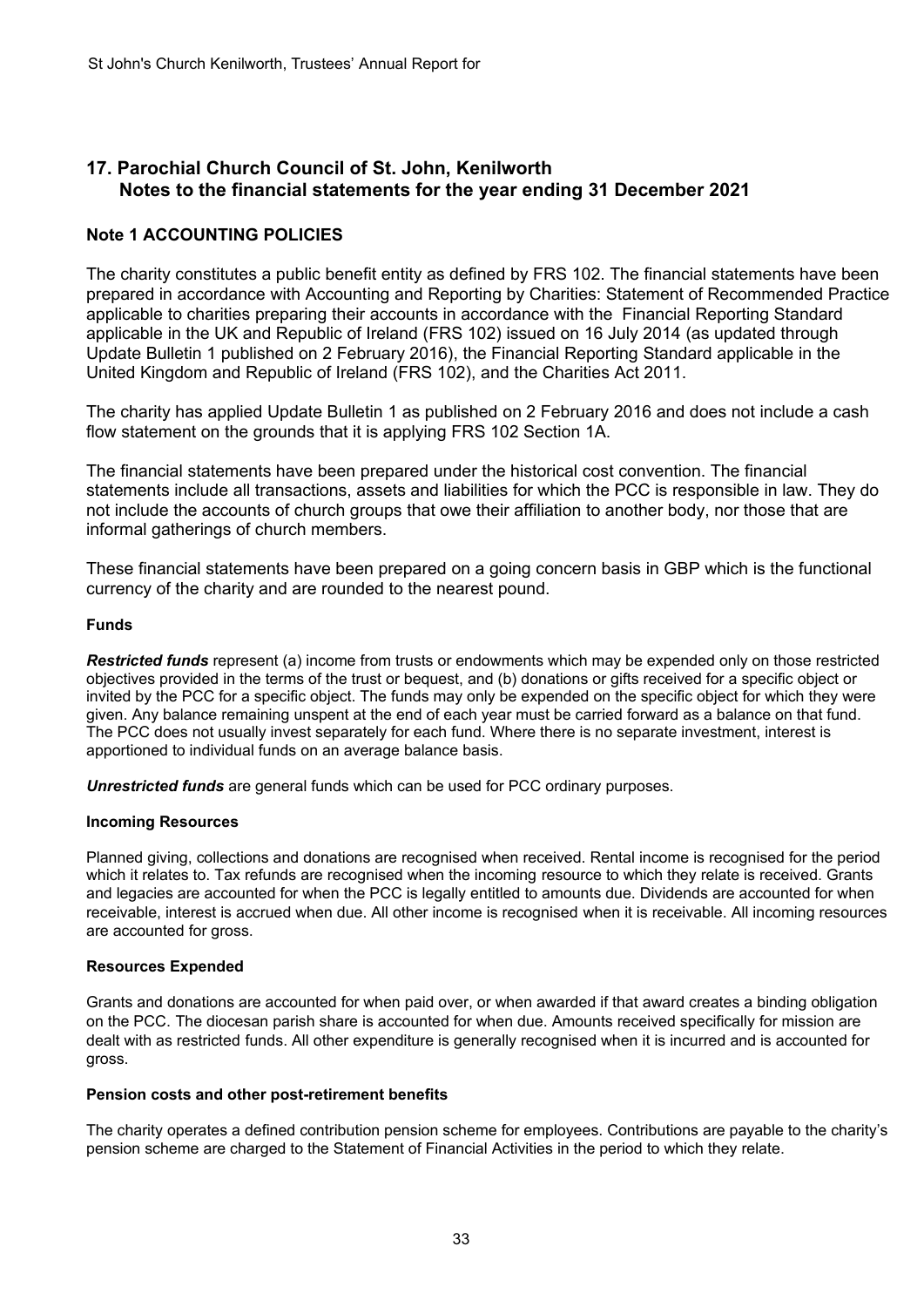St John's Church Kenilworth, Trustees' Annual Report for

#### **Fixed Assets**

Consecrated and beneficed property is not included in the accounts in accordance with s.96(2)(a) of the Charities Act 1993.

*Moveable church furnishings* held by the Vicar and Churchwardens on special trust for the P.C.C. and which require a faculty for disposal, are accounted for as inalienable property unless consecrated. They are listed on the church's inventory which can be inspected at any reasonable time. For inalienable property acquired prior to 1998 there is insufficient cost information available and therefore such assets are not valued in the accounts. Items acquired since 1st January 1998 have been capitalized and depreciated in the accounts over their anticipated useful economic life. All expenditure incurred in the year on consecrated or beneficed buildings, individual items under £1,000 or on the repair of moveable church furnishings is written off.

*Land and residential buildings* are not depreciated. Other buildings are depreciated on a straight line basis over 40 years.

*Other fixtures, fittings and equipment* Individual items with a purchase price of less than £1,000 are written off when the asset is acquired (unless these are acquired as part of a programme).

Other fixtures, fittings and equipment acquired after 1 January 2005 are depreciated as follows: Computer equipment over a period of 3 years, with the first year bearing a full year's charge, other equipment over a period of 5 years with the first year bearing a full year's charge.

#### **Current Assets**

Amounts owing to the P.C.C. in respect of fees, rents or other income are shown as debtors less provision for amounts that may prove uncollectable. Amounts owed by the P.C.C. in respect of services provided or goods received are shown as creditors. Short-term deposits include cash held on deposit with the C.B.F. Church of England Funds.

#### **Concessionary loans**

Concessionary loans include those payable to third parties which are interest free and are made to advance charitable purposes. All loans are measured initially at the amount received.

#### **Related Party Transactions**

Owing to the anonymous nature of some of the donations received, it is not possible to fully disclose the aggregate value of donations made by the trustees and related parties.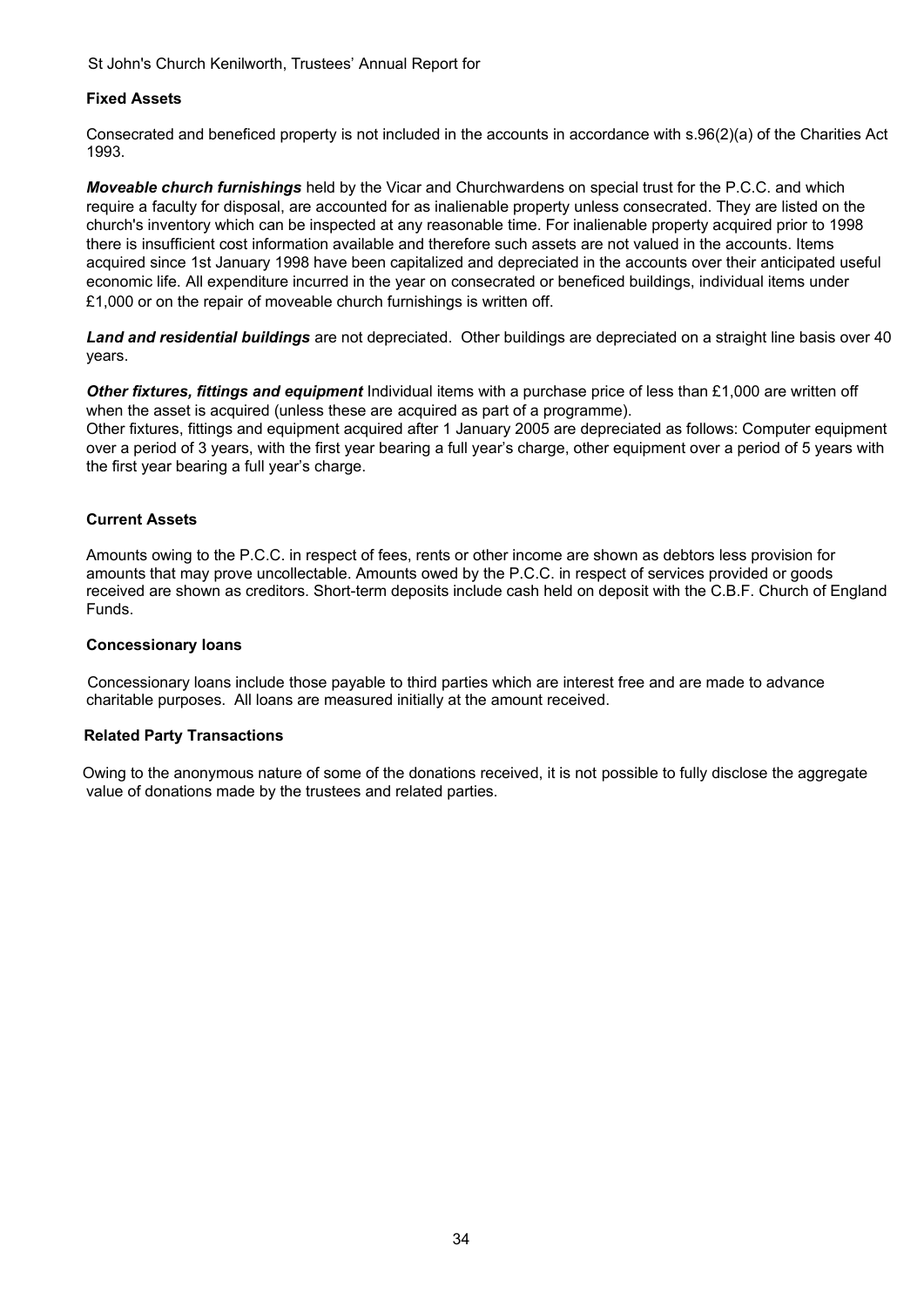St John's Church Kenilworth, Trustees' Annual Report for

| <b>Note 2 INCOMING RESOURCES</b> |                                                            | <b>Unrestricted</b><br><b>Funds</b> | <b>Restricted</b><br><b>Funds</b> | <b>Total</b><br><b>Funds</b><br>2021 | <b>Total</b><br><b>Funds</b><br>2020 |
|----------------------------------|------------------------------------------------------------|-------------------------------------|-----------------------------------|--------------------------------------|--------------------------------------|
|                                  |                                                            | £                                   | £                                 | £                                    | £                                    |
|                                  | 2a Voluntary income<br><b>Planned Giving</b>               |                                     |                                   |                                      |                                      |
|                                  | <b>Gift Aid Donations</b><br><b>Tax Recoverable</b>        | 212,894<br>51,294                   |                                   | 212,894<br>51,294                    | 218,638<br>44,884                    |
|                                  | Collections<br>Donations, appeals, etc.                    | 4,712<br>9,913                      | 121,396                           | 4,712<br>131,309                     | 4,099<br>2,532                       |
|                                  | Legacies<br><b>Other Donations</b>                         | 200                                 |                                   | 200                                  | 1,000                                |
|                                  |                                                            | 279,013                             | 121,396                           | 400,409                              | 271,153                              |
|                                  | 2b Activities for generating funds<br><b>Hall lettings</b> | 12,182                              |                                   | 12,182                               | 5,113                                |
|                                  | 2c Investment income<br>Interest income                    | 39                                  |                                   | 39                                   | 87                                   |
|                                  |                                                            |                                     |                                   |                                      |                                      |
|                                  | 2d Income resources from charitable<br>activities          |                                     |                                   |                                      |                                      |
|                                  | Wedding and Funeral fees                                   | 2,860<br>2,860                      |                                   | 2,860<br>2,860                       | 1,826<br>1,826                       |
|                                  | 2e Other incoming resources                                |                                     |                                   |                                      |                                      |
|                                  | Rental income<br>Income from GSHP                          | 15,611<br>7,082<br>22,693           |                                   | 15,611<br>7,082<br>22,693            | 16,800<br>13,823<br>30,623           |
|                                  | <b>TOTAL INCOMING RESOURCES</b>                            | 316,787                             | 121,396                           | 438,183                              | 308,802                              |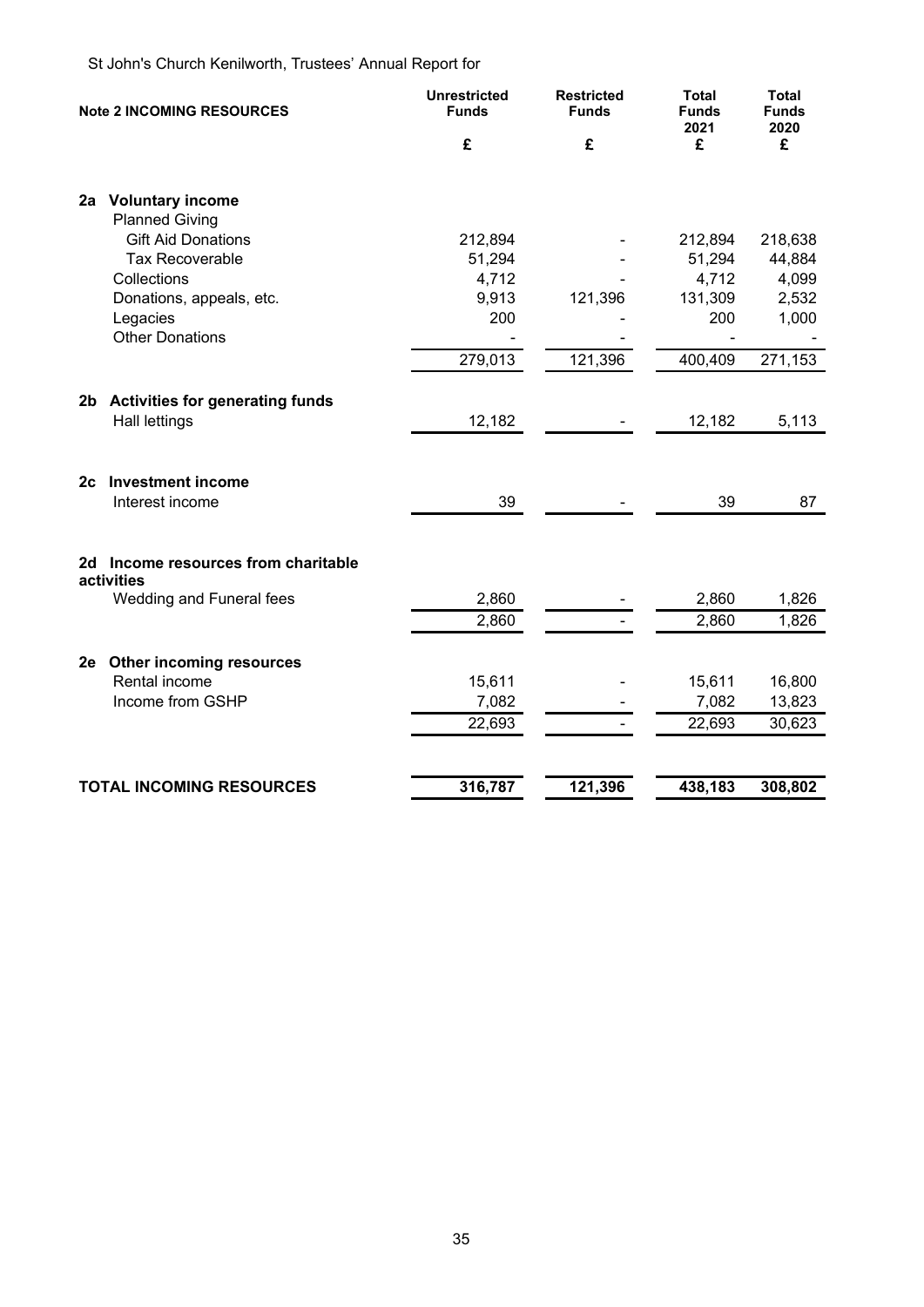$\bullet$ 

|                                                                                 | <b>Unrestricted</b><br><b>Funds</b> | <b>Restricted</b><br><b>Funds</b> | <b>Total</b><br><b>Funds</b><br>2021 | <b>Total</b><br><b>Funds</b><br>2020 |
|---------------------------------------------------------------------------------|-------------------------------------|-----------------------------------|--------------------------------------|--------------------------------------|
|                                                                                 | £                                   | £                                 | £                                    | £                                    |
| <b>Note 3 RESOURCES EXPENDED</b>                                                |                                     |                                   |                                      |                                      |
| <b>Church activities</b><br>За<br>Missionary and charitable giving<br>Overseas: |                                     |                                   |                                      |                                      |
| <b>Bethlehem School</b>                                                         | 2,500                               |                                   | 2,500                                | 2,300                                |
| <b>Bible Society</b>                                                            | 1,700                               |                                   | 1,700                                | 1,500                                |
| <b>CMS</b>                                                                      | 2,750                               |                                   | 2,750                                | 2,500                                |
| Crosslinks                                                                      | 2,790                               |                                   | 2,790                                | 2,500                                |
| Uyogo                                                                           | 2,000                               |                                   | 2,000                                | 2,000                                |
| <b>CHIT</b>                                                                     | 600                                 |                                   | 600                                  |                                      |
| Home:                                                                           |                                     |                                   |                                      |                                      |
| Kenilworth Youth for Christ                                                     | 3,000                               |                                   | 3,000                                | 2,800                                |
| Church Army                                                                     | 1,800                               |                                   | 1,800                                | 1,600                                |
| Crossteach                                                                      | 1,800                               |                                   | 1,800                                | 1,600                                |
| Spring Playgroup                                                                | 2,500                               |                                   | 2,500                                | 2,300                                |
| Dave & Kay Stoker                                                               | 2,750                               |                                   | 2,750                                | 2,500                                |
| Foodbank*                                                                       | 1,000                               |                                   | 1,000                                | 1,000                                |
| Flourish                                                                        | 1,800                               |                                   | 1,800                                | 1,600                                |
| <b>Taste Life</b>                                                               | 400                                 |                                   | 400                                  | 350                                  |
| Days For Girls                                                                  |                                     |                                   |                                      | 350                                  |
| Carried forward                                                                 | 27,390                              |                                   | 27,390                               | 24,900                               |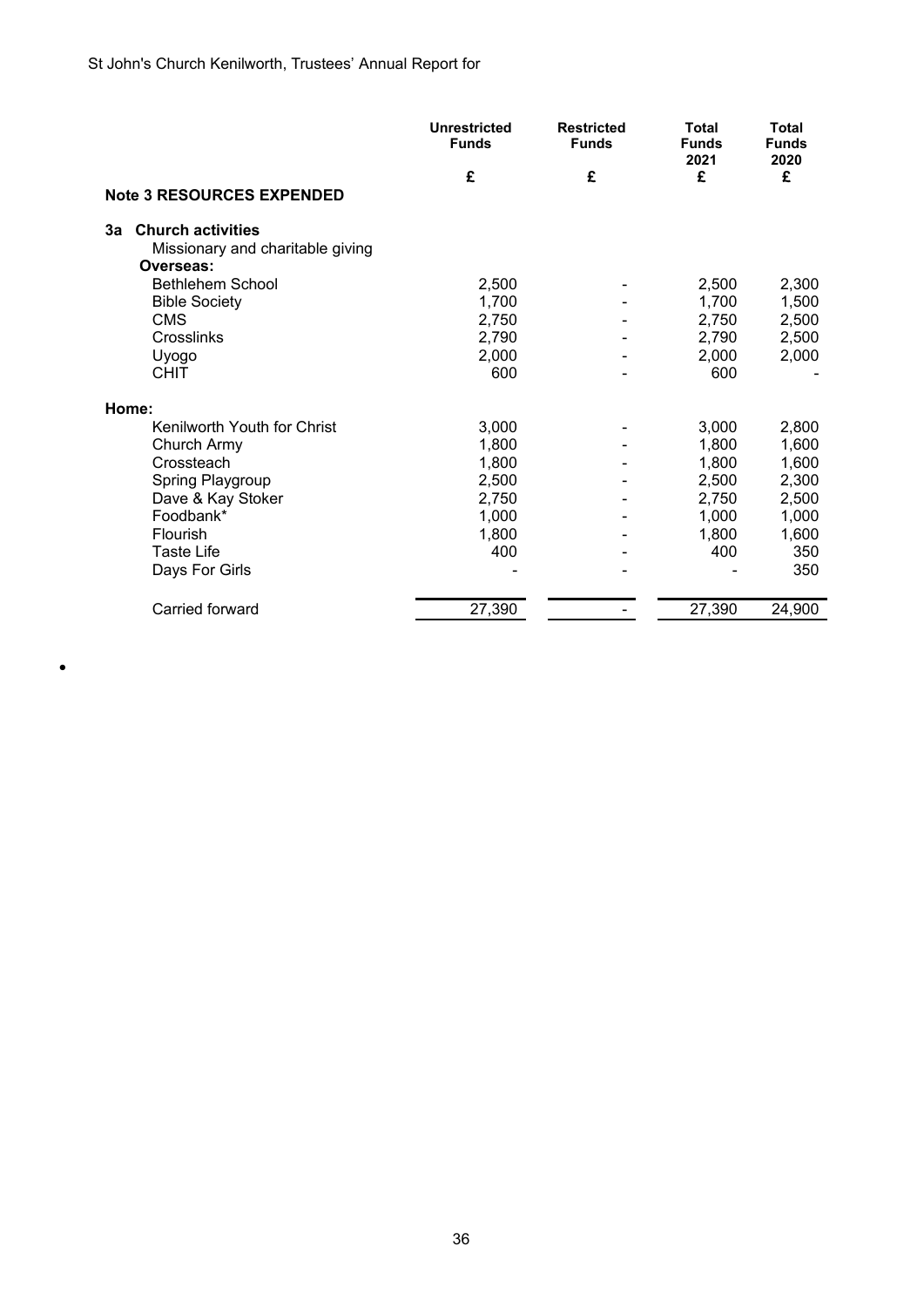|                                                                    | <b>Unrestricted</b><br><b>Funds</b> | <b>Restricted</b><br><b>Funds</b> | <b>Total</b><br><b>Funds</b><br>2021 | <b>Total</b><br><b>Funds</b><br>2020 |
|--------------------------------------------------------------------|-------------------------------------|-----------------------------------|--------------------------------------|--------------------------------------|
|                                                                    | £                                   | £                                 | £                                    | £                                    |
| <b>Note 3 RESOURCES EXPENDED</b>                                   |                                     |                                   |                                      |                                      |
| 3a Church activities (continued)                                   |                                     |                                   |                                      |                                      |
| Brought forward                                                    | 27,390                              |                                   | 27,390                               | 24,900                               |
| Ministry: diocesan quota                                           | 105,000                             |                                   | 105,000                              | 103,000                              |
| Ministry: vicar and curate expenses                                | 2,955                               |                                   | 2,955                                | 2,537                                |
| Ministry: youth worker's salary and                                |                                     |                                   |                                      | 22,597                               |
| exps                                                               | 18,148                              |                                   | 18,148                               |                                      |
| Junior Church and youth work                                       | 713                                 |                                   | 713                                  | 829                                  |
| Adult training courses and materials                               | 377                                 |                                   | 377                                  | 340                                  |
| Funeral and Wedding fees (Diocese)                                 | 2,245                               |                                   | 2,245                                | 1,717                                |
| Funeral and Wedding fees (St Johns)                                | 345                                 |                                   | 345                                  | 858                                  |
| Outreach (including Alpha)                                         | 90                                  | 150                               | 240                                  | 315                                  |
| Knights Meadow rent                                                |                                     |                                   |                                      | 429                                  |
| Insurance                                                          | 5,334                               |                                   | 5,334                                | 5,826                                |
| <b>Utilities</b>                                                   | 11,349                              |                                   | 11,349                               | 7,402                                |
| Cleaning, caretaking and waste                                     |                                     |                                   |                                      | 8,632                                |
| disposal<br>Maintenance - Warwick Road Church                      | 11,802                              |                                   | 11,802<br>25,546                     |                                      |
|                                                                    | 25,546                              |                                   |                                      | 7,666                                |
| Maintenance - Hall and car park                                    | 6,355<br>2,786                      |                                   | 6,355<br>2,786                       | 9,411<br>2,965                       |
| Maintenance - 23 Leyes Lane<br>Depreciation - Church Hall building | 526                                 |                                   | 526                                  | 526                                  |
| Depreciation - Equipment                                           | 3,579                               |                                   | 3,579                                | 26,300                               |
| Church music costs                                                 | 2,881                               |                                   | 2,881                                | 2,361                                |
| Other                                                              | 2,285                               |                                   | 2,285                                | 1,019                                |
| Parish office salaries and expenses                                | 13,866                              |                                   | 13,866                               | 13,134                               |
| <b>Finance salaries</b>                                            | 3,781                               |                                   | 3,781                                | 2,179                                |
| PCC pension costs                                                  | 1,105                               |                                   | 1,105                                | 1,447                                |
| Stationery, postage and copying                                    | 2,421                               |                                   | 2,421                                | 4,585                                |
| Computer and other office equipment                                | 407                                 |                                   | 407                                  | 227                                  |
| Legal and Professional Fees                                        | 1,616                               |                                   | 1,616                                | 1,302                                |
| <b>Bank charges</b>                                                | 66                                  |                                   | 66                                   | 140                                  |
| <b>Total Church activities</b>                                     | 252,968                             | 150                               | 253,118                              | 252,644                              |
| 3b Governance costs (Independent                                   |                                     |                                   |                                      |                                      |
| examiner's remuneration)                                           | 1,600                               |                                   | 1,600                                | 1,914                                |
| <b>TOTAL RESOURCES EXPENDED</b>                                    | 254,568                             | 150                               | 254,718                              | 254,558                              |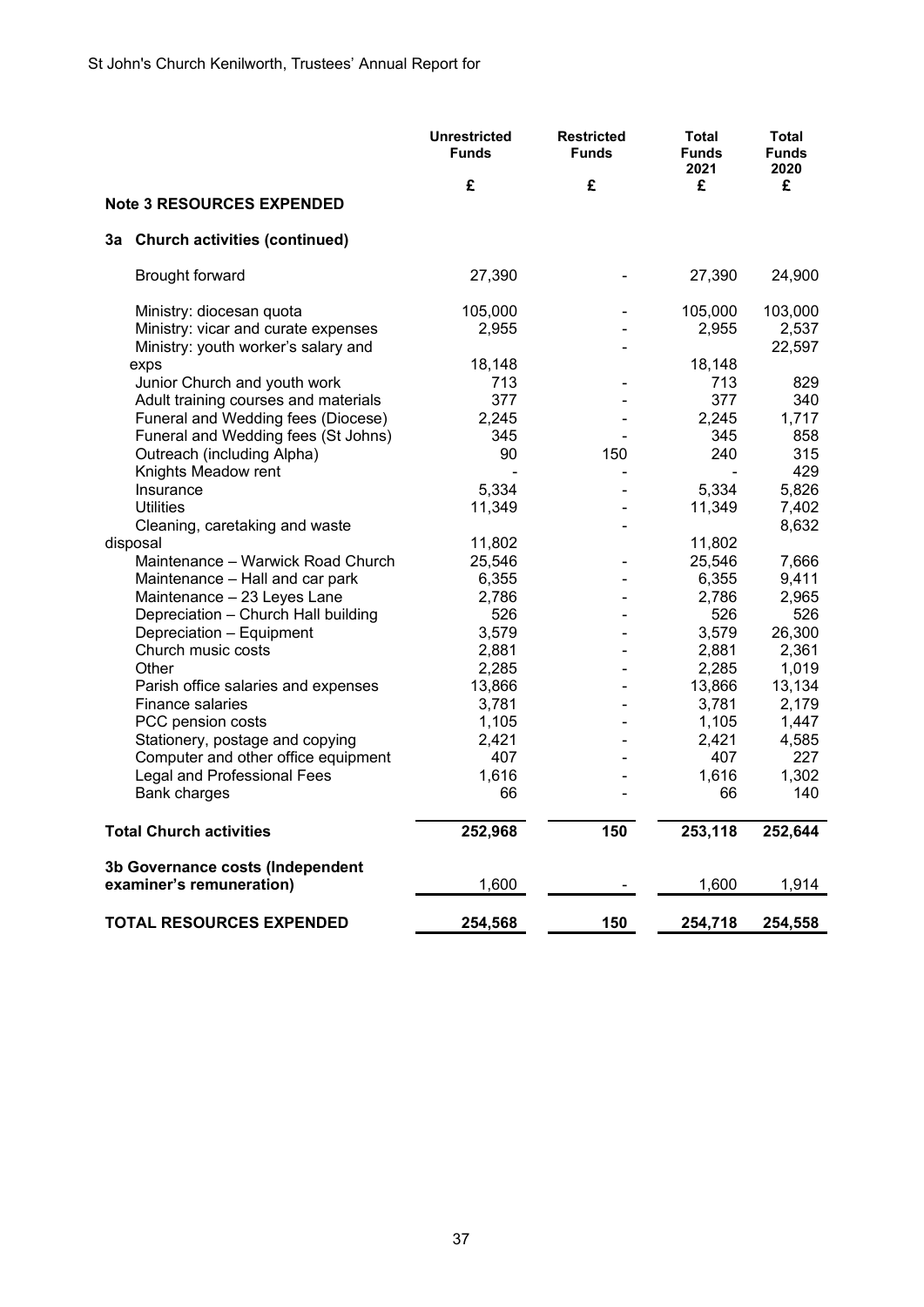#### **Note 4 STAFF COSTS**

|                                  | 2021   | 2020                     |
|----------------------------------|--------|--------------------------|
| 4a Wages and salaries            |        |                          |
| Wages and salaries               | 33,517 | 37,722                   |
| Social security costs            | ۰      |                          |
| Pension costs                    | 1.105  | 1.447                    |
| Redundancy and Termination costs | 1,484  | $\overline{\phantom{a}}$ |
|                                  | 36,106 | 39,169                   |

4b The P.C.C. employed no people at the end of the year. The average monthly number of employees during the year was 2.8 (2020: 3).

4c Apart from the above no other members of the P.C.C. or connected persons received any reimbursement of expenses or remuneration other than to reimburse for miscellaneous disbursements made on behalf of the P.C.C.

4d No employees received emoluments in excess of £60,000.

#### **Note 5 TANGIBLE FIXED ASSETS**

|                                    | <b>Freehold land</b><br>and buildings | <b>Church and other</b><br>equipment | <b>Total</b> |
|------------------------------------|---------------------------------------|--------------------------------------|--------------|
|                                    | £                                     | £                                    | £            |
| <b>COST and REVALUATION</b>        |                                       |                                      |              |
| At 1 January 2021                  | 501,294                               | 178,187                              | 679,481      |
| Additions                          |                                       | 3,770                                | 3,770        |
| Revaluation of investment property |                                       |                                      |              |
| <b>Disposals</b>                   |                                       | (4,275)                              | (4, 275)     |
| At 31 December 2021                | 501,294                               | 177,682                              | 678,976      |
| <b>DEPRECIATION</b>                |                                       |                                      |              |
| At 1 January 2021                  | 45,813                                | 175,359                              | 221,172      |
| Charge for the year                | 526                                   | 3,579                                | 4,105        |
| <b>Disposals</b>                   |                                       | (4,275)                              | (4, 275)     |
| At 31 December 2021                | 46,339                                | 174,663                              | 221,0<br>02  |
| <b>NET BOOK VALUE</b>              |                                       |                                      |              |
| At 1 January 2021                  | 455,481                               | 2,828                                | 458,309      |
| At 31 December 2021                | 454,955                               | 3,019                                | 457,974      |

The freehold land and buildings comprise:

The church hall complex in Warwick Road, Kenilworth.

The house at 23 Leyes Lane, Kenilworth (cost £145,000) was subject to a mortgage repaid in 2018. During 2019 the trustees sought professional advice regarding the value of the investment property and subsequently revalued the property to £450,000.

#### **Note 6 DEBTORS (UNRESTRICTED FUNDS)**

|                               | 2021   | 2020   |
|-------------------------------|--------|--------|
|                               |        |        |
| Tax recoverable               | 21.749 | 22,500 |
| Other debtors and prepayments | 5.775  | 5.459  |
|                               | 27.524 | 27,959 |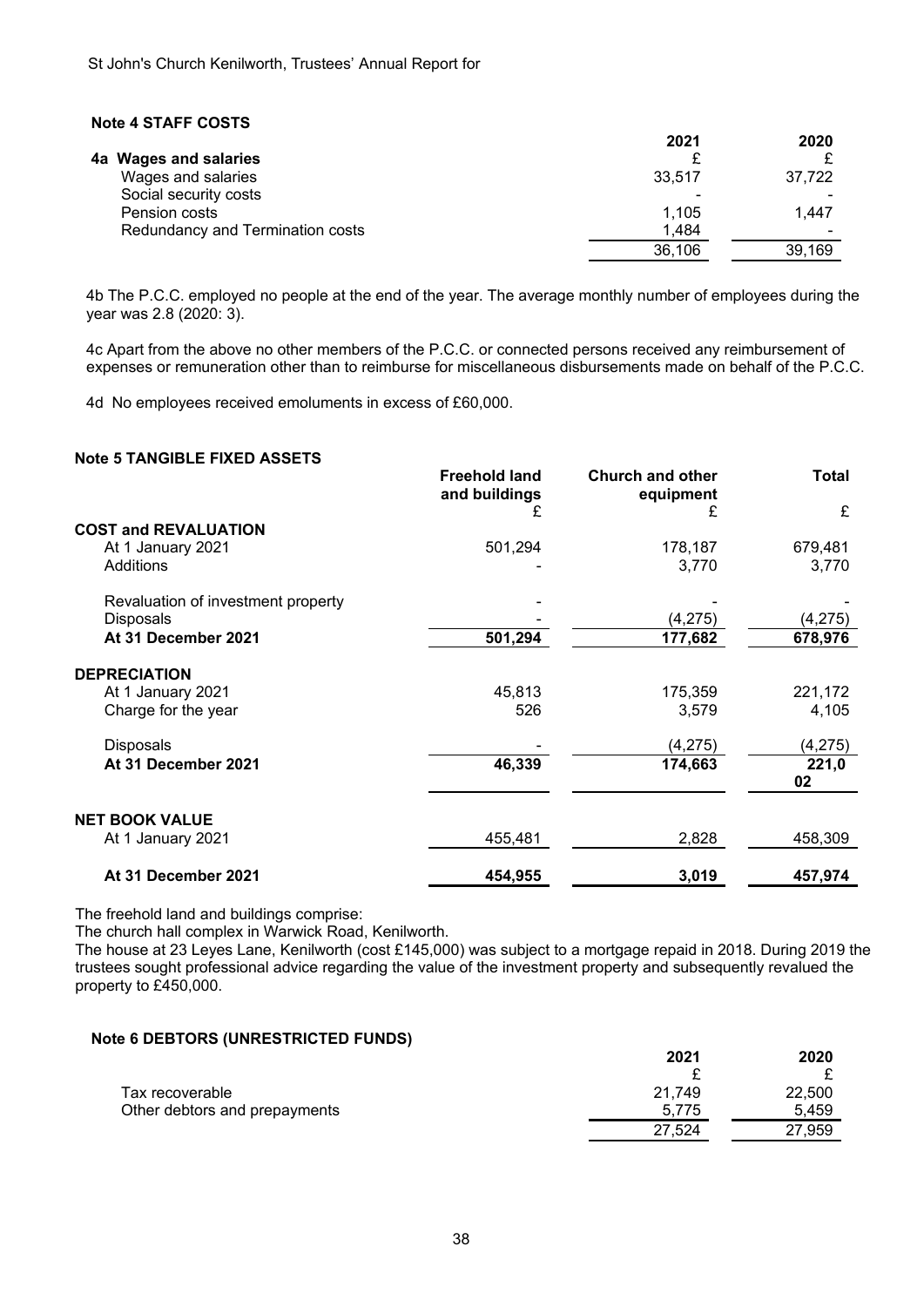#### **Note 7 CURRENT LIABILITIES (UNRESTRICTED FUNDS)**

|                                                                      | 2021   | 2020   |
|----------------------------------------------------------------------|--------|--------|
|                                                                      | £      | £      |
| Capital repayments on loan for purchase of 23 Leyes Lane             |        |        |
| Other creditors                                                      | 11,130 | 11,760 |
| Concessionary Loans Repayable – due for repayment within<br>one year |        | 17,210 |
|                                                                      | 11,130 | 28,970 |
| Note 8 LIABILITIES FALLING DUE BEYOND ONE YEAR                       |        |        |
|                                                                      | 2021   | 2021   |
|                                                                      | £      | £      |
| Concessionary Loan Repayable – due for repayment in 1-2<br>years     |        | 14,611 |
| Other creditors due in 1 - 2 years                                   | 6,650  | 5,980  |
| Concessionary Loan Repayable - due for repayment in 3-5<br>years     |        | 14,400 |
| Concessionary Loan Repayable – due for repayment after 5<br>years    |        | 2,000  |
|                                                                      | 6,650  | 36,991 |

All loans were repaid in 2021.

#### **Note 9a FUNDS 2021**

| ισ σα ι υπυσ ΖυΖ ι              | <b>Balance</b><br>at 1<br>January<br>2021 | Incoming<br>resource<br>s | <b>Resource</b><br>s<br>expended | <b>Transfer</b><br>s | <b>Balance at</b><br>31<br><b>December</b><br>2021 |
|---------------------------------|-------------------------------------------|---------------------------|----------------------------------|----------------------|----------------------------------------------------|
|                                 | £                                         | £                         | £                                | £                    | £                                                  |
| <b>Unrestricted Funds</b>       |                                           |                           |                                  |                      |                                                    |
| <b>General Funds</b>            | 8,964                                     | 307,775                   | (199, 791)                       | (97, 075)            | 19,873                                             |
| <b>Designated Funds</b>         |                                           |                           |                                  |                      |                                                    |
| General Maintenance (note 11)   | 58,500                                    |                           | (22,065)                         | 37,065               | 73,500                                             |
| Hall building                   | 24,882                                    |                           | (4, 106)                         | (12, 802)            | 7,974                                              |
| Mission & charities (Tithe      | 27,250                                    |                           | (27, 390)                        | 28,000               | 27,860                                             |
| balance)                        |                                           |                           |                                  |                      |                                                    |
| Contingency reserve (note 11)   | 25,000                                    |                           |                                  |                      | 25,000                                             |
| Leyes Lane Property             | 402,517                                   |                           |                                  | 47,483               | 450,000                                            |
| Other                           |                                           | 9,012                     | (1,216)                          | (2,671)              | 5,125                                              |
| <b>Total Designated Funds</b>   | 538,149                                   | 9,012                     | (54, 777)                        | 97,075               | 589,459                                            |
| <b>Total Unrestricted Funds</b> | 547,113                                   | 316,787                   | (254, 568)                       |                      | 609,332                                            |
| <b>Restricted Funds</b>         |                                           |                           |                                  |                      |                                                    |
| Kenilworth - Dresden link       | 2,694                                     |                           |                                  |                      | 2,694                                              |
| Fun & Food                      | 2,121                                     |                           | (150)                            |                      | 1,971                                              |
| <b>KT Legacy</b>                |                                           | 121,396                   |                                  |                      | 121,396                                            |
| Other                           | 3,598                                     |                           |                                  |                      | 3,598                                              |
| <b>Total restricted funds</b>   | 8,413                                     | 121,396                   | (150)                            |                      | 129,659                                            |
| <b>Total All Funds</b>          | 555,526                                   | 438,183                   | (254,718)                        |                      | 738,991                                            |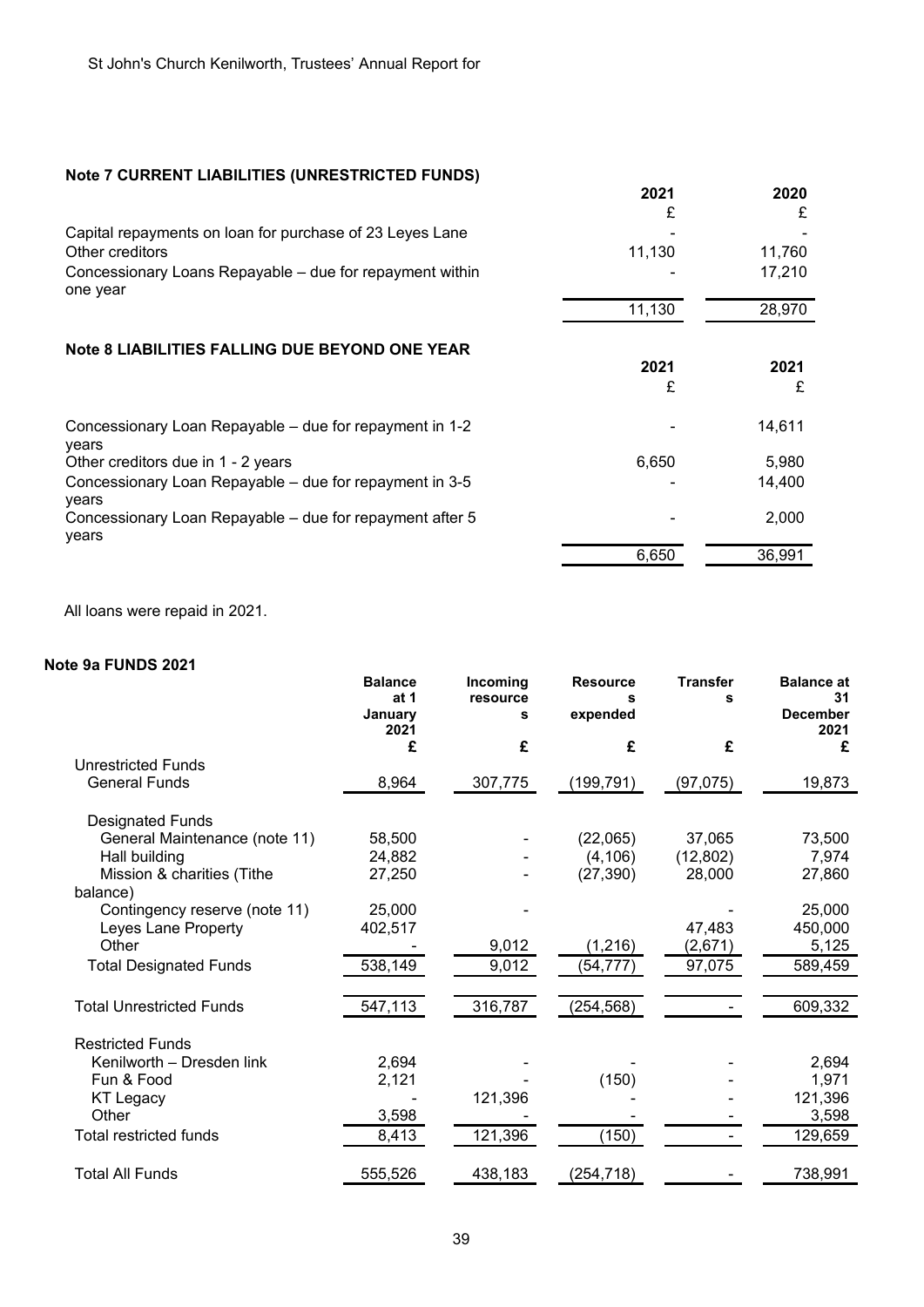### **Note 9b FUNDS 2020**

|                                                   | <b>Balance</b> at<br>1 January<br>2020 | Incoming<br>resources | <b>Resources</b><br>expended | <b>Transfers</b> | <b>Balance at</b><br>31 December<br>2020 |
|---------------------------------------------------|----------------------------------------|-----------------------|------------------------------|------------------|------------------------------------------|
|                                                   | £                                      | £                     | £                            | £                | £                                        |
| <b>Unrestricted Funds</b>                         |                                        |                       |                              |                  |                                          |
| <b>General Funds</b>                              | (693)                                  | 306,315               | (230, 658)                   | (66,000)         | 8,964                                    |
| <b>Designated Funds</b>                           |                                        |                       |                              |                  |                                          |
| General Maintenance (note 11)                     | 18,500                                 |                       |                              | 40,000           | 58,500                                   |
| Hall building                                     | 24,882                                 |                       |                              |                  | 24,882                                   |
| Mission & charities (Tithe<br>balance)            | 25,150                                 |                       | (23,900)                     | 26,000           | 27,250                                   |
| Contingency reserve (note 11)                     | 25,000                                 |                       |                              |                  | 25,000                                   |
| Leyes Lane Property                               | 402,517                                |                       |                              |                  | 402,517                                  |
| <b>Total Designated Funds</b>                     | 496,049                                |                       | (23,900)                     | 66,000           | 538,149                                  |
| <b>Total Unrestricted Funds</b>                   | 495,356                                | 306,315               | (254, 558)                   |                  | 547,113                                  |
| <b>Restricted Funds</b>                           |                                        |                       |                              |                  |                                          |
| Kenilworth - Dresden link                         | 2,694                                  |                       |                              |                  | 2,694                                    |
| Fun & Food                                        | 2,121                                  |                       |                              |                  | 2,121                                    |
| Other                                             | 1,111                                  | 2,487                 |                              |                  | 3,598                                    |
| <b>Total restricted funds</b>                     | 5,926                                  | 2,487                 |                              |                  | 8,413                                    |
| <b>Total All Funds</b>                            | 501,282                                | 308,802               | (254, 558)                   |                  | 555,526                                  |
|                                                   |                                        |                       |                              |                  |                                          |
| <b>Note 9c FUNDS 2020-2021 Total</b>              | <b>Balance at</b><br>1 January<br>2020 | Incoming<br>resources | <b>Resources</b><br>expended | <b>Transfers</b> | <b>Balance at</b><br>31 December<br>2021 |
|                                                   | £                                      | £                     | £                            | £                | £                                        |
| <b>Unrestricted Funds</b><br><b>General Funds</b> | (693)                                  | 614,090               | (430, 449)                   | (163, 075)       | 19,873                                   |
|                                                   |                                        |                       |                              |                  |                                          |
| <b>Designated Funds</b>                           |                                        |                       |                              |                  |                                          |
| General Maintenance (note 11)                     | 18,500                                 |                       | (22,065)                     | 77,065           | 73,500                                   |
| Hall building                                     | 24,882                                 |                       | (4, 106)                     | (12,802)         | 7,974                                    |
| Mission & charities (Tithe                        | 25,150                                 |                       | (51,290)                     | 54,000           | 27,860                                   |
| balance)<br>Contingency reserve (note 11)         | 25,000                                 |                       |                              |                  | 25,000                                   |
| Leyes Lane Property                               | 402,517                                |                       |                              | 47,483           | 450,000                                  |
| Other                                             |                                        | 9,012                 | (1, 216)                     | (2,671)          | 5,125                                    |
| <b>Total Designated Funds</b>                     | 496,049                                | $9,012-$              | (78, 677)                    | 163,075          | 589,459                                  |
|                                                   |                                        |                       |                              |                  |                                          |
| <b>Total Unrestricted Funds</b>                   | 495,356                                | 623,102               | (509, 126)                   |                  | 609,332                                  |
| <b>Restricted Funds</b>                           |                                        |                       |                              |                  |                                          |
| Kenilworth - Dresden link                         | 2,694                                  |                       |                              |                  | 2,694                                    |
| Fun & Food                                        | 2,121                                  |                       | (150)                        |                  | 1,971                                    |
| <b>KT Legacy Outreach</b>                         |                                        | 121,396               |                              |                  | 121,396                                  |
| Other                                             | 1,111                                  | 2,487                 |                              |                  | 3,598                                    |
| <b>Total restricted funds</b>                     | 5,926                                  | 123,883               | (150)                        |                  | 129,659                                  |
| <b>Total All Funds</b>                            | 501,282                                | 746,985               | (509, 276)                   |                  | 738,991                                  |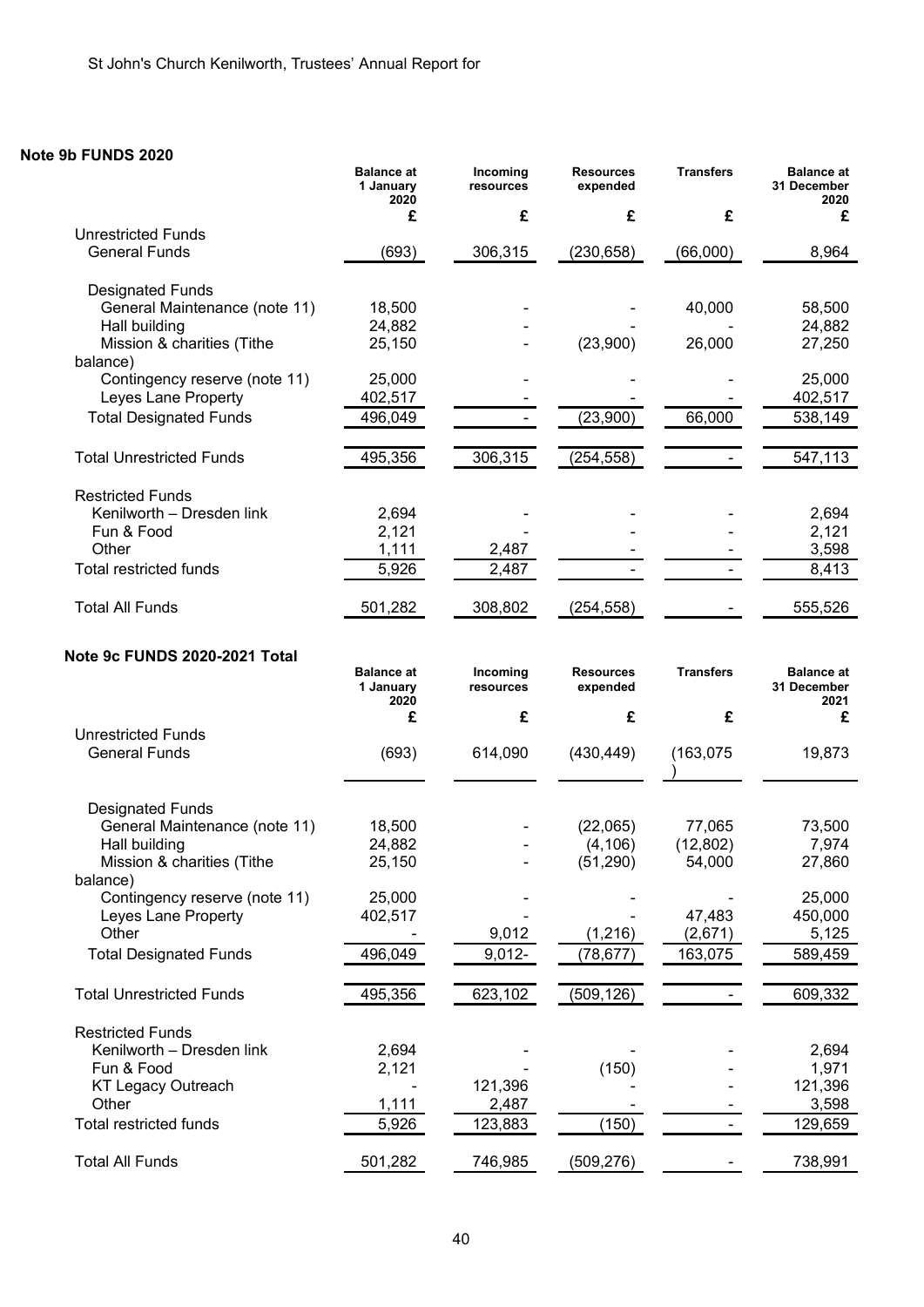| <b>Note 10 ANALYSIS OF</b><br><b>NET ASSETS (BY FUND)</b> |                         |                                   |                              |                            |                    |
|-----------------------------------------------------------|-------------------------|-----------------------------------|------------------------------|----------------------------|--------------------|
|                                                           | General<br><b>Funds</b> | <b>Designated</b><br><b>Funds</b> | Total<br><b>Unrestricted</b> | Total<br><b>Restricted</b> | <b>Total Funds</b> |
|                                                           | £                       | £                                 | £                            | £                          | £                  |
| Tangible fixed assets (note 5)                            |                         | 457,974                           | 457,974                      |                            | 457,974            |
| <b>Current assets</b><br>Liabilities                      | 37.653                  | 131,485                           | 169,138                      | 129.659                    | 298,797            |
| Amounts falling due in one<br>year                        | (11, 130)               |                                   | (11, 130)                    |                            | (11, 130)          |
| Amounts falling due after<br>one year                     | (6,650)                 | ۰                                 | (6,650)                      |                            | (6,650)            |
| <b>Total Funds</b>                                        | 19,873                  | 589,459                           | 609,332                      | 129,659                    | 738,991            |

#### **Note 11 FUND BALANCES**

#### **Fund balances at 31 December 2021 include the following:**

| 2.500  |
|--------|
| 1.500  |
| 55,000 |
| 1.500  |
| 3,000  |
| 8,000  |
| 2,000  |
| 73,500 |
| 25,000 |
|        |